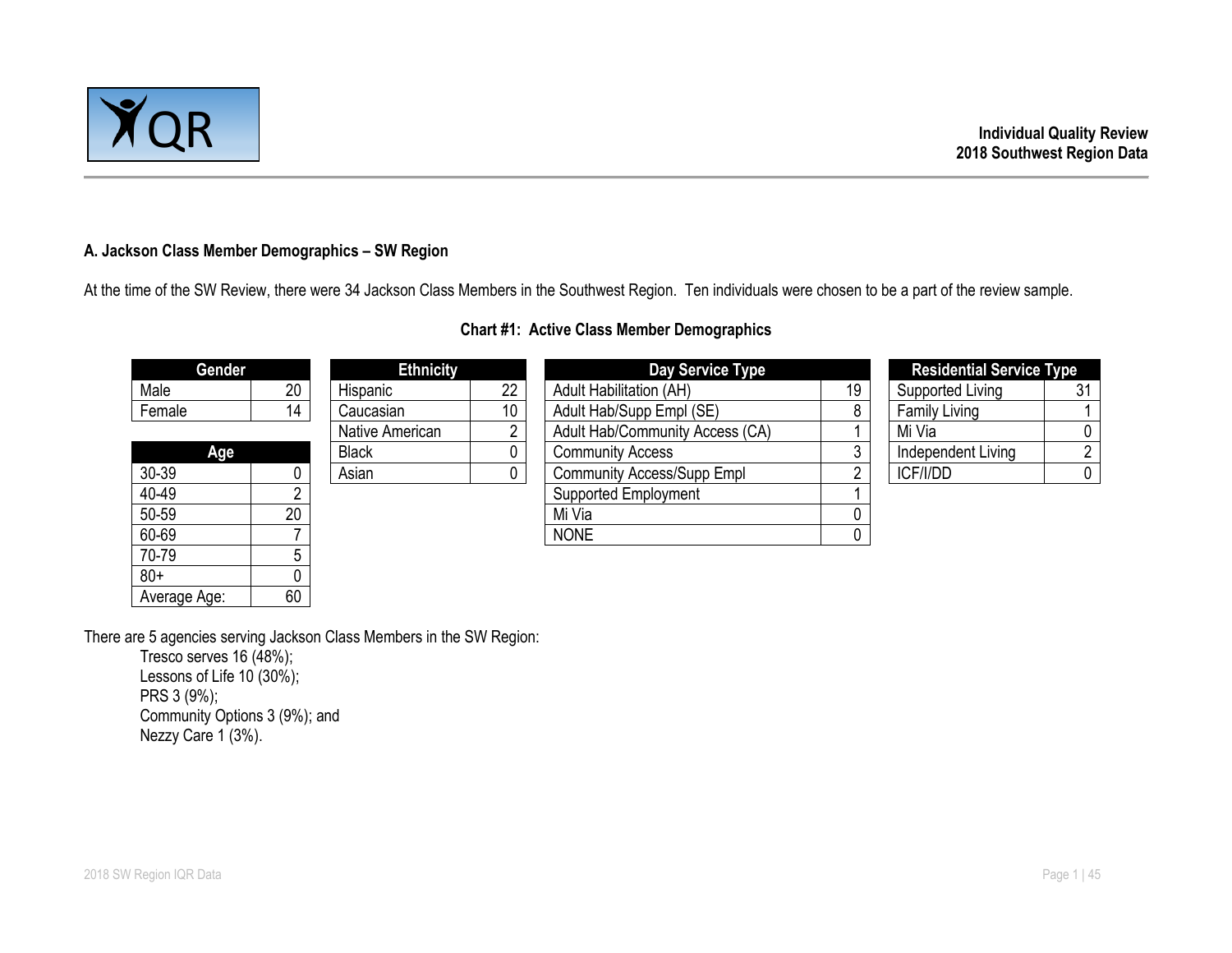# **B. Most Frequently Identified Findings by Category**





## **C. Repeat Findings**

IQR Finding include the identification of good and exemplary as well as deficient practice. Findings are developed by the reviewer, reviewed by a Case Judge, the Community Monitor, Regional Office and State DDSD and DHI Staff, the individual and his/her Team before they become final. The expectation is that the identified issue will be resolved not only for the individual but, if applicable, for everyone in that agency, and resolved in a way that is sustainable so that the identified issue remains "fixed".

Of the 201 Findings and Recommendations in the SW region, 41 Recommendations were identified as having been previously identified as a problem. The following chart identifies, by residential provider, the topical area where repeat findings were most frequently identified.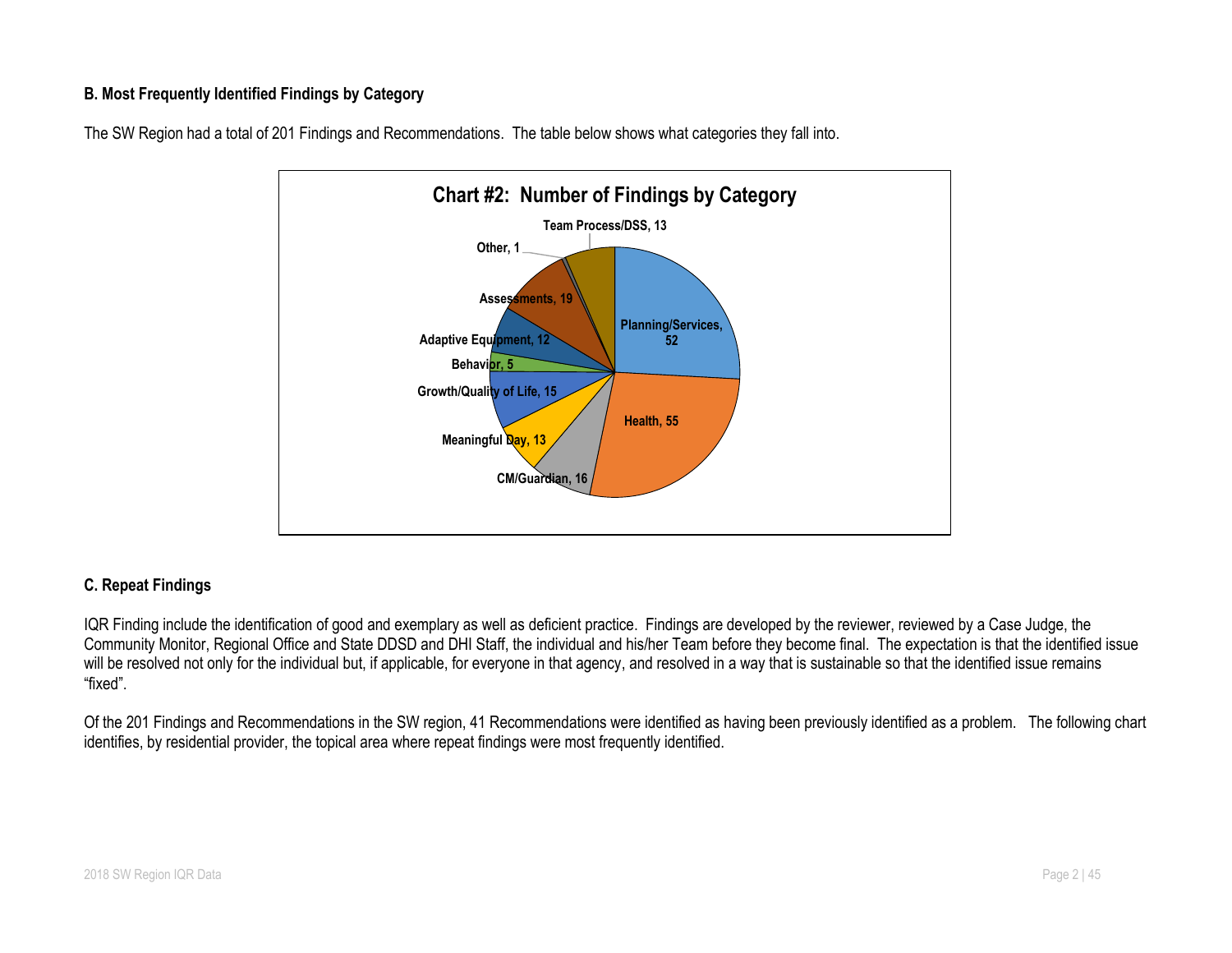| <b>Area</b>                                     | <b>Community Options (1)</b> | Lessons of Life (3) | Nezzy Care (1) | <b>PRS (1)</b> | Tresco (4) | <b>Total</b> |
|-------------------------------------------------|------------------------------|---------------------|----------------|----------------|------------|--------------|
| Adaptive Equipment / Augmentative Communication |                              |                     |                |                |            |              |
| Assessments                                     |                              |                     |                |                |            |              |
| Case Manager/ Guardian                          |                              |                     |                |                |            |              |
| <b>Expectations of Growth</b>                   |                              |                     |                |                |            |              |
| Health                                          |                              |                     |                |                |            |              |
| Meaningful Day                                  |                              |                     |                |                |            |              |
| <b>Planning and Services</b>                    |                              |                     |                |                |            |              |
| <b>Team Process</b>                             |                              |                     |                |                |            |              |
| <b>TOTAL</b>                                    |                              |                     |                |                |            |              |

# **Chart #3: Repeat Findings by Area and Residential Provider**

# **Chart #4: Repeat Findings by Area and Case Management Agency**

| Area                                            | <b>Peak (2)</b> | <b>SCCM (8)</b> |
|-------------------------------------------------|-----------------|-----------------|
| Adaptive Equipment / Augmentative Communication |                 |                 |
| Assessments                                     |                 |                 |
| Case Manager/ Guardian                          | າ               |                 |
| <b>Expectations of Growth</b>                   |                 |                 |
| Health                                          |                 | 5               |
| Meaningful Day                                  |                 |                 |
| <b>Planning and Services</b>                    |                 | 12              |
| <b>Team Process</b>                             | ŋ               |                 |
|                                                 |                 | 28              |

# **D. Immediate and Special Findings**

There were ten (10) Class Members reviewed in the Southwest Region as part of the 2018 IQR. Three of those ten (30% of the sample) were found to have Immediate Needs. Two of those three had issues that triggered Incident Reports. Three additional individuals (30% of the sample) were found to have Special Needs. There were a total of seven Immediate findings and five Special findings. Details of the issues of these findings are available in the table below.

Class Members identified as **"***needing immediate attention***"** are persons for whom urgent health, safety, environment and/or abuse/neglect/exploitation issues were identified which the team is not successfully and actively in the process of addressing in a timely fashion.

Class Members identified as **"***needing special attention***"** are individuals for whom issues have been identified that, if not addressed, are likely to become an urgent health and safety concern.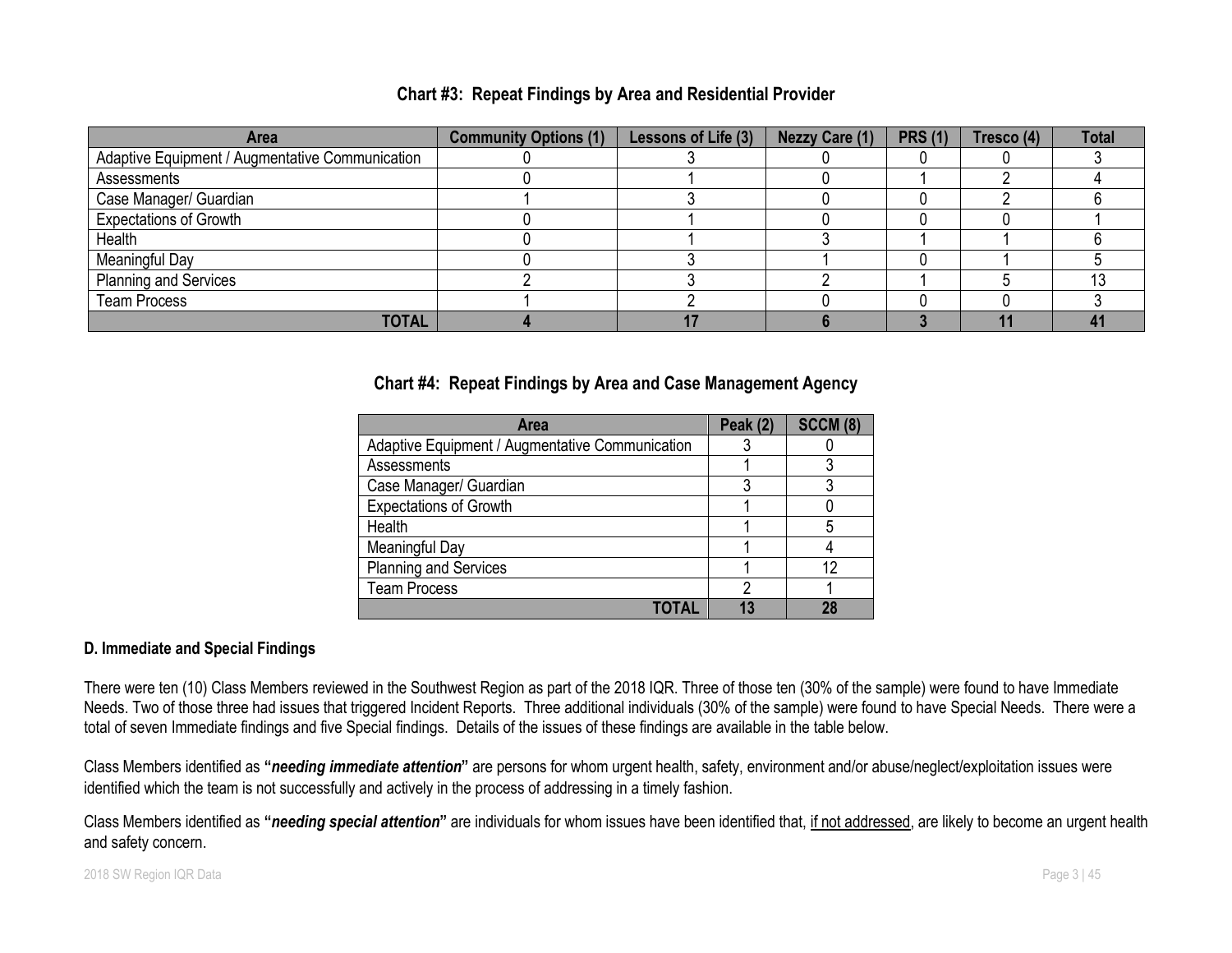## **Chart #5: Immediate and Special Identified Issues by Person, Topic Area and Region**

# **DETAILS REGARDING THE SPECIFIC FINDINGS HAVE BEEN REMOVED FOR POSTING ON THE COMMUNITY MONITOR WEBSITE**

|                        | Immediate/Special Identified Individual Issues - 2018 IQR SW Region |                                      |                      |                         |             |                         |
|------------------------|---------------------------------------------------------------------|--------------------------------------|----------------------|-------------------------|-------------|-------------------------|
| Reg                    | <b>CM</b>                                                           | <b>Res</b>                           | Day                  | Immd                    | <b>Spec</b> | <b>IR</b>               |
|                        | <b>Health Oversight Issues</b>                                      |                                      |                      |                         |             |                         |
| SW                     | <b>SCCM</b>                                                         | Tresco                               | Tresco               | Χ                       |             |                         |
|                        |                                                                     | Not following orders/recommendations |                      |                         |             |                         |
| SW                     | <b>SCCM</b>                                                         | Community<br>Options                 | Community<br>Options |                         | Χ           |                         |
| <b>SW</b>              | <b>SCMM</b>                                                         | <b>Nezzy Care</b>                    | Nezzy<br>Care        | $\overline{\mathsf{x}}$ |             | $\overline{\mathsf{x}}$ |
| SW                     | <b>SCCM</b>                                                         | <b>PRS</b>                           | <b>PRS</b>           |                         | X           |                         |
|                        | <b>Aspiration/CARMP Issues</b>                                      |                                      |                      |                         |             |                         |
| $\overline{\text{SW}}$ | <b>SCMM</b>                                                         | Nezzy Care                           | Nezzy<br>Care        | X                       |             | X                       |
| <b>SW</b>              | <b>SCCM</b>                                                         | Tresco                               | Tresco               | X                       |             |                         |
| <b>SW</b>              | <b>SCCM</b>                                                         | Tresco                               | Tresco               | $\overline{\mathsf{x}}$ |             |                         |
| <b>SW</b>              | <b>SCCM</b>                                                         | <b>PRS</b>                           | <b>PRS</b>           |                         | X           |                         |
|                        | <b>Falls/Fractures/Safety</b>                                       |                                      |                      |                         |             |                         |
| SW                     | <b>SCCM</b>                                                         | Tresco                               | Tresco               | X                       |             |                         |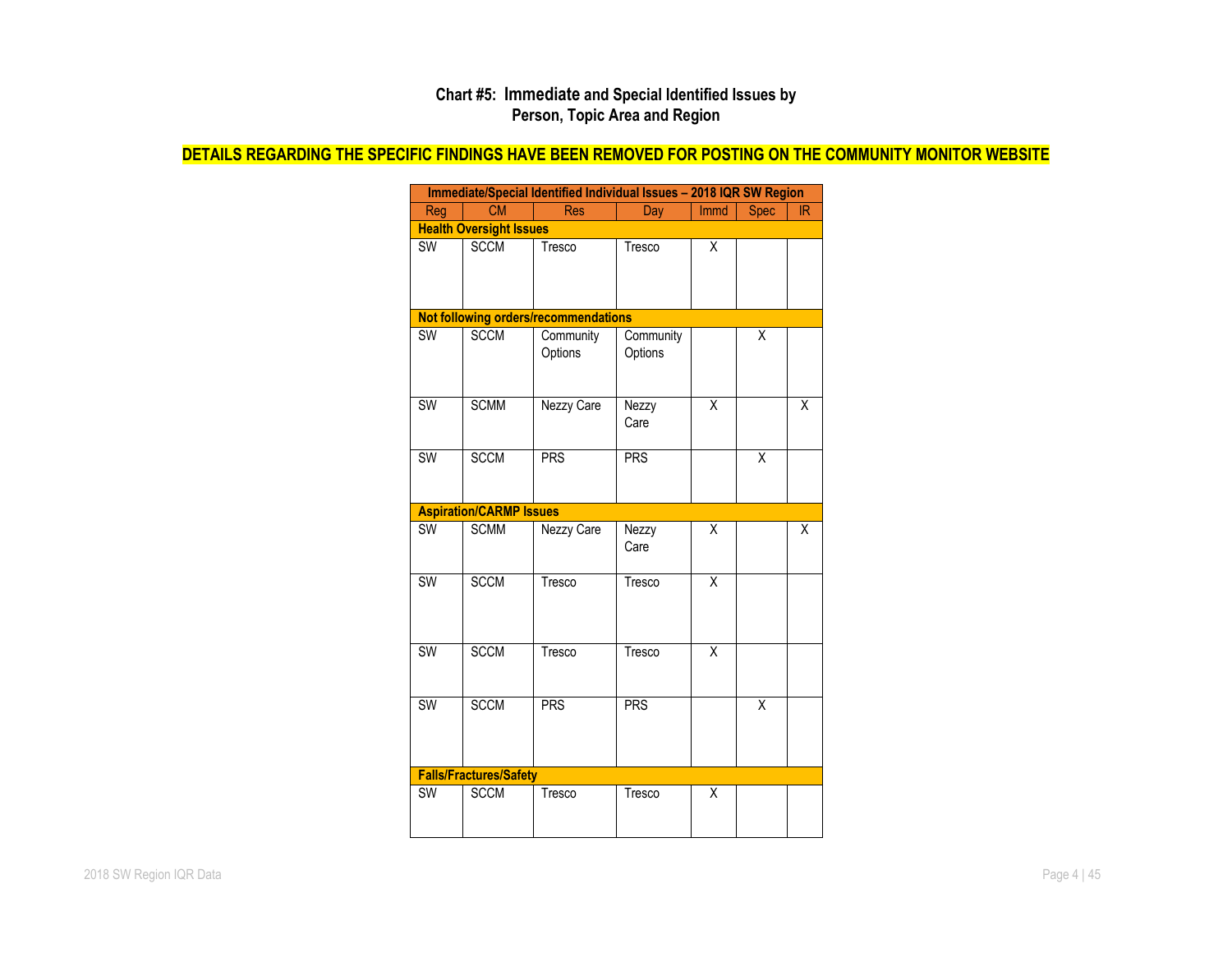|                         | Immediate/Special Identified Individual Issues - 2018 IQR SW Region |                    |                    |             |             |     |  |  |
|-------------------------|---------------------------------------------------------------------|--------------------|--------------------|-------------|-------------|-----|--|--|
| <b>Reg</b>              | CМ                                                                  | <b>Res</b>         | Day                | <b>Immd</b> | <b>Spec</b> | IR. |  |  |
| <b>SW</b>               | Peak                                                                | Lessons of<br>Life | Lessons of<br>Life |             | Χ           |     |  |  |
| <b>Equipment Issues</b> |                                                                     |                    |                    |             |             |     |  |  |
| <b>SW</b>               | <b>SCCM</b>                                                         | Tresco             | Tresco             | X           |             |     |  |  |
| <b>SW</b>               | <b>SCCM</b>                                                         | <b>PRS</b>         | <b>PRS</b>         |             | X           |     |  |  |

# **E. Health, Assessments and Overall Wellness**

There is a series of scored questions in the IQR protocol that specifically relate to the medical attention received by the class members. The charts which follow details how those questions were scored in the 2018 review.

Question #55: Are all of the individual's needed medical treatments timely received? Question #56: Does the individual receive routine/scheduled medical treatment?

Question #57: Does the individual receive medication as prescribed?

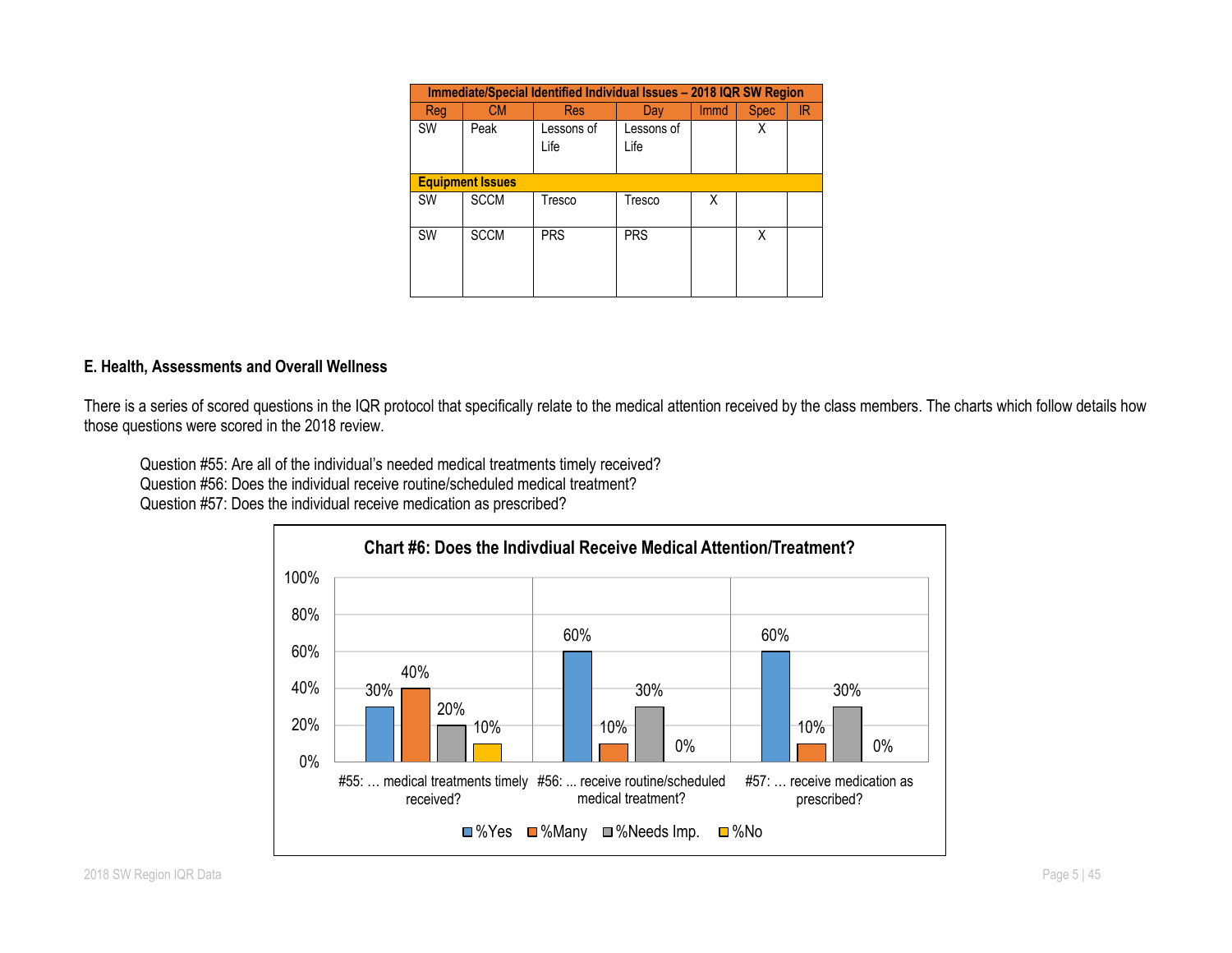Ensuring individuals have the medical treatment they require includes scheduling and obtaining needed assessments, and using the information from those assessments to continue treatment and inform future planning. The IQR also evaluates the assessments needed by the individual and obtained by the teams; those scores are detailed below.

Question #63: Did the team consider what assessment the person needs and would be relevant to the Team's planning efforts?

Question #64: Has the individual received all age and gender appropriate health screenings, in accordance with national best practice and/or as recommended by his/her PCP or other health care professionals?

Question #65: Did the team arrange for and obtain the needed, relevant assessments?

Question #66: Are the assessments adequate for planning?

Question #67: Were the recommendation from assessments used in planning?



Beyond the protocol questions, a letter of Findings and Recommendations is issued for each class member. This letter is developed by the reviewer, reviewed by the Case Judge, Community Monitor, Regional and State DDSD and DHI staff, the individual and his/her team prior to becoming final. The table below summarizes some of the issues which were identified. It is important to note that the indications are number of issues found; not the number of findings. For example, if one individual was found to have a Medication Administration Record (MAR) which called for the administration of a medication for which a doctors order was not found AND was also found to have been given a medication twice a day when the doctor's order called for one time a day, that might be ONE finding regarding medication but TWO different issues.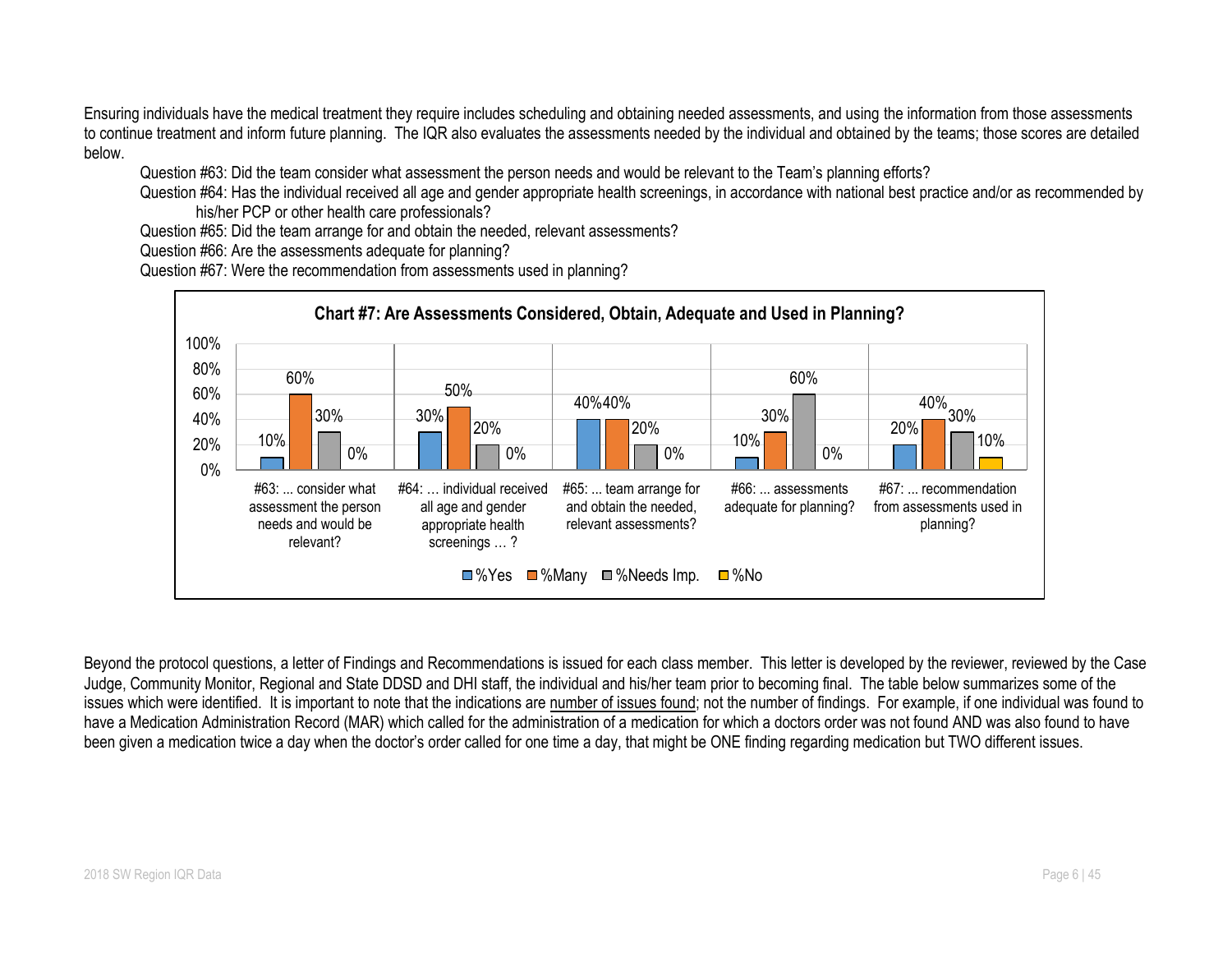|                                                   |                              | Residential Agency (# in sample): |                       |                |            | Total |
|---------------------------------------------------|------------------------------|-----------------------------------|-----------------------|----------------|------------|-------|
| <b>Issue</b>                                      | <b>Community Options (1)</b> | Lessons of Life (3)               | <b>Nezzy Care (1)</b> | <b>PRS (1)</b> | Tresco (4) |       |
| Needs TEASC/Specialty Assessment                  |                              |                                   |                       |                |            |       |
| AIMS: Not Current/Missing/Inaccurate              |                              |                                   |                       |                |            |       |
| Audiology/ABR: Not Current/Missing/Inaccurate     |                              | റ                                 |                       |                | 2          | n     |
| Vision: Not Current/Missing/Inaccurate            |                              |                                   |                       |                |            |       |
| Nutrition: Not Current/Missing/Inaccurate         |                              |                                   |                       |                |            |       |
| Bone Density: Not Current/Missing/Inaccurate      |                              | $\overline{2}$                    |                       |                |            |       |
| Medication not given as prescribed                |                              |                                   |                       |                |            |       |
| Expired medications in Med Box                    |                              |                                   |                       |                |            |       |
| MAR/Medication/Dr. Order do not match             |                              |                                   |                       |                | ◠          |       |
| Medication not available (Rx or PRN)              |                              |                                   | 5                     |                |            |       |
| Tdap not done (healthfinder.gov)                  |                              |                                   |                       |                |            |       |
| Shingles vaccine not done (healthfinder.gov)      |                              |                                   |                       |                |            |       |
| HepC vaccine not done (healthfinder.gov)          |                              | C                                 |                       |                |            |       |
| Colon cancer screen not done (healthfinder.gov)   |                              |                                   |                       |                |            |       |
| Flu vaccine not done (healthfinder.gov)           |                              |                                   |                       |                |            |       |
| Labs missing (PSA, pre-Physical, pre-Neuro appt.) |                              |                                   |                       |                |            |       |
| <b>Totals</b>                                     | h                            | 10                                |                       |                | 18         | 47    |

# **Chart #8: Type of Issues identified by Residential Agency.**

For health care coordination, oversight and monitoring, I/DD services rely heavily on nurses, primary care physicians and referrals to needed specialists. Nurses and the supports they can provide are essential for the protection and healthy living of class members. Relevant scored protocol questions related directly to nursing include:

Question #54: Was the eChat updated timely?

Question #59: Are nursing services provided as needed by the individual?

Question #60: Is the CARMP accurate?

Question #61: Is the CARMP consistently implemented as intended?

Question #58: Does my nurse provide oversight of health issues (i.e. weight records, vitals, lab reports, PRN medication use, seizure records) in order to ensure accuracy, identify and respond to new issues?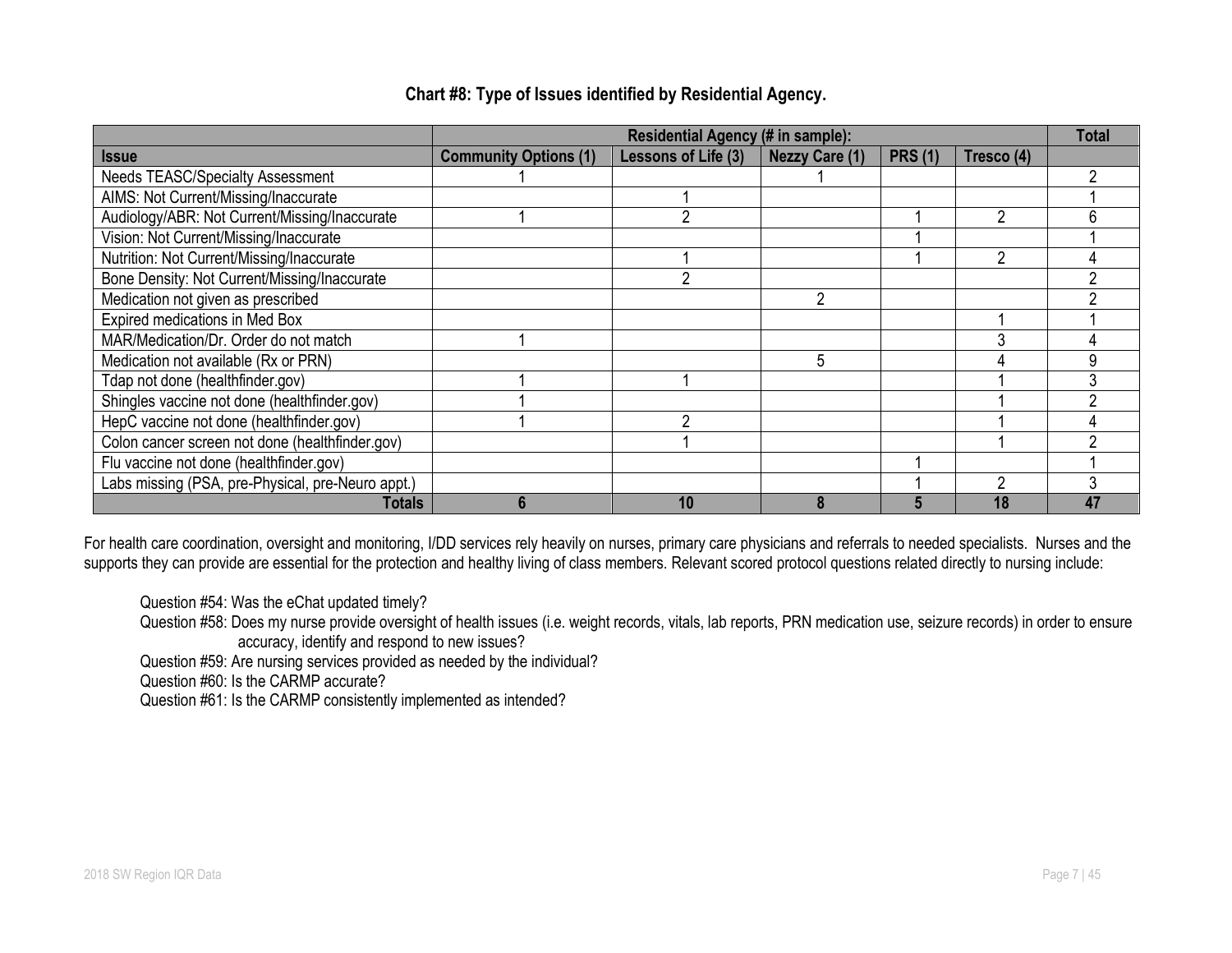

Question #62: Are the person's health supports/needs being adequately addressed?

Oversight provided by nurses is a critical safeguard for Jackson Class Members, direct support professionals and their supervisors. The table below provides specific details, by Residential provider, of nursing related issues identified during the 2018 IQR. Again, this represents the number of issues found; not the number of findings.

|                                               | Residential Agency (# in sample): |                     |                       |                |            | <b>Total</b> |
|-----------------------------------------------|-----------------------------------|---------------------|-----------------------|----------------|------------|--------------|
| <b>Issue</b>                                  | <b>Community Options (1)</b>      | Lessons of Life (3) | <b>Nezzy Care (1)</b> | <b>PRS (1)</b> | Tresco (4) |              |
| Nursing Quarterly report not completed timely |                                   |                     |                       |                |            | 16           |
| Nursing Annual Report not completed timely    |                                   |                     |                       |                |            |              |
| Nurse report not accurate                     |                                   |                     |                       |                |            |              |
| Nurse assessment not provided for review      |                                   |                     |                       |                |            |              |
| Nurse not monitoring as required              |                                   |                     |                       |                |            |              |
| Nurse not familiar with health needs during   |                                   |                     |                       |                |            |              |
| interview                                     |                                   |                     |                       |                |            |              |
| Nurse not at ISP meeting                      |                                   |                     |                       |                |            |              |
| Nurse needs to increase communication         |                                   |                     |                       |                |            |              |
| <b>Totals</b>                                 |                                   |                     |                       |                | <b>20</b>  | 35           |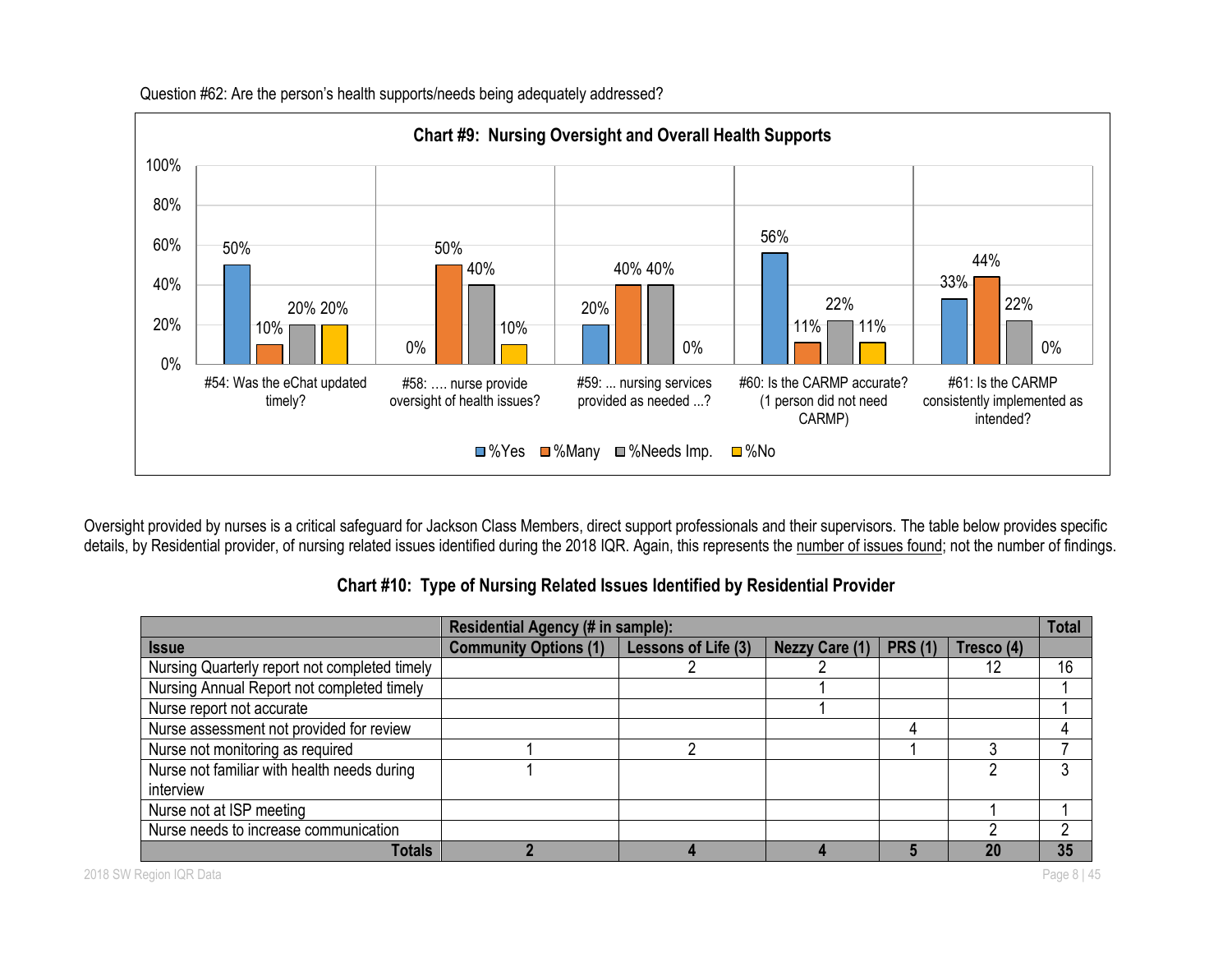In addition to the issues and questions noted above, the individual's nurse is responsible, with the assistance of the rest of the Team, to assure that the documents presented and created for planning, such as the ISP, are accurate and thorough and contain the needed plans and information required. The protocol questions related to ensuring this is done include:

Question #87: If needed, does the ISP contain a specific MERP? Question #88: Does the ISP contain information regarding primary health (medical) care? Question #88a: Does the ISP face sheet contain contact information listed in the ISP? Question #88b: Is the Health Care Coordinator's name and contact information listed in the ISP?



There are many components to ensuring the health and safety of individuals with I/DD. These components vary and are unique to each individual. While the scored protocol questions cannot encompass each and every issue, it does allow for a general score that measures the adequacy of response to the individual's overall health needs. That question is **#62: Are the person's health supports/needs being adequately addressed?**

As noted in the chart below, for the 10 people in the Southwest review, 1 person did have their health supports/needs adequately addressed. There were five people who had many of their needs addressed, and four are receiving supports that need improvement.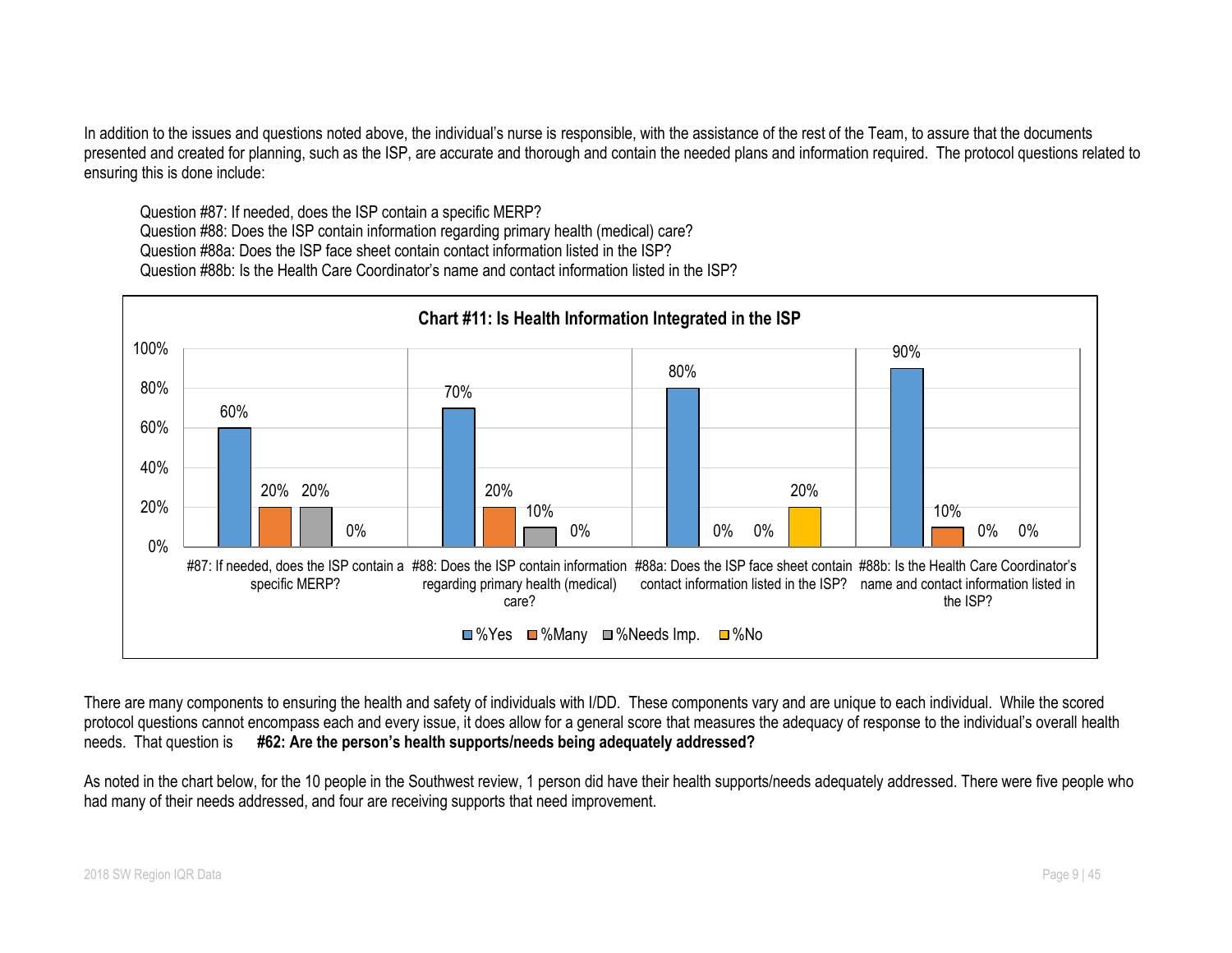

As noted, beyond the scored protocol questions, the Findings Letters issued for each class member in a review provides person-specific detail about the issues which impact the answer to protocol question #62. This includes the adequacy and incorporation of needed care plans (CARMP, MERP, HCPs) into the Team's planning process, and other areas to ensure the health and safety of the individual being reviewed. Again, it is important to note that the indications are number of issues found; not the number of findings in the Findings letters. For example, if one individual had a finding that noted four different inconsistencies in that person's MERP, that would be counted as a "4", for the number of issues, not just a "1" for the individual to whom the findings apply.

|                                                    | Residential Agency (# in sample): |                     |                       |                |            |
|----------------------------------------------------|-----------------------------------|---------------------|-----------------------|----------------|------------|
| <b>Issue</b>                                       | <b>Community Options (1)</b>      | Lessons of Life (3) | <b>Nezzy Care (1)</b> | <b>PRS (1)</b> | Tresco (4) |
| CARMP inaccurate/incomplete                        |                                   |                     |                       |                |            |
| MERP not created, but needed                       |                                   |                     |                       |                |            |
| MERP in home not current/not found                 |                                   |                     |                       |                |            |
| MERP inaccurate/incomplete                         |                                   |                     |                       |                |            |
| HCP inaccurate/incomplete                          | 4                                 |                     |                       |                |            |
| HCP in home not current/not found                  |                                   |                     |                       |                |            |
| eChat has errors/inconsistent/needs review         | 6                                 |                     |                       |                |            |
| eChat not updated timely after change in condition |                                   |                     |                       |                |            |
| ARST not accurate                                  |                                   |                     |                       |                |            |
| Bowel/Bladder input/output not tracked             |                                   |                     |                       |                |            |
| Weight not tracked                                 |                                   |                     |                       |                |            |
| O2 Tracking not complete                           |                                   |                     |                       |                |            |

#### **Chart #13: Issues Found Which Affect the Adequacy of Health Care Provision, by Provider**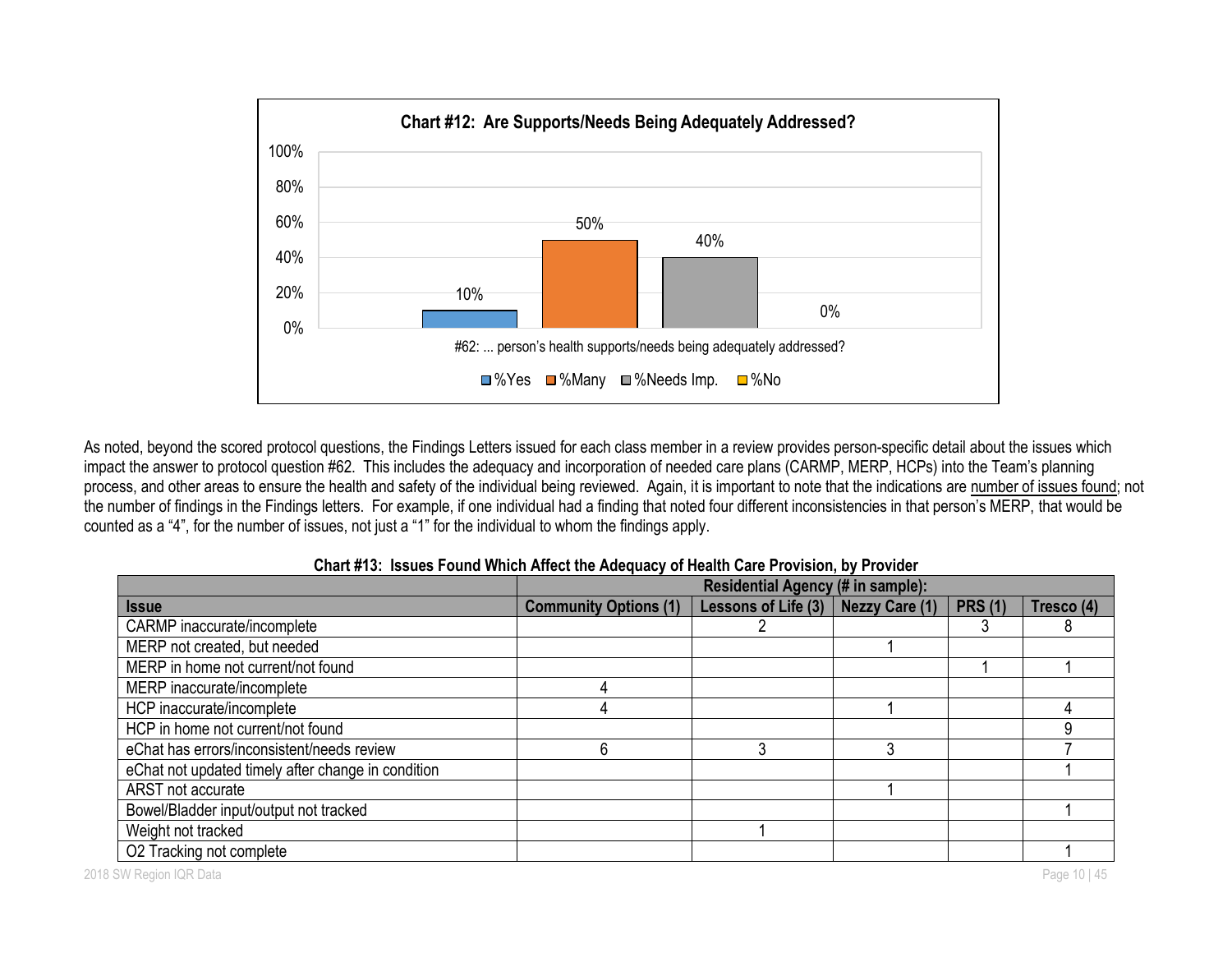|                                                           | Residential Agency (# in sample): |                       |                       |                |            |  |
|-----------------------------------------------------------|-----------------------------------|-----------------------|-----------------------|----------------|------------|--|
| <b>Issue</b>                                              | <b>Community Options (1)</b>      | Lessons of Life $(3)$ | <b>Nezzy Care (1)</b> | <b>PRS (1)</b> | Tresco (4) |  |
| Tube residual tracking not provided                       |                                   |                       |                       |                |            |  |
| PT Eval does not identify baseline/measure progress       |                                   |                       |                       |                |            |  |
| PT Report (Annual/Semi) inaccurate/inadequate             |                                   |                       |                       |                |            |  |
| PT Eval not provided for review/missing                   |                                   |                       |                       |                |            |  |
| PT not provided, is needed                                |                                   | 3                     |                       |                |            |  |
| OT Eval does not identify baseline/measure progress       |                                   |                       |                       |                |            |  |
| OT Report (Annual/Semi) inaccurate/inadequate             |                                   |                       |                       | $\overline{2}$ |            |  |
| OT Eval not provided for review/missing                   |                                   |                       |                       |                |            |  |
| OT not provided, is needed                                |                                   | 3                     |                       |                |            |  |
| SLP Eval does not identify baseline/measure progress      |                                   |                       |                       |                |            |  |
| SLP Report (Annual/Semi) inaccurate/inadequate            |                                   | $\mathcal{P}$         |                       |                |            |  |
| SLP Eval not provided for review/missing                  |                                   |                       |                       |                |            |  |
| SLP not provided; is needed                               |                                   | $\overline{2}$        |                       |                |            |  |
| Behavior Eval does not identify baseline/measure progress |                                   |                       |                       |                |            |  |
| Behavior Report (Annual/Semi) inaccurate/inadequate       |                                   |                       |                       |                | 3          |  |
| Behavior Eval not provided for review/missing             |                                   |                       |                       |                |            |  |
| BSC did not participate in IDT meeting                    |                                   |                       |                       |                |            |  |
| BSC not provided; is needed                               |                                   | $\overline{2}$        |                       |                |            |  |
| Nutrition Quarterly Reports not provided                  |                                   |                       |                       |                |            |  |
| Total # of Issues                                         | 20                                | 20                    | 10                    | 9              | 43         |  |

# **F. Adequacy of Planning, Adequacy of Services, Individual Service Plan**

Before a plan can be implemented, it must first be created. The ISPs that provide details regarding the individuals' visions and outcomes are to be developed by an Interdisciplinary Team that includes the Individual and those who support that person. This includes the Case Manager, Guardian, the Direct Support Staff, Therapists, Nurse, and any additional persons who know and work the person to implement the Plan including those invited by the person to participate. The 2018 IQR protocol specifically probes many of the aspects of the planning process, including detail of who participates in plan creation. The chart below details how those questions were scored in the 2018 review.

Question #70: Was the ISP developed by an appropriately constituted IDT?

Question #71: For any team members not physically present at the IDT meeting, is there evidence of their participation of the development of the ISP?

Question #35: Did the [day/employment] direct service staff have input into the person's ISP?

Question #43: Did the [residential] staff have input into the person's ISP?

Question #100: Was the person provided the assistance and support needed to participate meaningfully in the planning process?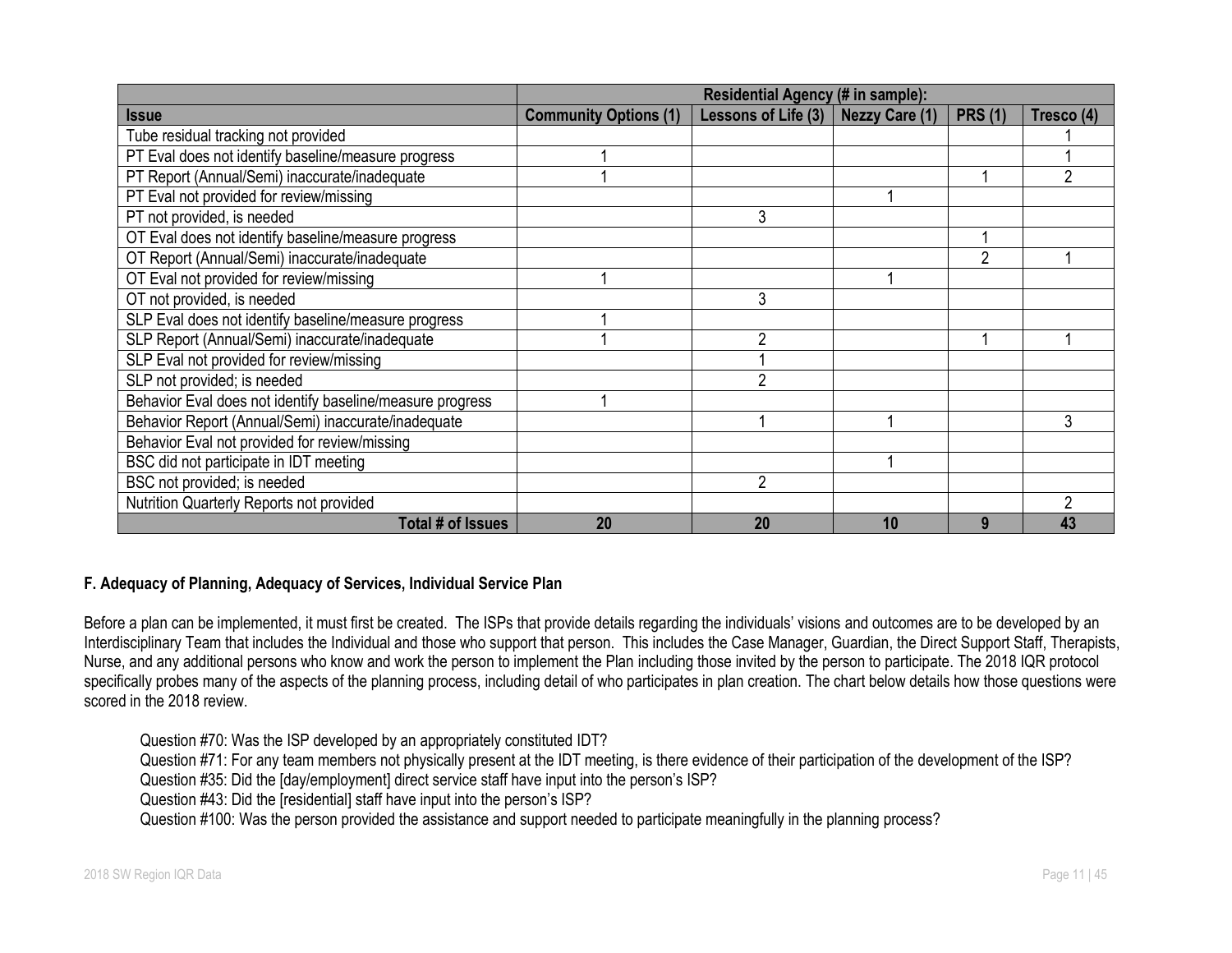

**Chart #15: ISP Development Participation, by Provider**

|          |                              | Residential Agency (# in sample): |                       |                |            |  |  |
|----------|------------------------------|-----------------------------------|-----------------------|----------------|------------|--|--|
| Question | <b>Community Options (1)</b> | Lessons of Life (3)               | <b>Nezzy Care (1)</b> | <b>PRS (1)</b> | Tresco (4) |  |  |
| Q#70     | 100% Many                    | 67% Yes                           | 100% Many             | 100% Yes       | 50% Yes    |  |  |
|          |                              | 33% Many                          |                       |                | 50% Many   |  |  |
| Q#71     | 100% No                      |                                   | 100% Many             | 1 N/A          | 50% Yes    |  |  |
|          |                              |                                   |                       |                | 50% No     |  |  |
|          |                              | (3 N/A)                           |                       |                | (2 N/A)    |  |  |
| Q# 35    | 100% Needs Imp               | 67% Yes                           | 100% Needs Imp        | 100% Yes       | 75% Yes    |  |  |
|          |                              | 33% Needs Imp                     |                       |                | 25% Many   |  |  |
| Q#43     | 100% Many                    | 100% Yes                          | 100% Yes              | 100% Yes       | 100% Yes   |  |  |
| Q# 100   | 100% Yes                     | 67% Yes                           | 100% Yes              | 100% Yes       | 50% Yes    |  |  |
|          |                              | 33% Needs Imp                     |                       |                | 50% Many   |  |  |

#### **Chart #16: ISP Development Participation, by Case Management Agency**

|                 | Case Management Agency (# in sample): |                 |  |  |
|-----------------|---------------------------------------|-----------------|--|--|
| <b>Question</b> | Peak $(2)$                            | <b>SCCM (8)</b> |  |  |
| Q# 70           | 50% Yes                               | 50% Yes         |  |  |
|                 | 50% Many                              | 50% Many        |  |  |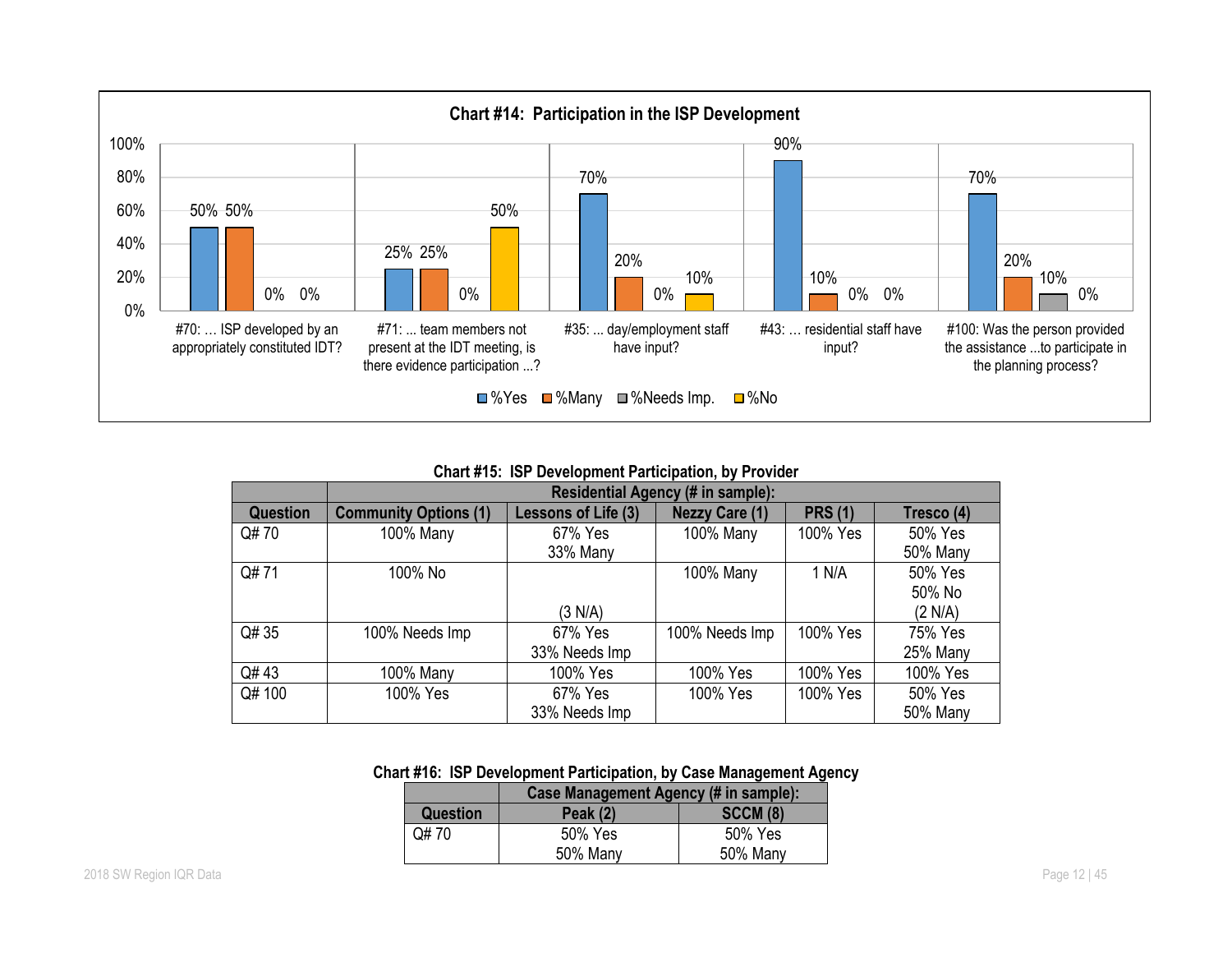|                 | Case Management Agency (# in sample): |                 |  |  |
|-----------------|---------------------------------------|-----------------|--|--|
| <b>Question</b> | <b>Peak (2)</b>                       | <b>SCCM (8)</b> |  |  |
| Q#71            | (2 N/A)                               | 25% Yes         |  |  |
|                 |                                       | 25% Many        |  |  |
|                 |                                       | 50% No          |  |  |
| Q# 35           | 50% Yes                               | 63% Yes 5       |  |  |
|                 | 50% Needs Imp                         | 13% Many 1      |  |  |
|                 |                                       | 25% Needs Imp   |  |  |
| Q#43            | 100% Yes                              | 88% Yes         |  |  |
|                 |                                       | 13% Many        |  |  |
| Q# 100          | 50% Yes                               | 75% Yes         |  |  |
|                 | 50% Needs Imp                         | 25% Many        |  |  |

One foundational component of an individual's ISP is the Long Term Vision, which summarizes what the individual wants to accomplish in the near future (3 to 5 years) in each life area. To that end, Outcomes are to be developed by the Team in a way that results in an accomplishable path to the visions. The 2018 IQR protocol specifically probes the content of identified visions as well as the content and clarity of related outcomes. The chart below details how those questions were scored in the 2018 review.

Question #73: Overall, does the long-term vision show expectations for growth and skill building?

Question #169: Does the person have an ISP that contains a complete Vision Section that is based on a long term view?

Question #74: Overall, does the ISP give adequate guidance to achieving the person's long term vision?

Question #82: Overall, are the ISP outcomes related to achieving the person's long-term vision?

Question #83: Overall, do the ISP outcomes address the person's major needs?

Question #81: Overall, do the outcomes in the ISP include criteria by which the team can determine when the outcomes have been achieved?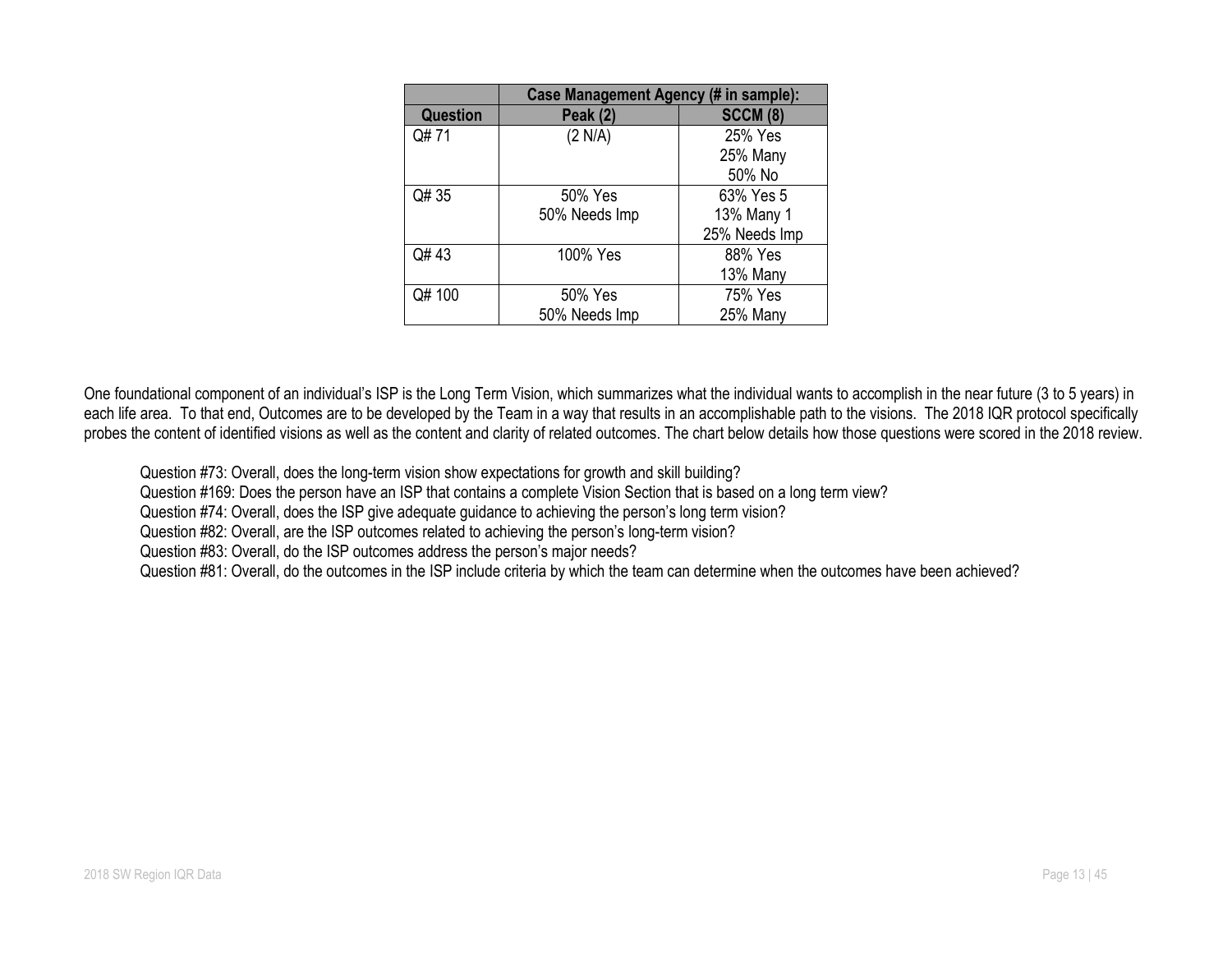

| <b>Chart #18: Vision and Outcome Scores, by Agency</b> |  |  |  |  |  |
|--------------------------------------------------------|--|--|--|--|--|
|--------------------------------------------------------|--|--|--|--|--|

|                 | <b>SHARE A TOLOH WIND SULSOING SOOTSS, BY TWONSY</b> |                     |                       |                |               |  |
|-----------------|------------------------------------------------------|---------------------|-----------------------|----------------|---------------|--|
|                 | <b>Residential Agency (# in sample):</b>             |                     |                       |                |               |  |
| <b>Question</b> | <b>Community Options (1)</b>                         | Lessons of Life (3) | <b>Nezzy Care (1)</b> | <b>PRS (1)</b> | Tresco (4)    |  |
| Q#73            | 100% Needs Imp                                       | 67% Yes             | 100% Yes              | 100% Needs Imp | 50% Yes       |  |
|                 |                                                      | 33% Many            |                       |                | 50% Many      |  |
| Q# 169          | 100% Many                                            | 67% Yes             | 100% Yes              | 100% Needs Imp | 50% Yes       |  |
|                 |                                                      | 33% Many            |                       |                | 25% Many      |  |
|                 |                                                      |                     |                       |                | 25% Needs Imp |  |
| Q#74            | 100% Needs Imp                                       | 67% Yes             | 100% Yes              | 100% Needs Imp | 50% Yes       |  |
|                 |                                                      | 33% Needs Imp       |                       |                | 25% Many      |  |
|                 |                                                      |                     |                       |                | 25% Needs Imp |  |
| Q#82            | 100% Yes                                             | 67% Yes             | 100% Yes              | 100% Many      | 75% Yes       |  |
|                 |                                                      | 33% Many            |                       |                | 25% Needs Imp |  |
| Q#83            | 100% Yes                                             | 67% Yes             | 100% Many             | 100% Many      | 25% Yes       |  |
|                 |                                                      | 33% Needs Imp       |                       |                | 75% Many      |  |
| Q#81            | 100% Needs Imp                                       | 33% Many            | 100% Yes              | 100% Many      | 25% Yes       |  |
|                 |                                                      | 67% No              |                       |                | 75% Needs Imp |  |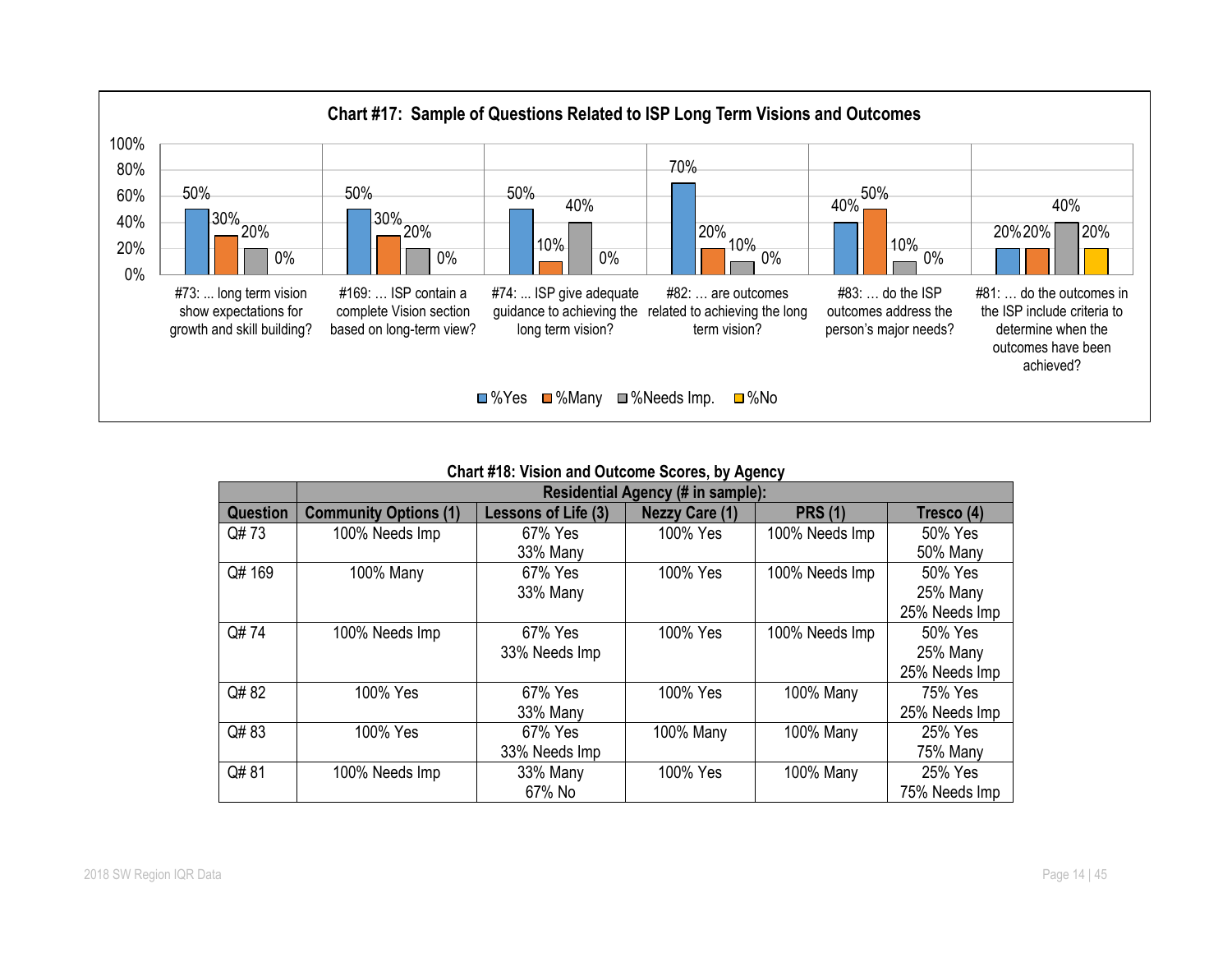|                 | <b>Case Management Agency (# in sample):</b> |                 |
|-----------------|----------------------------------------------|-----------------|
| <b>Question</b> | <b>Peak (2)</b>                              | <b>SCCM (8)</b> |
| Q#73            | 50% Yes                                      | 50% Yes         |
|                 | 50% Many                                     | 25% Many        |
|                 |                                              | 25% Needs Imp   |
| Q# 169          | 50% Yes                                      | 50% Yes         |
|                 | 50% Many                                     | 25% Many        |
|                 |                                              | 25% Needs Imp   |
| Q#74            | 50% Yes                                      | 50% Yes         |
|                 | 50% Needs Imp                                | 38% Many        |
|                 |                                              | 13% Needs Imp   |
| Q#82            | 50% Yes                                      | 75% Yes         |
|                 | 50% Many                                     | 13% Many        |
|                 |                                              | 13% Needs Imp   |
| Q#83            | 50% Yes                                      | 38% Yes         |
|                 | 50% Needs Imp                                | 63% Many        |
| Q#81            | 100% No                                      | 25% Yes         |
|                 |                                              | 25% Many        |
|                 |                                              | 50% Needs Imp   |

#### **Chart #19: Vision and Outcome Scores by Case Management Agency**

Additional components of an individual's ISP include Action Steps, which should be written in measurable terms, in sequential order in a way which logically leads to the achievement of the related outcome. The data gathered during the implementation of the Action Steps should also be written in measurable terms, so team members can review them and determine if measurable progress toward the outcome is being made. The chart below details how questions related to action steps and data collection were scored in the 2018 review.

Question #75: Is measurable data kept which verifies the consistent implementation of each of the action steps?

Question #76: Does the data kept identify what the person does so a determination can be made regarding the progress/lack of progress?

Question #77: Is each action step in the ISP implemented at a frequency that enables the person to learn new skills?

Question #78: If the person is not successful in achieving action steps, has the team tried to determine why, and change their approach as needed?

Question #79: If the person achieves action steps, does the team move to the next in a progress of steps or develops a new one?

Question #80: Has the person made measurable progress on action steps during the past year?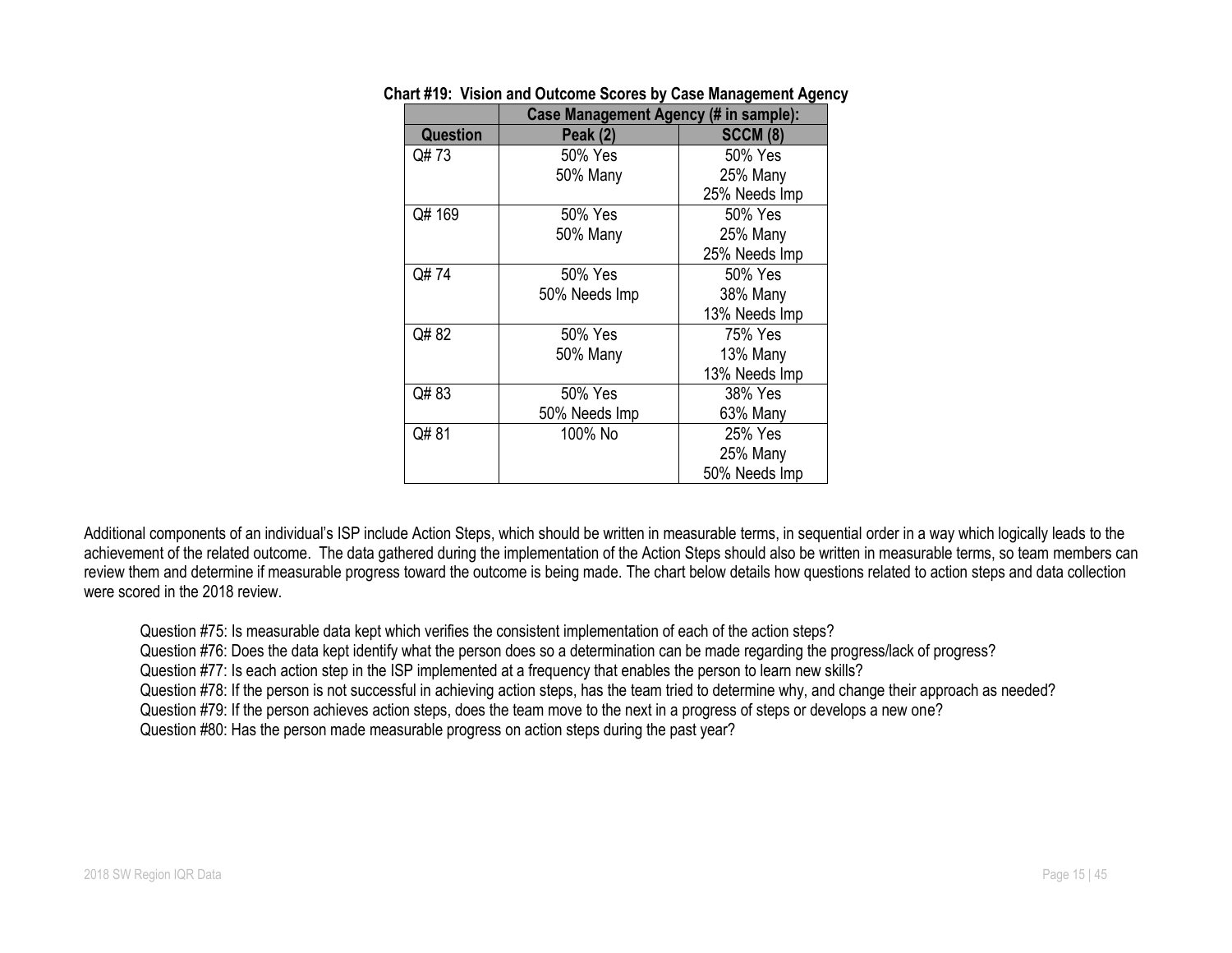

**Chart #21: Data and Related ISP Action Step Scores by Agency**

|          | <b>Residential Agency (# in sample):</b> |                     |                       |                |               |
|----------|------------------------------------------|---------------------|-----------------------|----------------|---------------|
| Question | <b>Community Options (1)</b>             | Lessons of Life (3) | <b>Nezzy Care (1)</b> | <b>PRS (1)</b> | Tresco (4)    |
| Q#75     | 100% No                                  | 67% Yes             | 100% Needs Imp        | 100% No        | 75% Needs Imp |
|          |                                          | 33% No              |                       |                | 25% No        |
| Q#76     | 100% No                                  | 33% Yes             | 100% Needs Imp        | 100% No        | 50% Needs Imp |
|          |                                          | 33% Many            |                       |                | 50% No        |
|          |                                          | 33% No              |                       |                |               |
| Q#77     | 100% No                                  | 67% Yes             | 100% Needs Imp        | 100% No        | 75% Needs Imp |
|          |                                          | 33% Many            |                       |                | 25% No        |
| Q#78     | 100% No                                  | 100% Yes            | 100% Yes              | 100% No        | 75% Many      |
|          |                                          |                     |                       |                | 25% No        |
| Q#79     | 100% No                                  | 33% Yes             | (1 N/A)               | (1 N/A)        | 33% Needs Imp |
|          |                                          | 67% No              |                       |                | 67% No        |
|          |                                          |                     |                       |                | (1 N/A)       |
| Q#80     | 100% No                                  | 67% Needs Imp       | 100% Needs Imp        | 100% No        | 50% Needs Imp |
|          |                                          | 33% No              |                       |                | 50% No        |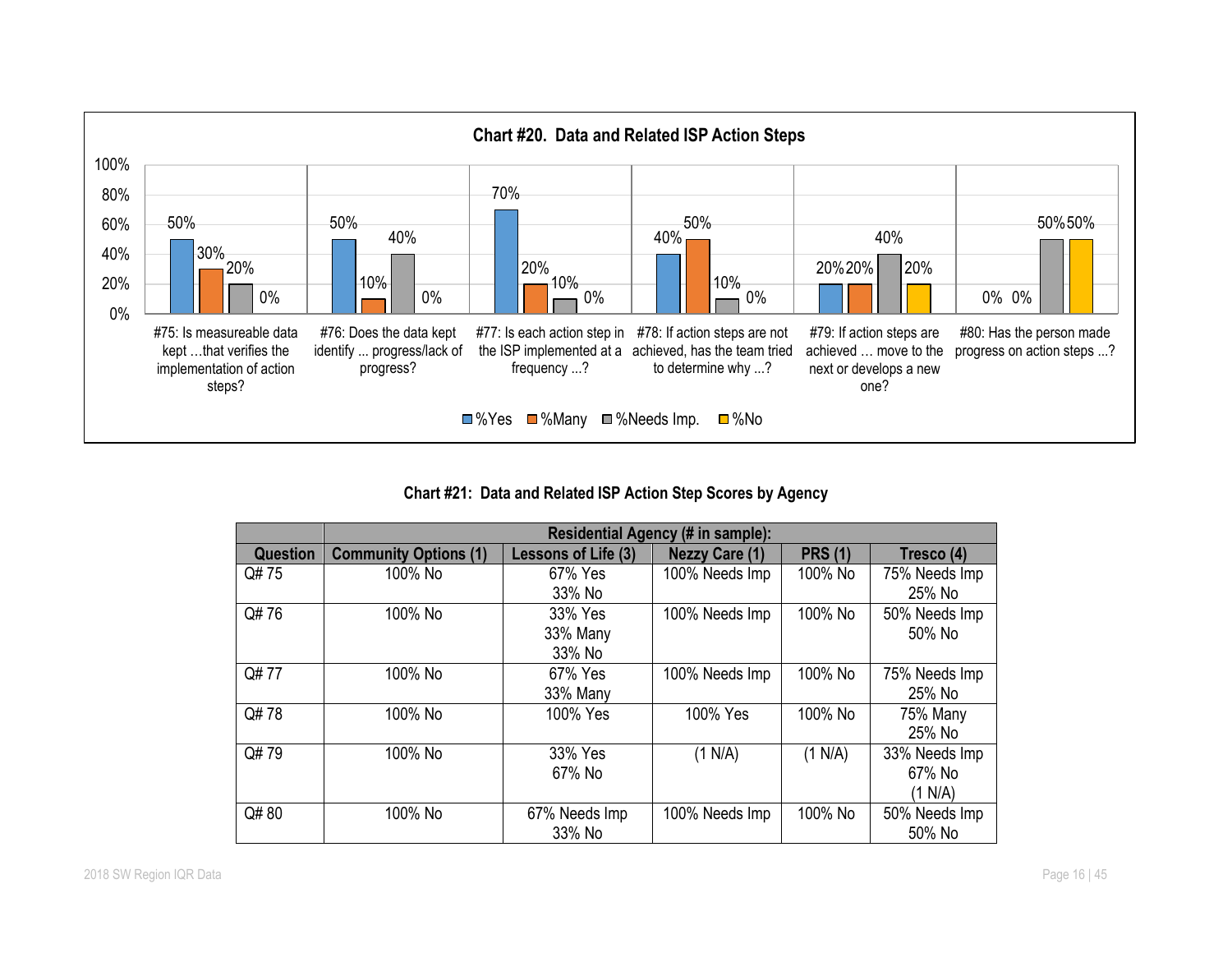|                 | Case Management Agency (# in sample): |                 |  |  |
|-----------------|---------------------------------------|-----------------|--|--|
| <b>Question</b> | <b>Peak (2)</b>                       | <b>SCCM (8)</b> |  |  |
| Q# 75           | 50% Yes                               | 13% Yes         |  |  |
|                 | 50% No                                | 50% Needs Imp   |  |  |
|                 |                                       | 38% No          |  |  |
| Q#76            | 50% Yes                               | 13% Many        |  |  |
|                 | 50% No                                | 38% Needs Imp   |  |  |
|                 |                                       | 50% No          |  |  |
| Q# 77           | 100% Yes                              | 13% Many        |  |  |
|                 |                                       | 50% Needs Imp   |  |  |
|                 |                                       | 38% No          |  |  |
| Q#78            | 100% Yes                              | 25% Yes         |  |  |
|                 |                                       | 38% Many        |  |  |
|                 |                                       | 38% No          |  |  |
| Q#79            | 100% No                               | 20% Yes         |  |  |
|                 |                                       | 20% Needs Imp   |  |  |
|                 |                                       | 60% No          |  |  |
|                 |                                       | (3 N/A)         |  |  |
| Q#80            | 50% Needs Imp                         | 50% Needs Imp   |  |  |
|                 | 50% No                                | 50% No          |  |  |

#### **Chart #22: Data and Related Action Step Scores by Case Management Agency**

In addition to the components listed above, the Teaching and Support Strategies (TSS) are also an integral part of the ISP. T&SS should be developed by the residential and/or day provider responsible for implementing the T&SS. Input from others such as therapists should be included as needed. WDSIs are developed by therapists as a complement to the T&SS. All T&SS and WDSIs should provide guidance for those direct support professionals who support the person in achieving his/her Vision/Outcomes. The following protocol questions in the 2018 IQR relate to the T&SS and implementation of the ISP.

Question #84: Overall, are the T&SS sufficient to ensure consistent implementation of the services planned?

Question #85: Overall, are the recommendations and/or objectives/strategies of ancillary provider integrated into the ISP?

Question #97: Overall, do the progress notes or other documentation in the record reflect the status of the outcomes and services of the key life areas stated in the ISP?

Question #96: Overall, were the direct service staff able to describe their responsibilities in providing daily care/supports to the person?

Question #95: Overall, was the direct service staff trained on the implementation of this person's ISP?

Question #93/94a: Is the ISP being implemented?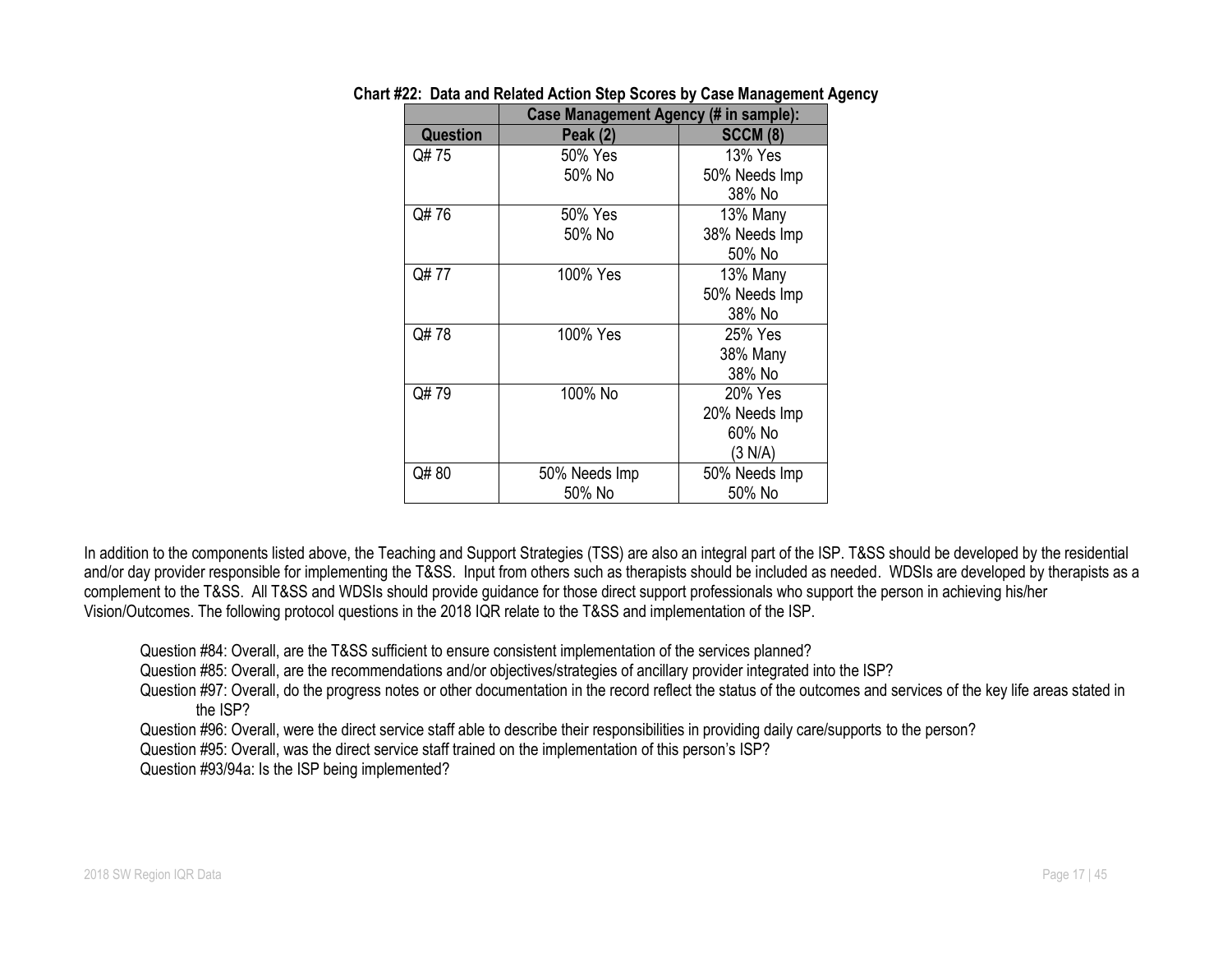

**Chart #24: TSS and ISP Implementation Scores by Agency**

| $\frac{1}{2}$<br>Residential Agency (# in sample): |                              |                     |                       |                |                 |  |
|----------------------------------------------------|------------------------------|---------------------|-----------------------|----------------|-----------------|--|
|                                                    |                              |                     |                       |                |                 |  |
| Question                                           | <b>Community Options (1)</b> | Lessons of Life (3) | <b>Nezzy Care (1)</b> | <b>PRS (1)</b> | Tresco (4)      |  |
| #84                                                | 100% Needs Imp               | 67% Yes             | 100% Needs Imp        | 100% Yes       | 50% Many        |  |
|                                                    |                              | 33% Needs Imp       |                       |                | 50% Needs Imp   |  |
| #85                                                | 100% No                      | 33% Yes             | 100% No               | 100% Yes       | 50% Many        |  |
|                                                    |                              | 33% Needs Imp       |                       |                | 50% Needs Imp   |  |
|                                                    |                              | 33% No              |                       |                |                 |  |
| #97                                                | 100% Needs Imp               | 33% Yes             | 100% Needs Imp        | 100% Needs Imp | <b>50% Many</b> |  |
|                                                    |                              | 33% Needs Imp       |                       |                | 25% Needs Imp   |  |
|                                                    |                              | 33% No              |                       |                | 25% No          |  |
| #96                                                | 100% Many                    | 33% Yes             | 100% Many             | 100% Many      | 75% Yes         |  |
|                                                    |                              | 67% Many            |                       |                | 25% Many        |  |
| #95                                                | 100% Needs Imp               | 67% Yes             | 100% Needs Imp        | 100% Yes       | 100% Yes        |  |
|                                                    |                              | 33% Needs Imp       |                       |                |                 |  |
| #94a                                               | 100% Many                    | 67% Many            | 100% Needs Imp        | 100% Needs Imp | 50% Many        |  |
|                                                    |                              | 33% No              |                       |                | 25% Needs Imp   |  |
|                                                    |                              |                     |                       |                | 25% No          |  |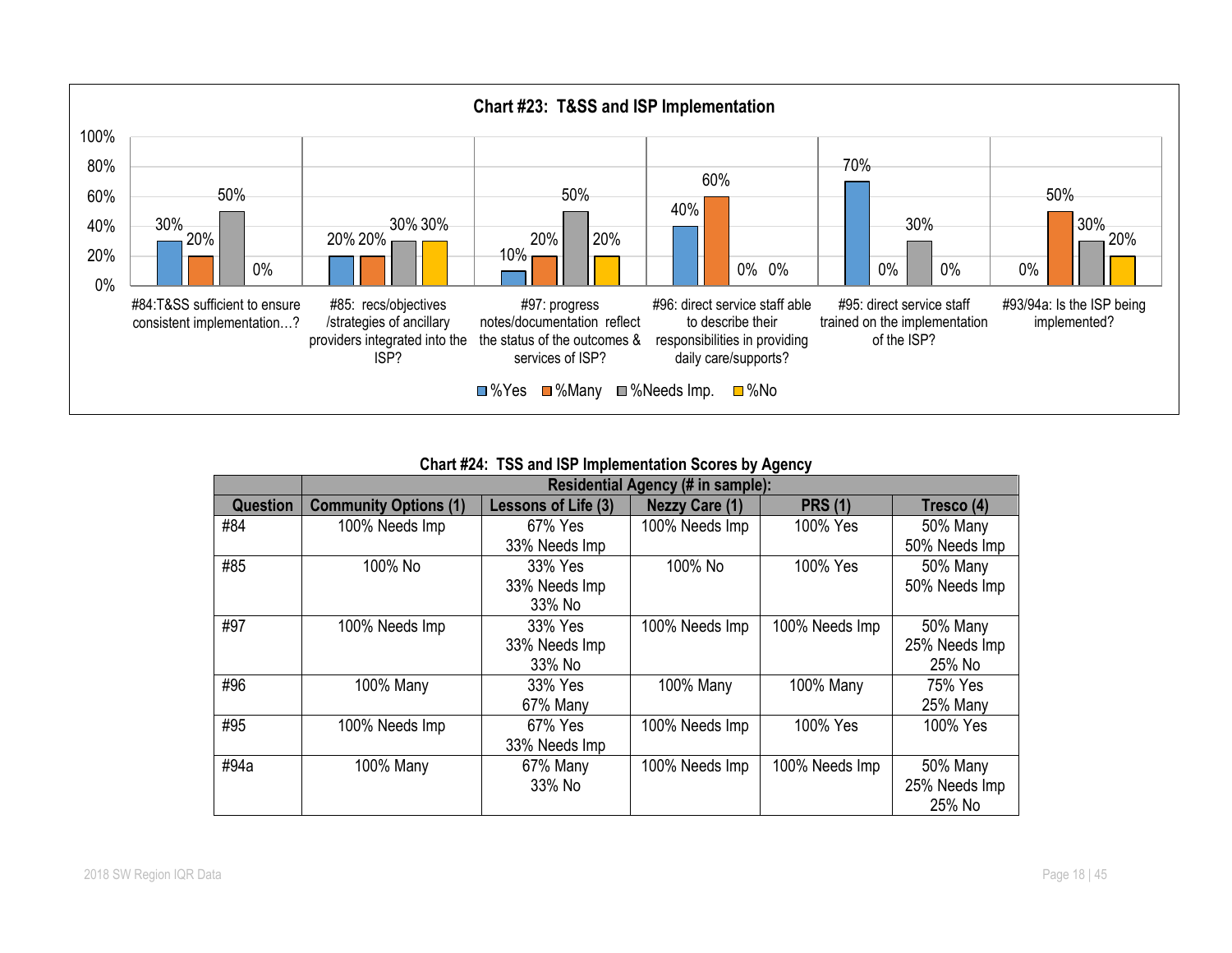|                 | <b>Case Management Agency (# in sample):</b> |                 |  |  |
|-----------------|----------------------------------------------|-----------------|--|--|
| <b>Question</b> | <b>Peak (2)</b>                              | <b>SCCM (8)</b> |  |  |
| #84             | 50% Yes                                      | 25% Yes         |  |  |
|                 | 50% Needs Imp                                | 25% Many        |  |  |
|                 |                                              | 50% Needs Imp   |  |  |
| #85             | 50% Yes                                      | 13% Yes         |  |  |
|                 | 50% No                                       | 25% Many        |  |  |
|                 |                                              | 38% Needs Imp   |  |  |
|                 |                                              | 13% No          |  |  |
| #97             | 50% Yes                                      | 25% Many        |  |  |
|                 | 50% No                                       | 63% Needs Imp   |  |  |
|                 |                                              | 13% No          |  |  |
| #96             | 100% Many                                    | 50% Yes         |  |  |
|                 |                                              | 50% Many        |  |  |
| #95             | 50% Yes                                      | 75% Yes         |  |  |
|                 | 50% Needs Imp                                | 25% Needs Imp   |  |  |
| #94a            | 50% Many                                     | 50% Many        |  |  |
|                 | 50% No                                       | 38% Needs Imp   |  |  |
|                 |                                              | 13% No          |  |  |

#### **Chart #25: TSS and ISP Implementation Scores by Case Management Agency**

As evidenced above, the different components of each person's ISP are evaluated. Based on that analysis, an overview of the adequacy of ISP content as well as implementation and effectiveness of the ISP can be determined. There are multiple questions in the 2018 IQR protocol that probe these items, and the level of intensity of services that these individuals receive.

Question #72: Does my ISP contain current and accurate information?

Question #133: Has the IDT process been adequate for assessing, planning, implementing and monitoring of services for this person?

Question #92/173: Overall, is the ISP adequate to meet the person's needs?

Question #170: Does the person receive services and supports recommended in the ISP?

Question #94b: Are current services adequate to meet the person's needs?

Question #174: Is the total program of the level of intensity adequate to meet this person's needs?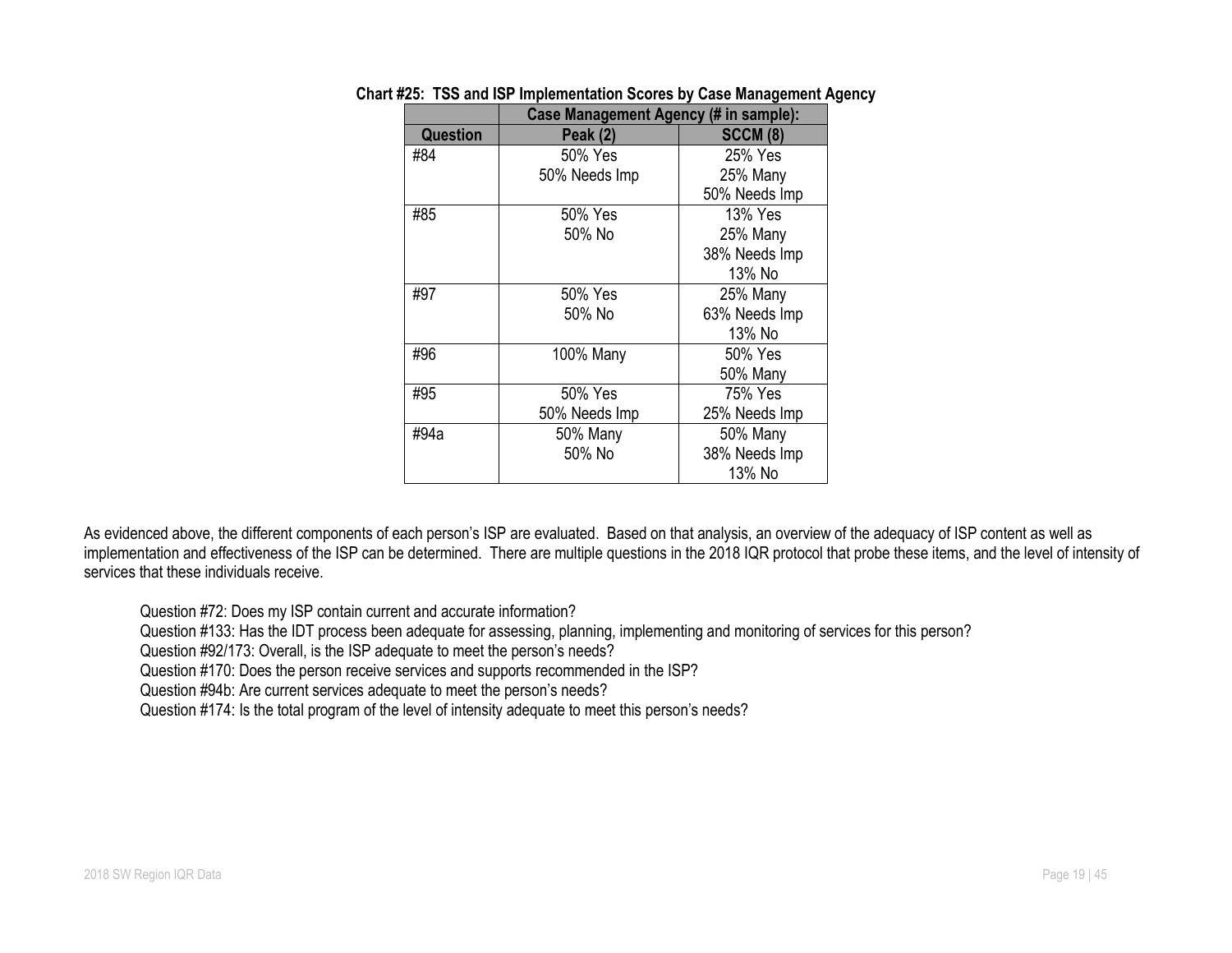

**Chart #27: ISP Content and Adequacy Scores, by Agency**

|                 | <b>Residential Agency (# in sample):</b> |                     |                       |                |                |  |
|-----------------|------------------------------------------|---------------------|-----------------------|----------------|----------------|--|
| <b>Question</b> | <b>Community Options (1)</b>             | Lessons of Life (3) | <b>Nezzy Care (1)</b> | <b>PRS (1)</b> | Tresco (4)     |  |
| #72             | 100% Needs Imp                           | 67% Many            | 100% Yes              | 100% Many      | 25% Yes        |  |
|                 |                                          | 33% Needs Imp       |                       |                | 75% Many       |  |
| #133            | 100% Needs Imp                           | 67% Many            | 100% Needs Imp        | 100% Many      | 25% Yes        |  |
|                 |                                          | 33% Needs Imp       |                       |                | 25% Many       |  |
|                 |                                          |                     |                       |                | 50% Needs Imp  |  |
| #92/173         | 100% Needs Imp                           | 67% Many            | 100% Needs Imp        | 100% Needs Imp | 100% Needs Imp |  |
|                 |                                          | 33% Needs Imp       |                       |                |                |  |
| #170            | 100% Yes                                 | 100% Yes            | 100% Yes              | 100% Yes       | 75% Yes        |  |
|                 |                                          |                     |                       |                | 25% Needs Imp  |  |
| #94b            | 100% Yes                                 | 67% Yes             | 100% Needs Imp        | 100% Many      | 25% Yes        |  |
|                 |                                          | 33% Needs Imp       |                       |                | 25% Many       |  |
|                 |                                          |                     |                       |                | 50% Needs Imp  |  |
| #174            | 100% Many                                | 67% Many            | 100% Needs Imp        | 100% Needs Imp | 25% Many       |  |
|                 |                                          | 33% Needs Imp       |                       |                | 75% Needs Imp  |  |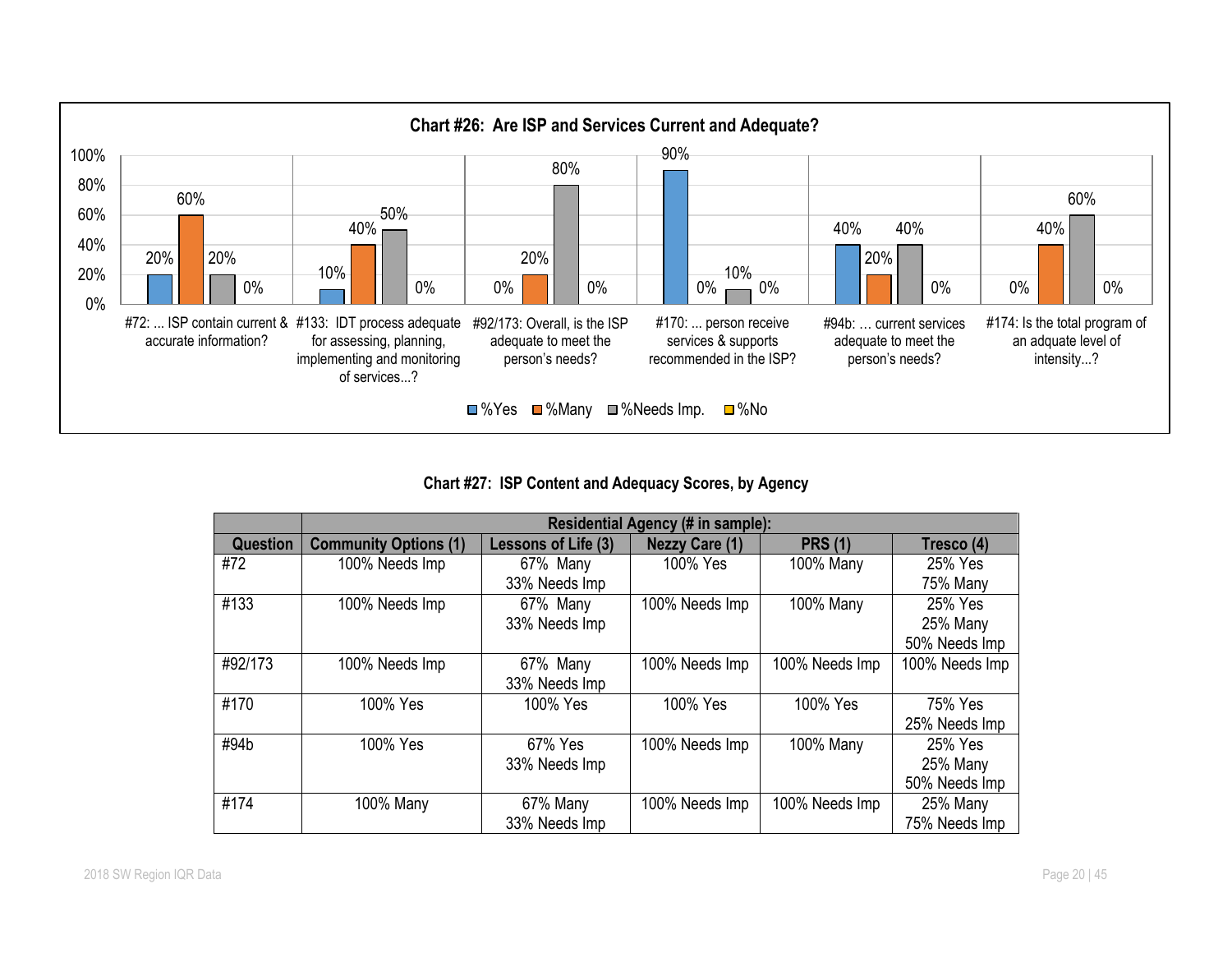|                 | Case Management Agency (# in sample): |                 |
|-----------------|---------------------------------------|-----------------|
| <b>Question</b> | Peak (2)                              | <b>SCCM (8)</b> |
| #72             | 50% Many                              | 25% Yes         |
|                 | 50% Needs Imp                         | 63% Many        |
|                 |                                       | 13% Needs Imp   |
| #133            | 50% Many                              | 13% Yes         |
|                 | 50% Needs Imp                         | 38% Many        |
|                 |                                       | 50% Needs Imp   |
| #92/173         | <b>50% Many</b>                       | 13% Many        |
|                 | 50% Needs Imp                         | 88% Needs Imp   |
| #170            | 100% Yes                              | 88% Yes         |
|                 |                                       | 13% Needs Imp   |
| #94b            | 50% Yes                               | 38% Yes         |
|                 | 50% Needs Imp                         | 25% Many        |
|                 |                                       | 38% Needs Imp   |
| #174            | 50% Many                              | 38% Many        |
|                 | 50% Needs Imp                         | 63% Needs Imp   |

**Chart #28: ISP Content and Adequacy Scores, by Case Management Agency**

# **G. Case Management**

Case Management services are intended to be person-centered and are key to enabling people to pursue their desired life outcomes while gaining independence and access to needed services and supports. While the number of findings in the 2018 Southwest Region IQR in the Case Management area are the third highest of the findings area, the region scored well on some of the case management questions. The charts below detail how the questions are scored.

Question #24: Does the case manager "know" the person?

Question #25: Does the case manager understand his/her role/job?

Question #26: Did the case manager receive training on the topics needed to assist him/her in meeting the needs of this person?

Question #27: Is the case manager available to the person?

Question #28: Was the case manager able to describe the person's health related needs?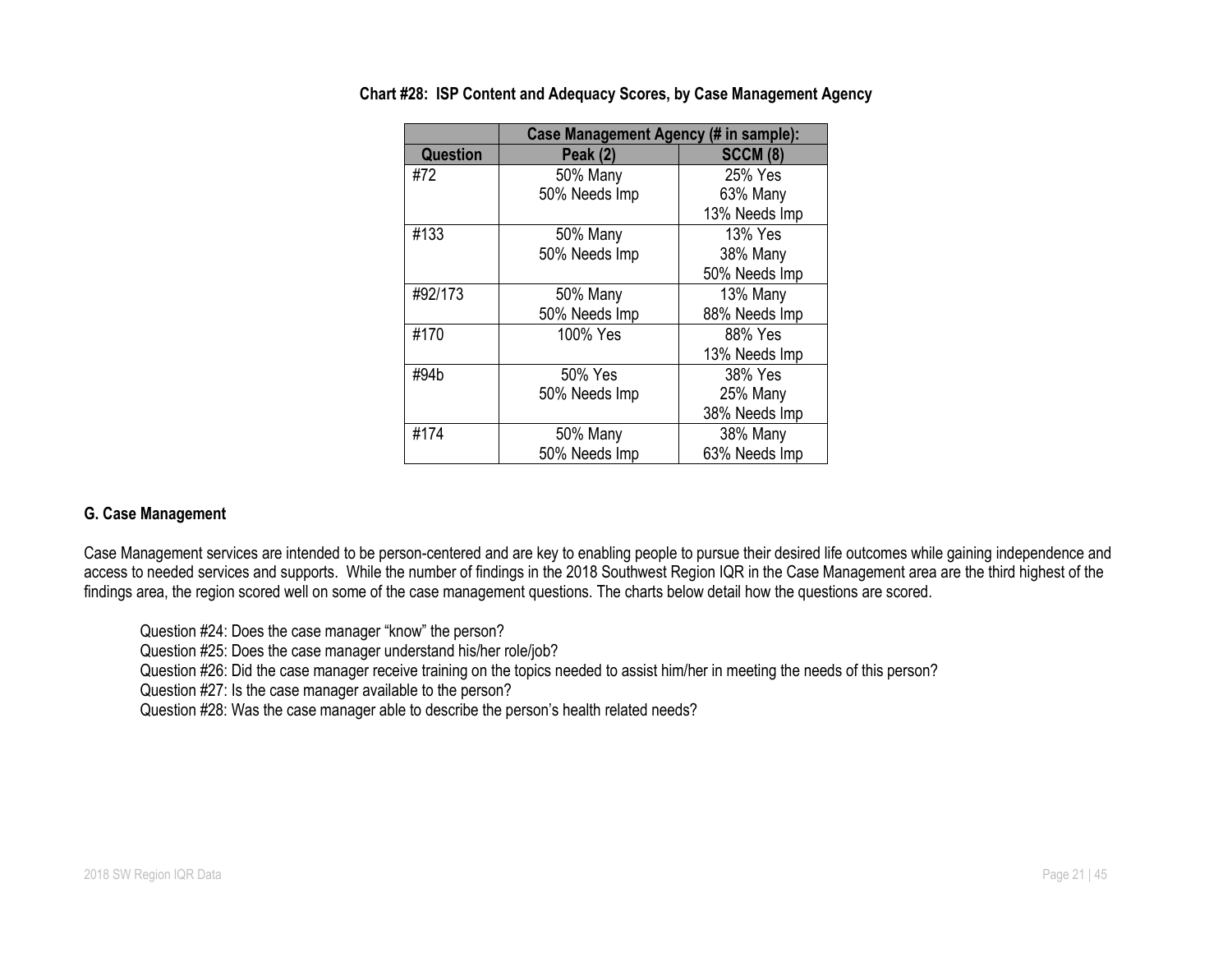

#### **Chart #30: Case Management Scores, by Case Management Agency**

|                 | Case Management Agency (# in sample): |                 |
|-----------------|---------------------------------------|-----------------|
| <b>Question</b> | <b>Peak (2)</b>                       | <b>SCCM (8)</b> |
| Q# 24           | 50% Yes                               | 100% Yes        |
|                 | <b>50% Many</b>                       |                 |
| Q# 25           | 50% Yes                               | 63% Yes         |
|                 | 50% Needs Imp                         | 25% Many        |
|                 |                                       | 13% Needs Imp   |
| Q# 26           | 50% Yes                               | 75% Yes         |
|                 | 50% Needs Imp                         | 13% Many        |
|                 |                                       | 13% Needs Imp   |
| Q# 27           | 50% Yes                               | 88% Yes         |
|                 | <b>50% Many</b>                       | 13% Needs Imp   |
| Q# 28           | 50% Yes                               | 88% Yes         |
|                 | 50% Needs Imp                         | 13% Needs Imp   |

Question #29: Does the case manager have an appropriate expectation of growth for this person?

Question #30: Does the case management record contain documentation that the case manager is monitoring and tracking the delivery of services as outlined in the ISP?

Question #31: Does the case manager provide case management services at the level needed by this person?

Question #32: Does the case manager receive the type of level of support needed to do his/her job?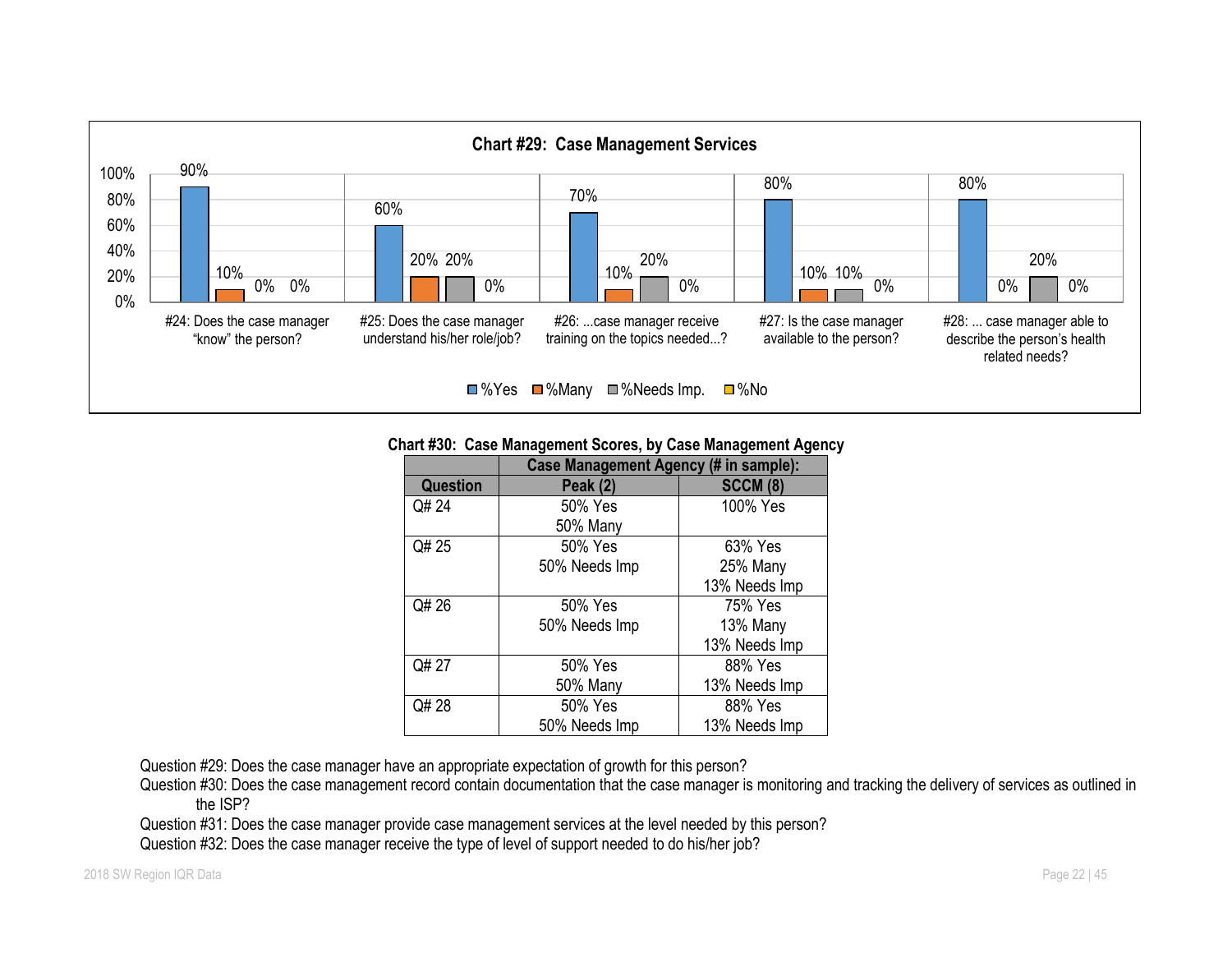

#### **Chart #32: Case Management Scores, by Case Management Agency**

|                 | Case Management Agency (# in sample): |                 |  |  |
|-----------------|---------------------------------------|-----------------|--|--|
| <b>Question</b> | <b>Peak (2)</b>                       | <b>SCCM (8)</b> |  |  |
| Q# 29           | <b>50% Many</b>                       | 63% Yes         |  |  |
|                 | 50% Needs Imp                         | 38% Many        |  |  |
| Q# 30           | 50% Yes                               | 50% Yes         |  |  |
|                 | 50% Needs Imp                         | 13% Many        |  |  |
|                 |                                       | 38% Needs Imp   |  |  |
| Q# 31           | 50% Yes                               | 50% Yes         |  |  |
|                 | 50% Needs Imp                         | 38% Many        |  |  |
|                 |                                       | 13% Needs Imp   |  |  |
| Q# 32           | 50% Yes                               | 88% Yes         |  |  |
|                 | 50% Many                              | 13% Many        |  |  |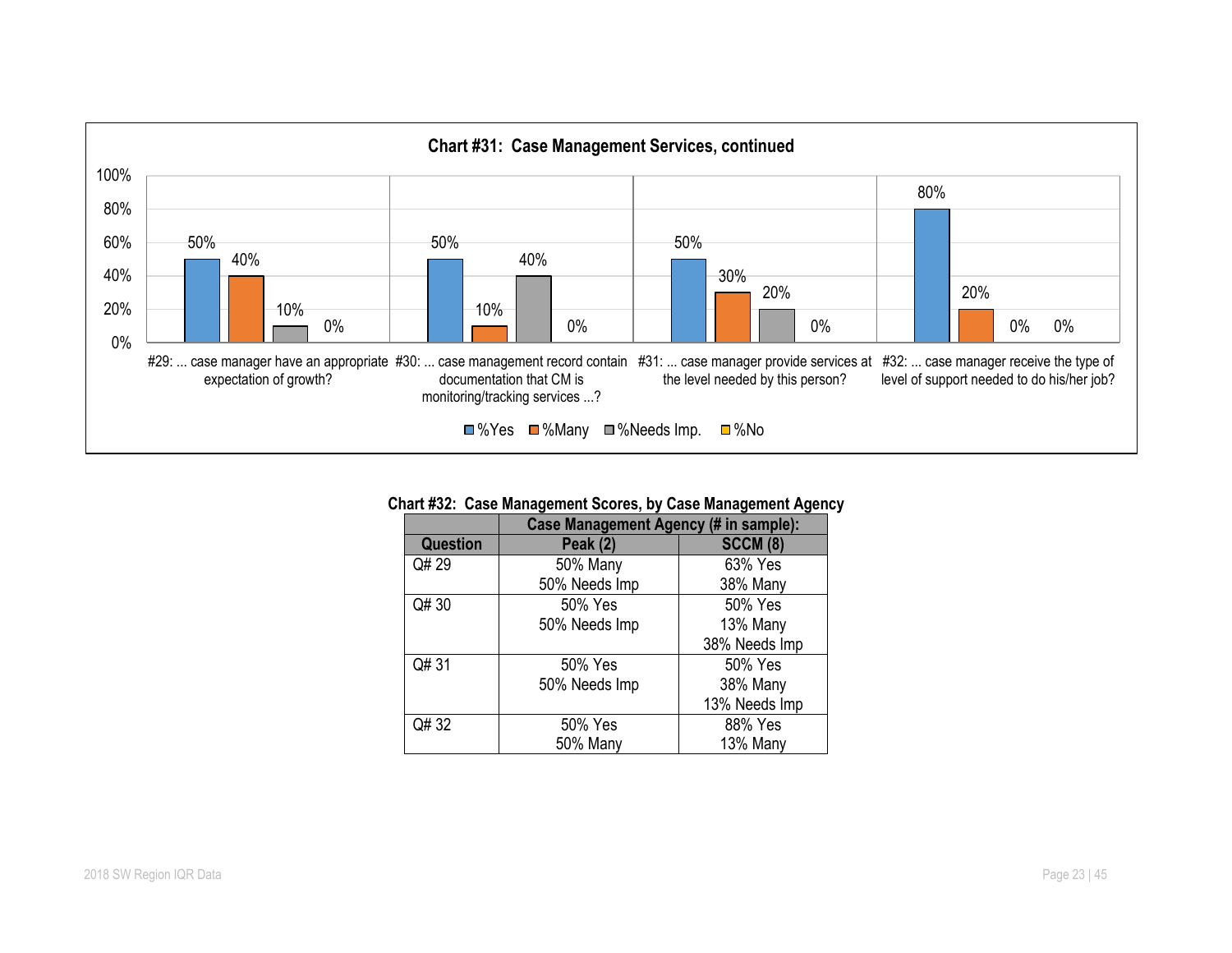## **H. Supported Employment**

Access to competitive integrated employment enables an individual to engage in community life, control personal resources, increase self-sufficiency and receive services in the community. Employment should be the first consideration. If someone does not choose employment, the decision should be based on informed choice. Making an informed choice about employment is an individualized process. All people have unique histories and backgrounds, which means that some people may have limited experiences and will require more information to make a decision about employment while others may have a rich and varied employment history and can make an informed choice based on that history.

There are multiple components that make up the process of ensuring Informed Choice. These are probed as part of the Individual Quality Review, and detailed in the tables below. The questions in this section have been updated for 2018 IQR Protocol and reflect questions negotiated with the Parties. Provided in the charts below is the information regarding the participation of the Jackson Class Members in the Southwest 2018 IQR in Supported Employment related areas.

#### **1. Components of Informed Choice: Assessment**

Question #134. Does (Name) have a current Person-Centered Assessment? Question #135. Did this assessment address vocational interests, abilities and needs? Question #136. Did the individual participate personally in the Person-Centered Assessment? Question #137. Did the Guardian participate in the Person-Centered Assessment? Question #138. Is the individual engaged in the Informed Choice Project?

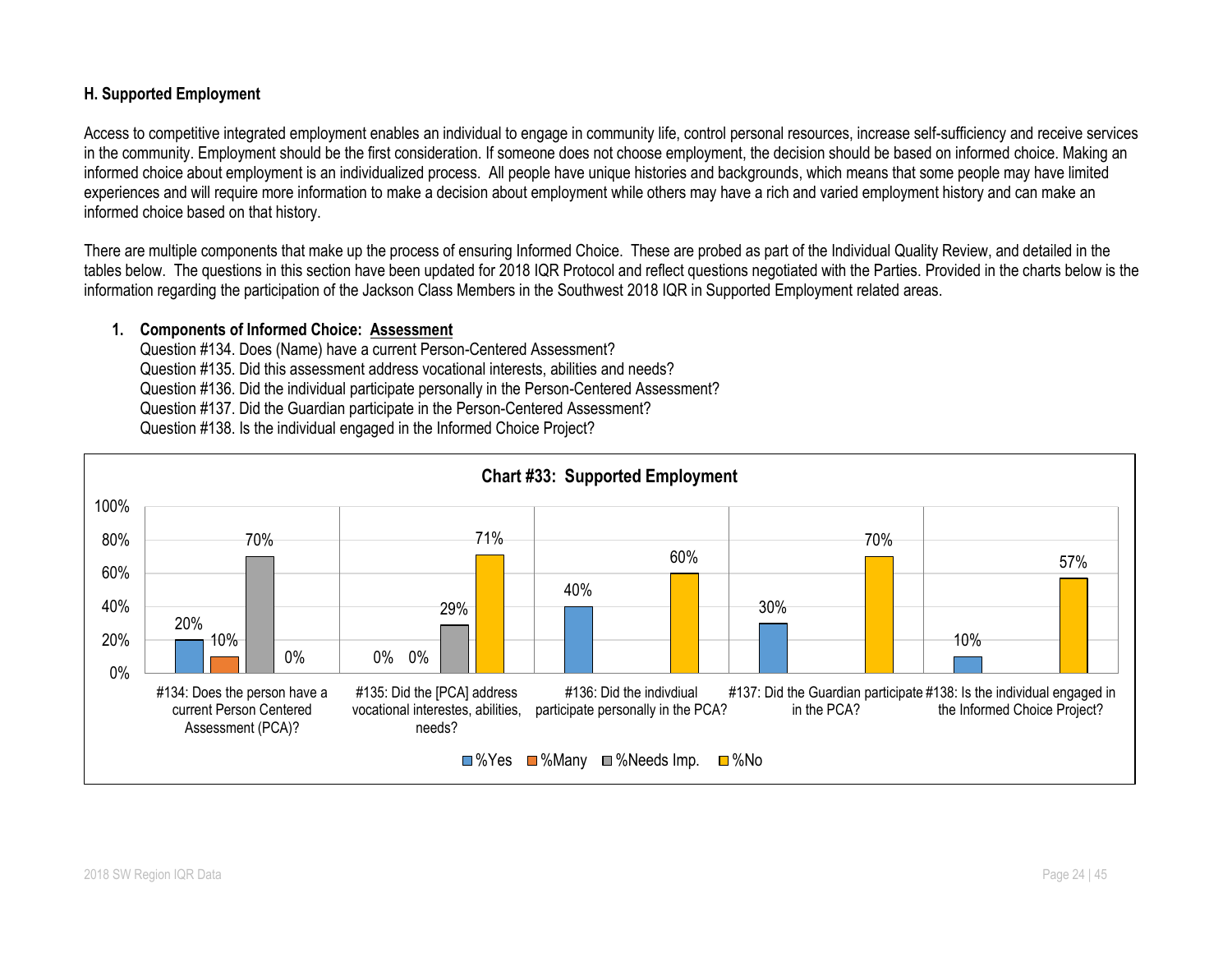| Residential Agency (# in sample): |                              |                     |                       |                |               |
|-----------------------------------|------------------------------|---------------------|-----------------------|----------------|---------------|
| <b>Question</b>                   | <b>Community Options (1)</b> | Lessons of Life (3) | <b>Nezzy Care (1)</b> | <b>PRS (1)</b> | Tresco (4)    |
| #134                              | 100% Needs Imp               | 100% Needs Imp      | 100% Needs Imp        | 100% Needs Imp | 50% Yes       |
|                                   |                              |                     |                       |                | 25% Many      |
|                                   |                              |                     |                       |                | 25% Needs Imp |
| #135                              | 100% No                      | 50% Needs Imp       | 100% Needs Imp        | 100% No        | 100% No       |
|                                   |                              | 50% No              |                       |                | (2 N/A)       |
|                                   |                              | (1 N/A)             |                       |                |               |
| #136                              | 100% No                      | 100% No             | 100% Yes              | 100% No        | 75% Yes       |
|                                   |                              |                     |                       |                | 25% No        |
| #137                              | 100% No                      | 100% No             | 100% No               | 100% No        | 75% Yes       |
|                                   |                              |                     |                       |                | 25% No        |
| #138                              | 100% No                      | 100% No             | 100% Yes              | 100% No        | 100% No       |

## **Chart #34: Supported Employment Scores by Provider Agency**

**Chart #35: Supported Employment Scores by Case Management Agency**

| <b>Case Management Agency (# in sample):</b> |                 |                 |  |  |
|----------------------------------------------|-----------------|-----------------|--|--|
| <b>Question</b>                              | <b>Peak (2)</b> | <b>SCCM (8)</b> |  |  |
| #134                                         | 100% Needs Imp  | 25% Yes         |  |  |
|                                              |                 | 13% Many        |  |  |
|                                              |                 | 63% Needs Imp   |  |  |
| #135                                         | 100% No         | 33% Needs Imp   |  |  |
|                                              | (1 N/A)         | 67% No          |  |  |
|                                              |                 | (2 N/A)         |  |  |
| #136                                         | 100% No         | 50% Yes         |  |  |
|                                              |                 | 50% No          |  |  |
| #137                                         | 100% No         | 38% Yes         |  |  |
|                                              |                 | 63% No          |  |  |
| #138                                         | 100% No         | 13% Yes         |  |  |
|                                              |                 | 88% No          |  |  |

# 2. **Components of Informed** Choice: Experience

Question #139. Has the individual been offered the opportunity to participate in work or job exploration including volunteer work and/or trial work opportunities? Question #140. If #139 is Yes, are these new experiences clearly documented in the ISP Work, Education and/or Volunteer History section? Question #141. If #139 is No, is the individual trying new discovery experiences in the community to determine interests, abilities, skills and needs?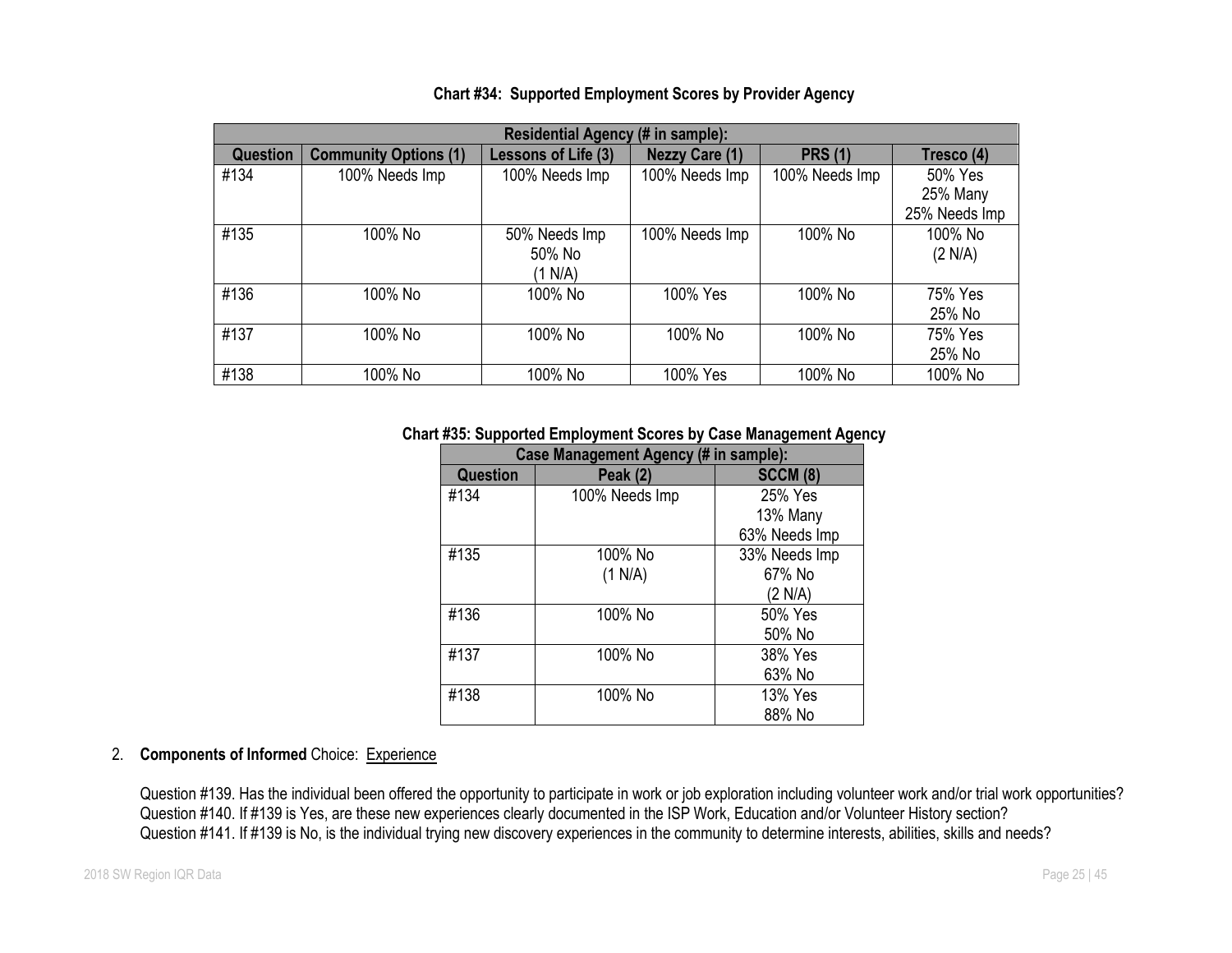Question #142. Has the Guardian had the opportunity to gain information on how the individual responded during job exploration activities such as volunteering and/or trial work experiences?

Question #143. Has the individual received information regarding the range of employment options available to him/her?

Question #144. Has the Guardian received information regarding the range of employment options available for the individual?



# **Chart #37: Supported Employment Scores by Provider Agency**

| Residential Agency (# in sample): |                              |                     |                       |                |               |
|-----------------------------------|------------------------------|---------------------|-----------------------|----------------|---------------|
| <b>Question</b>                   | <b>Community Options (1)</b> | Lessons of Life (3) | <b>Nezzy Care (1)</b> | <b>PRS (1)</b> | Tresco (4)    |
| #139                              | 100% No                      | 100% No             | 100% No               | 100% Yes       | 100% No       |
|                                   |                              | (1 N/A)             |                       |                | (2 N/A)       |
| #140                              | (1 N/A)                      | (3 N/A)             | (1 N/A)               | 100% No        | (4 N/A)       |
| #141                              | 100% No                      | 100% No             | 100% Needs Imp        | (1 N/A)        | 100% No       |
|                                   |                              | (1 N/A)             |                       |                | (2 N/A)       |
| #142                              | 100% No                      | 50% Needs Imp       | 100% Many             | 100% Needs Imp | 50% Needs Imp |
|                                   |                              | 50% No              |                       |                | 50% No        |
|                                   |                              | (1 N/A)             |                       |                | (2 N/A)       |
| #143                              | 100% No                      | 100% No             | 100% Many             | 100% No        | 100% No       |
|                                   |                              | (1 N/A)             |                       |                | (2 N/A)       |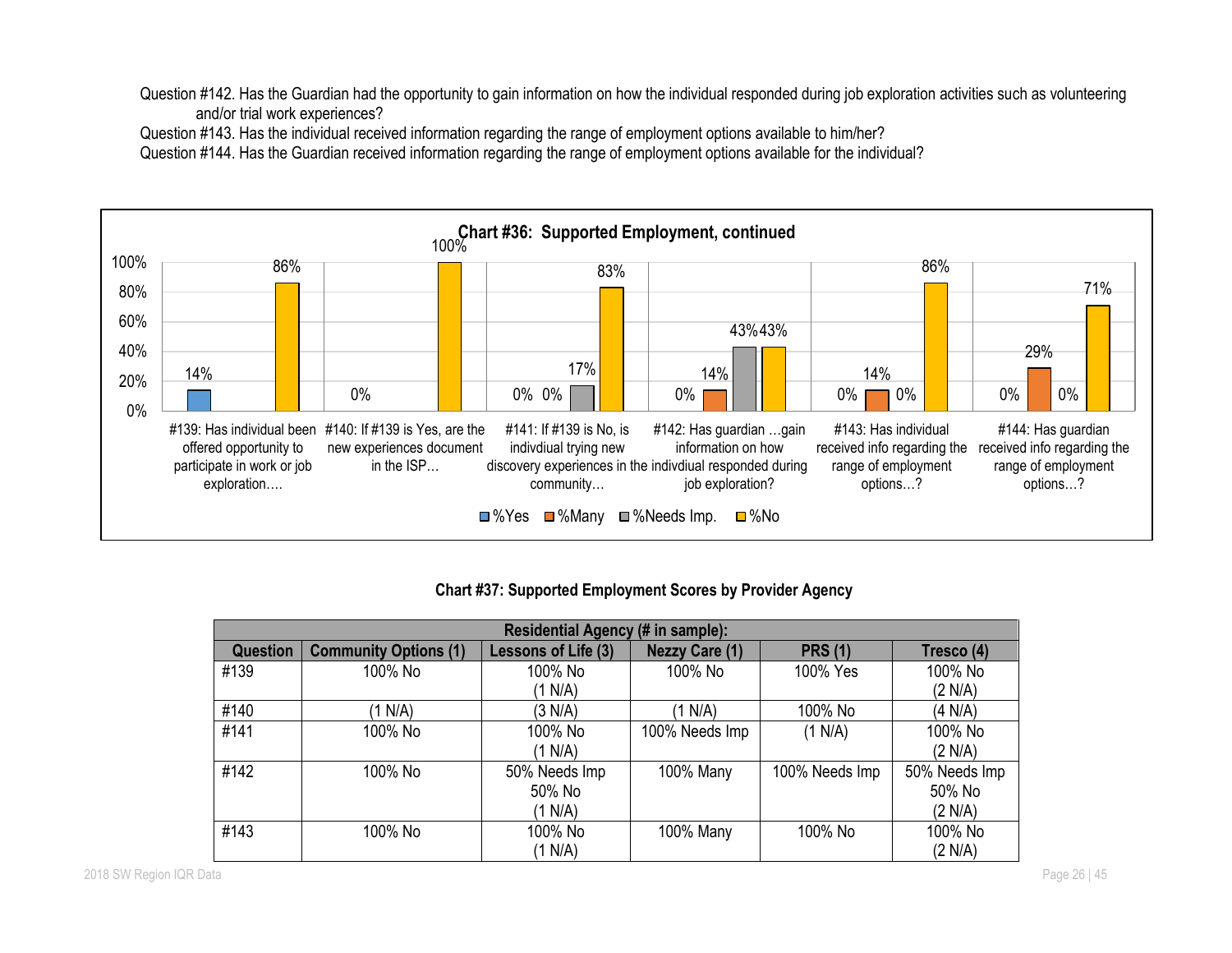| Residential Agency (# in sample): |                              |                     |                       |                |            |
|-----------------------------------|------------------------------|---------------------|-----------------------|----------------|------------|
| <b>Question</b>                   | <b>Community Options (1)</b> | Lessons of Life (3) | <b>Nezzy Care (1)</b> | <b>PRS (1)</b> | Tresco (4) |
| #144                              | 100% No                      | 100% No             | 100% Many             | 100% Many      | 100% No    |
|                                   |                              | N/A                 |                       |                | (2 N/A)    |

## **Chart #37: Supported Employment Scores by Case Management Agency**

| <b>Case Management Agency (# in sample):</b> |                 |                 |  |  |
|----------------------------------------------|-----------------|-----------------|--|--|
| <b>Question</b>                              | <b>Peak (2)</b> | <b>SCCM (8)</b> |  |  |
| #139                                         | 100% No         | 17% Yes         |  |  |
|                                              | (1 N/A)         | 83% No          |  |  |
| #140                                         | (2 N/A)         | 100% No         |  |  |
|                                              |                 | (7 N/A)         |  |  |
| #141                                         | 100% No         | 20% Needs Imp   |  |  |
|                                              | (1 N/A)         | 80% No          |  |  |
|                                              |                 | (3 N/A)         |  |  |
| #142                                         | 100% No         | 17% Many        |  |  |
|                                              | (1 N/A)         | 50% Needs Imp   |  |  |
|                                              |                 | 33% No          |  |  |
|                                              |                 | (2 N/A)         |  |  |
| #143                                         | 100% No         | 17% Many        |  |  |
|                                              | (1 N/A)         | 83% No          |  |  |
|                                              |                 | (2 N/A)         |  |  |
| #144                                         | 100% No         | 33% Many        |  |  |
|                                              | (1 N/A)         | 67% No          |  |  |
|                                              |                 | (2 N/A)         |  |  |

## 3. **Components of Informed Choice**: **Employment Barriers**

Question #145. If there are barriers to employment, has the Team, including the individual, addressed how to overcome those barriers to employment and integrating clinical info, AT, & therapies as necessary...

Question #146. If there are barriers to employment, has the Team addressed with the Guardian how to overcome those barriers to employment and integrating clinical info, AT, & therapies as necessary...?

Question #147. Has the individual participated in work or volunteer activities during the past year?

Question #148. Has the individual identified what type of work or volunteer activities he/she would like to do?

Question #149. Does the Guardian support him/her working?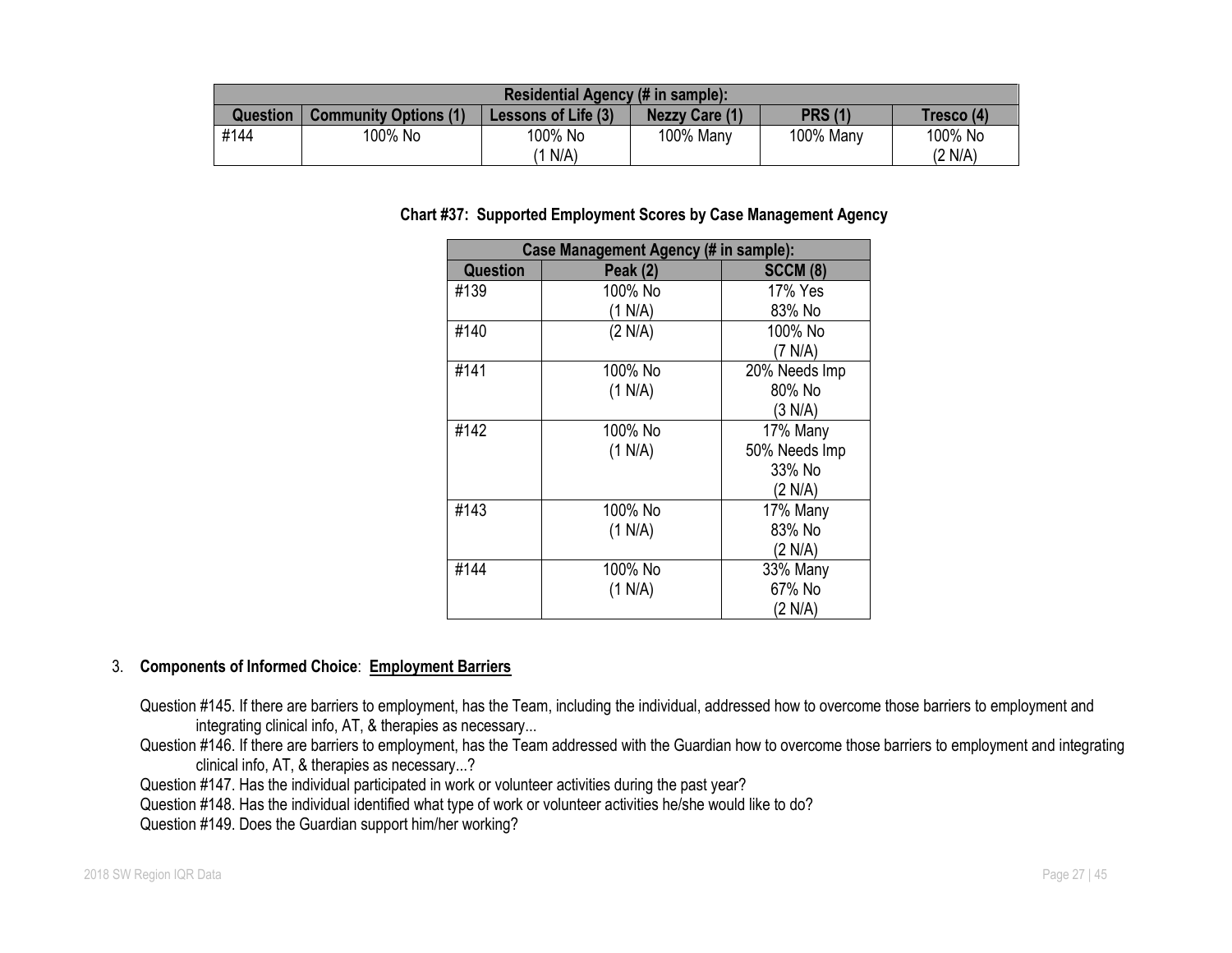

**Chart #39: Supported Employment Scores by Provider Agency**

| <b>Residential Agency (# in sample):</b> |                              |                     |                       |                |               |
|------------------------------------------|------------------------------|---------------------|-----------------------|----------------|---------------|
| <b>Question</b>                          | <b>Community Options (1)</b> | Lessons of Life (3) | <b>Nezzy Care (1)</b> | <b>PRS (1)</b> | Tresco (4)    |
| #145                                     | 100% No                      | 100% No             | 100% No               | 100% No        | 50% Needs Imp |
|                                          |                              | (1 N/A)             |                       |                | 50% No        |
|                                          |                              |                     |                       |                | (2 N/A)       |
| #146                                     | 100% No                      | 100% No             | 100% No               | 100% No        | 100% No       |
|                                          |                              | (1 N/A)             |                       |                | (2 N/A)       |
| #147                                     | 100% No                      | 100% No             | 100% No               | 100% Needs Imp | 50% Needs Imp |
|                                          |                              | (1 N/A)             |                       |                | 50% No        |
|                                          |                              |                     |                       |                | (2 N/A)       |
| #148                                     | 100% No                      | 100% No             | 100% Many             | 100% Needs Imp | 50% Yes       |
|                                          |                              | (1 N/A)             |                       |                | 50% No        |
|                                          |                              |                     |                       |                | (2 N/A)       |
| #149                                     | 100% No                      | 50% Yes             | 100% Yes              | 100% No        | 50% Yes       |
|                                          |                              | 50% No              |                       |                | 50% No        |
|                                          |                              | (1 N/A)             |                       |                | (2 N/A)       |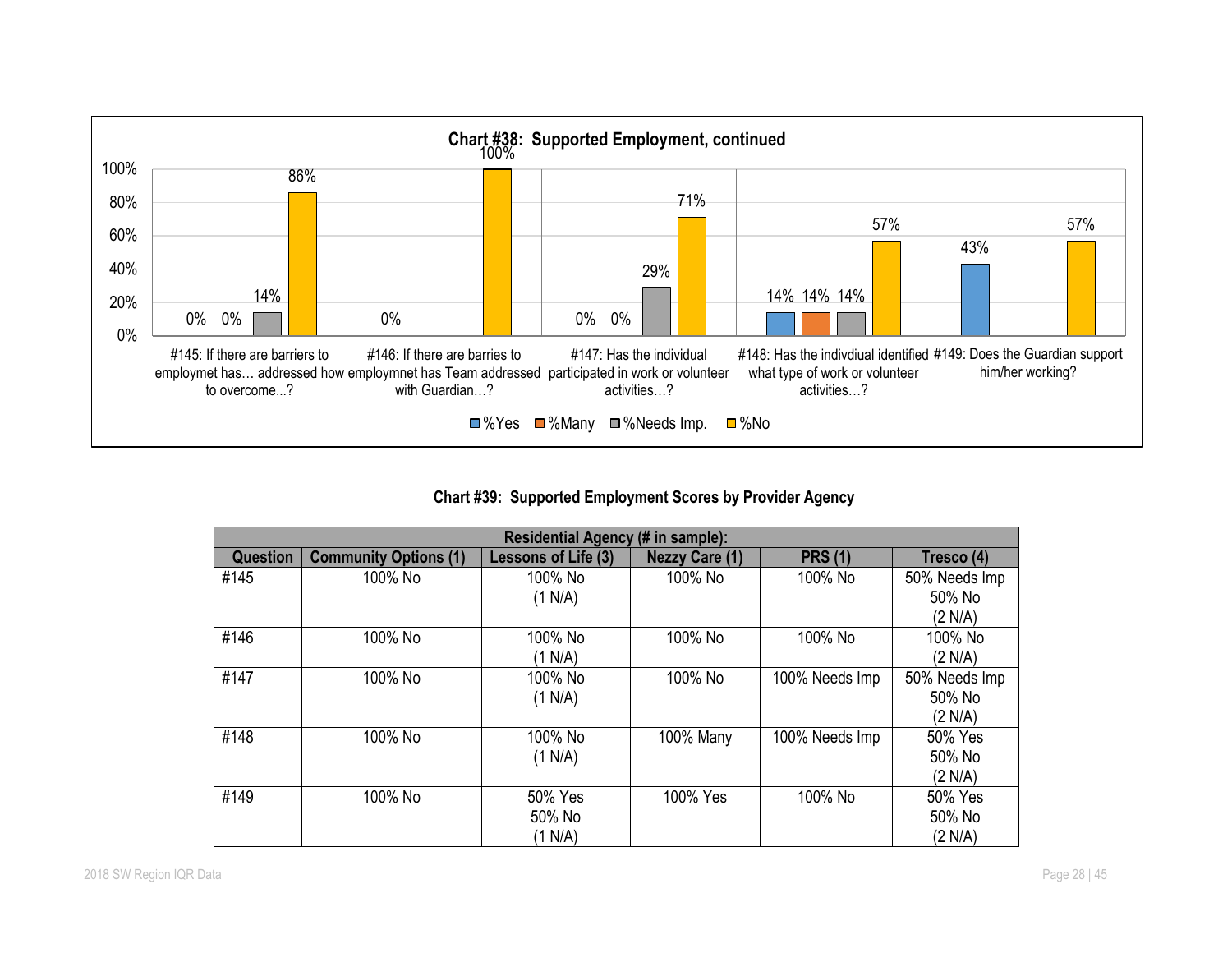| Case Management Agency (# in sample): |                 |                 |  |  |
|---------------------------------------|-----------------|-----------------|--|--|
| <b>Question</b>                       | <b>Peak (2)</b> | <b>SCCM (8)</b> |  |  |
| #145                                  | 100% No         | 17% Needs Imp   |  |  |
|                                       | (1 N/A)         | 83% No          |  |  |
|                                       |                 | (2 N/A)         |  |  |
| #146                                  | 100% No         | 100% No         |  |  |
|                                       | (1 N/A)         | (2 N/A)         |  |  |
| #147                                  | 100% No         | 33% Needs Imp   |  |  |
|                                       | (1 N/A)         | 67% No          |  |  |
|                                       |                 | (2 N/A)         |  |  |
| #148                                  | 100% No         | 17% Yes         |  |  |
|                                       | (1 N/A)         | 17% Many        |  |  |
|                                       |                 | 17% Needs Imp   |  |  |
|                                       |                 | 50% No          |  |  |
|                                       |                 | (2 N/A)         |  |  |
| #149                                  | 100% Yes        | 33% Yes         |  |  |
|                                       | (1 N/A)         | 67% No          |  |  |
|                                       |                 | (2 N/A)         |  |  |

# **Chart #40: Supported Employment Scores by Case Management Agency**

# **4. JCMs Involved in Supported Employment**

Question #150. Is (Name) is involved in the DVR Outreach Project? Question #151. Is the individual engaged in Supported Employment? Question #152. Is the individual working in accordance with the following? Question #153. Does the person have a Career Development Plan?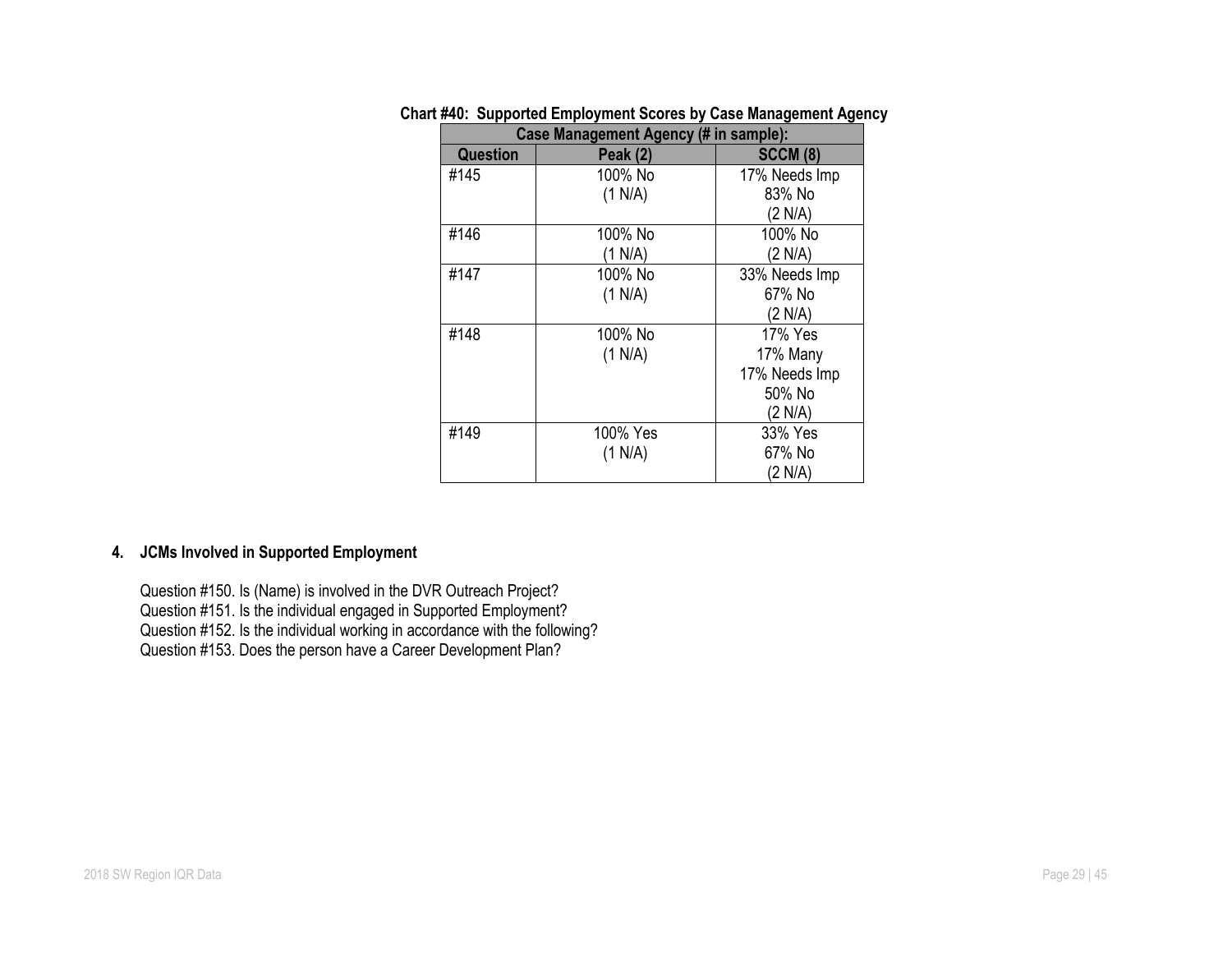

## **Chart #42: Supported Employment Scores by Provider Agency**

| Residential Agency (# in sample): |                              |                     |                       |                |            |
|-----------------------------------|------------------------------|---------------------|-----------------------|----------------|------------|
| <b>Question</b>                   | <b>Community Options (1)</b> | Lessons of Life (3) | <b>Nezzy Care (1)</b> | <b>PRS (1)</b> | Tresco (4) |
| #150                              | 100% No                      | 100% No             | 100% No               | 100% No        | 100% No    |
| #151                              | 100% No                      | 100% No             | 100% No               | 100% No        | 100% No    |
|                                   |                              | (1 N/A)             |                       |                | (2 N/A)    |
| #152                              | 100% No                      | 100% No             | 100% No               | 100% No        | 100% No    |
|                                   |                              | (1 N/A)             |                       |                | (2 N/A)    |
| #153                              | (1 N/A)                      | (3 N/A)             | (1 N/A)               | (1 N/A)        | (4 N/A)    |

## **Chart #43: Supported Employment Scores by Case Management Agency**

| Case Management Agency (# in sample): |                 |                 |  |  |
|---------------------------------------|-----------------|-----------------|--|--|
| <b>Question</b>                       | <b>Peak (2)</b> | <b>SCCM (8)</b> |  |  |
| #150                                  | 100% No         | 100% No         |  |  |
| #151                                  | 100% No         | 100% No         |  |  |
|                                       | (1 N/A)         | (2 N/A)         |  |  |
| #152                                  | 100% No         | 100% No         |  |  |
|                                       | (1 N/A)         | (2 N/A)         |  |  |
| #153                                  | (2 N/A)         | (8 N/A)         |  |  |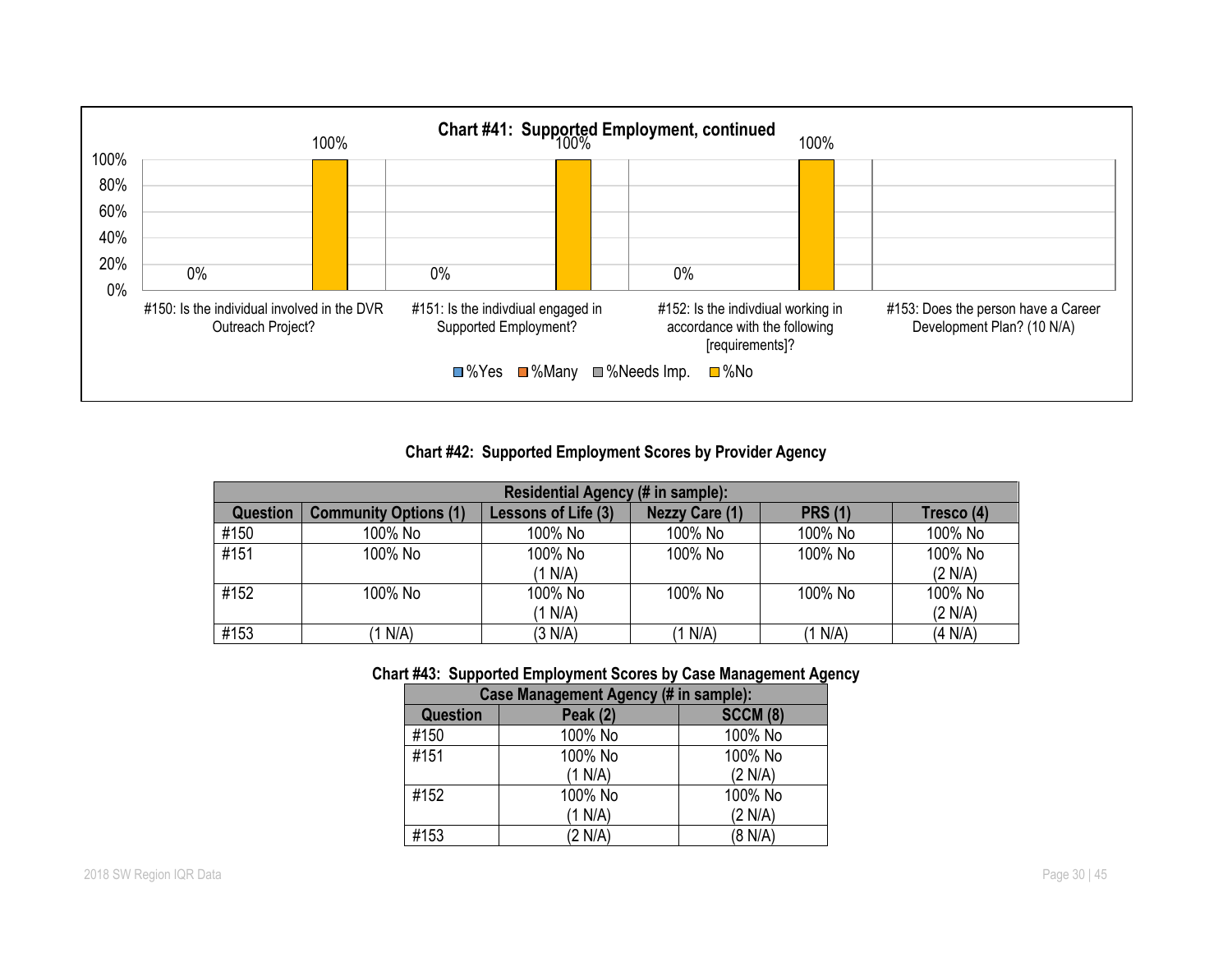# **I. IQR Scored Protocol Questions**

Below are all of the questions in the protocol and the scores of the Southwest Region. The questions that are **highlighted below** are also included in the data above.

| Question                                                                                                                                                                          | 2018<br>(sample=10)                              |
|-----------------------------------------------------------------------------------------------------------------------------------------------------------------------------------|--------------------------------------------------|
| <b>CASE MANAGEMENT</b>                                                                                                                                                            |                                                  |
| 24. Does the case manager "know" the person?<br>CPRQ26; '17IQR#8c                                                                                                                 | 90% Yes (9)<br>10% Many (1)                      |
| 25. Does the case manager understand his/her role/job?<br>CPRQ27 '17IQR#16                                                                                                        | 60% Yes (6)<br>20% Many (2)<br>20% Needs Imp (2) |
| 26. Did the case manager receive training on the topics needed to assist him/her in meeting the needs of this person? CPRQ28                                                      | 70% Yes (7)<br>10% Many (1)<br>20% Needs Imp (2) |
| 27. Is the case manager available to the person? CPRQ29; '17IQR#16a                                                                                                               | 80% Yes (8)<br>10% Many (1)<br>10% Needs Imp (1) |
| 28. Was the case manager able to describe the person's health related needs? CPRQ30                                                                                               | 80% Yes (8)<br>20% Needs Imp (2)                 |
| 29. Does the case manager have an appropriate expectation of growth for this person? CPRQ31                                                                                       | 50% Yes (5)<br>40% Many (4)<br>10% Needs Imp (1) |
| 30. Does the case management record contain documentation that the case manager is monitoring and tracking the delivery of services<br>as outlined in the ISP? CPRQ32; '17IQR#16b | 50% Yes (5)<br>10% Many (1)<br>40% Needs Imp (4) |
| 31. Does the case manager provide case management services at the level needed by this person? CPRQ33; '17IQR#16c                                                                 | 50% Yes (5)<br>30% Many (3)<br>20% Needs Imp (2) |
| 32. Does the case manager receive the type and level of support needed to do his/her job? CPRQ34                                                                                  | 80% Yes (8)<br>20% Many (2)                      |
| <b>EMPLOYMENT AND DAY</b>                                                                                                                                                         |                                                  |

# **Chart #44: All IQR Scored Questions**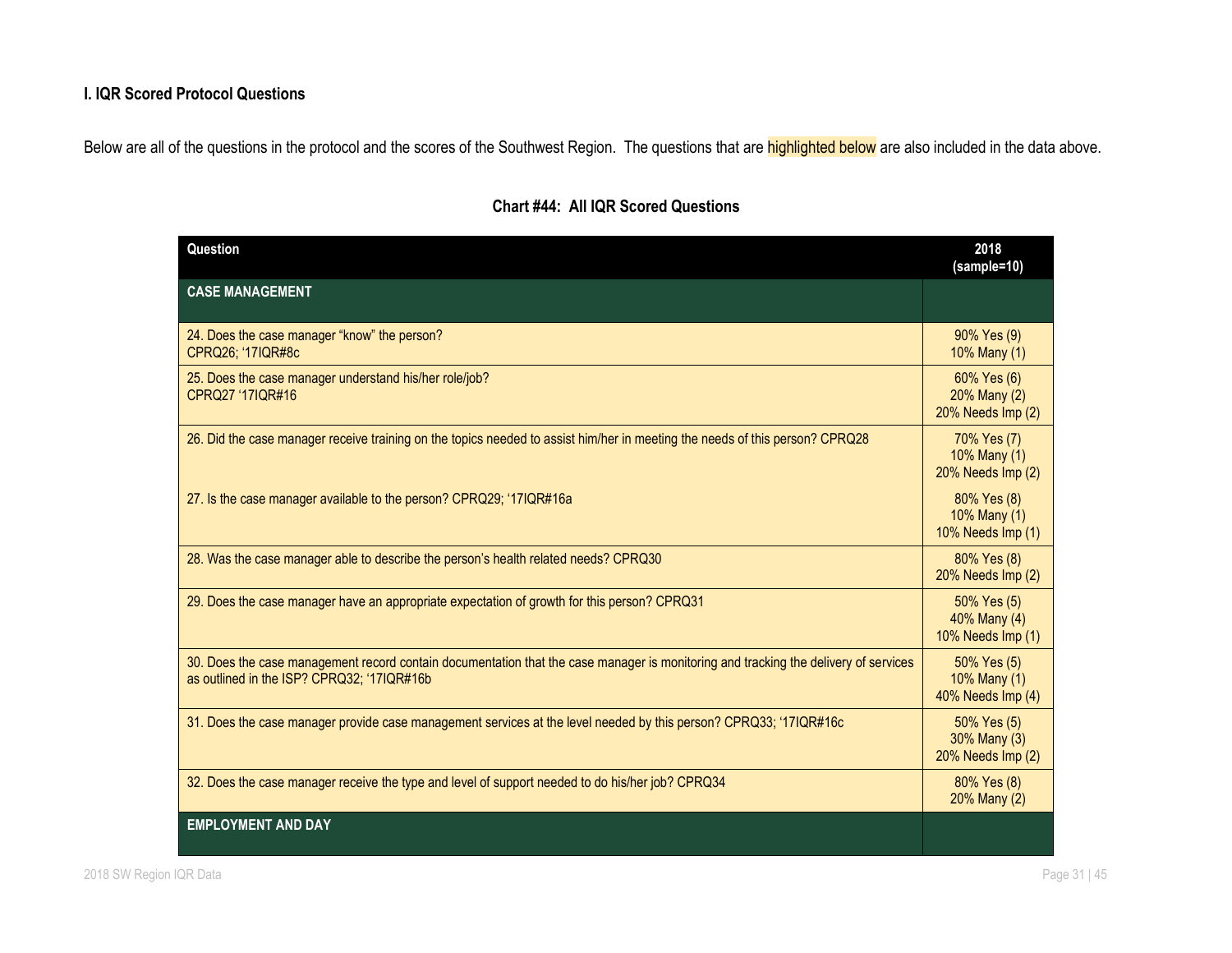| Question                                                                                                                                                       | 2018<br>(sample=10)                                            |
|----------------------------------------------------------------------------------------------------------------------------------------------------------------|----------------------------------------------------------------|
| 33. Does the direct services staff "know" the person?<br>CPRQ35; '17IQR#8a                                                                                     | 90% Yes (9)<br>10% Many (1)                                    |
| 34. Does the direct service staff have input into the person's ISP? CPRQ36                                                                                     | 70% Yes (7)<br>20% Many (2)<br>10% No (1)                      |
| 35. Did the direct service staff receive training on implementing this person's ISP? CPRQ37                                                                    | 60% Yes (6)<br>10% Many (1)<br>30% Needs Imp (3)               |
| 36. Was the direct service staff able to describe this person's health-related needs? CPRQ38                                                                   | 70% Yes (7)<br>10% Many (1)<br>10% Needs Imp (1)<br>10% No (1) |
| 37. Was the direct service staff able to describe his/her responsibilities in providing daily care/supports to the person? CPRQ39                              | 50% Yes (5)<br>40% Many (4)<br>10% Needs Imp (1)               |
| 37a. Was the direct service staff able to provide specific information regarding the person's daily activities? CPRQ39a                                        | 80% Yes (8)<br>20% Many (2)                                    |
| 37b. Can the direct service staff describe his/her responsibilities in implementing this person's ISP, including outcomes, action plans,<br>and WDSIs? CPRQ39b | 60% Yes (6)<br>10% Many (1)<br>30% Needs Imp (3)               |
| <b>RESIDENTIAL</b>                                                                                                                                             |                                                                |
| 42. Does the residential direct services staff "know" the person? CPRQ44; '17IQR#8b                                                                            | 90% Yes (9)<br>10% Needs Imp (1)                               |
| 43. Does the direct service staff have input into the person's ISP? CPRQ45                                                                                     | 90% Yes (9)<br>10% Many (1)                                    |
| 44. Did the direct service staff receive training on implementing this person's ISP? CPRQ46                                                                    | 60% Yes (6)<br>30% Many (3)<br>10% Needs Imp (1)               |
| 45. Is the residence safe for individuals (void of hazards)? CPRQ47                                                                                            | 90% Yes (9)<br>10% Needs Imp (1)                               |
| 46. Was the residential direct service staff able to describe this person's health-related needs? CPRQ48                                                       | 70% Yes (7)<br>20% Many (2)<br>10% Needs Imp (1)               |
|                                                                                                                                                                |                                                                |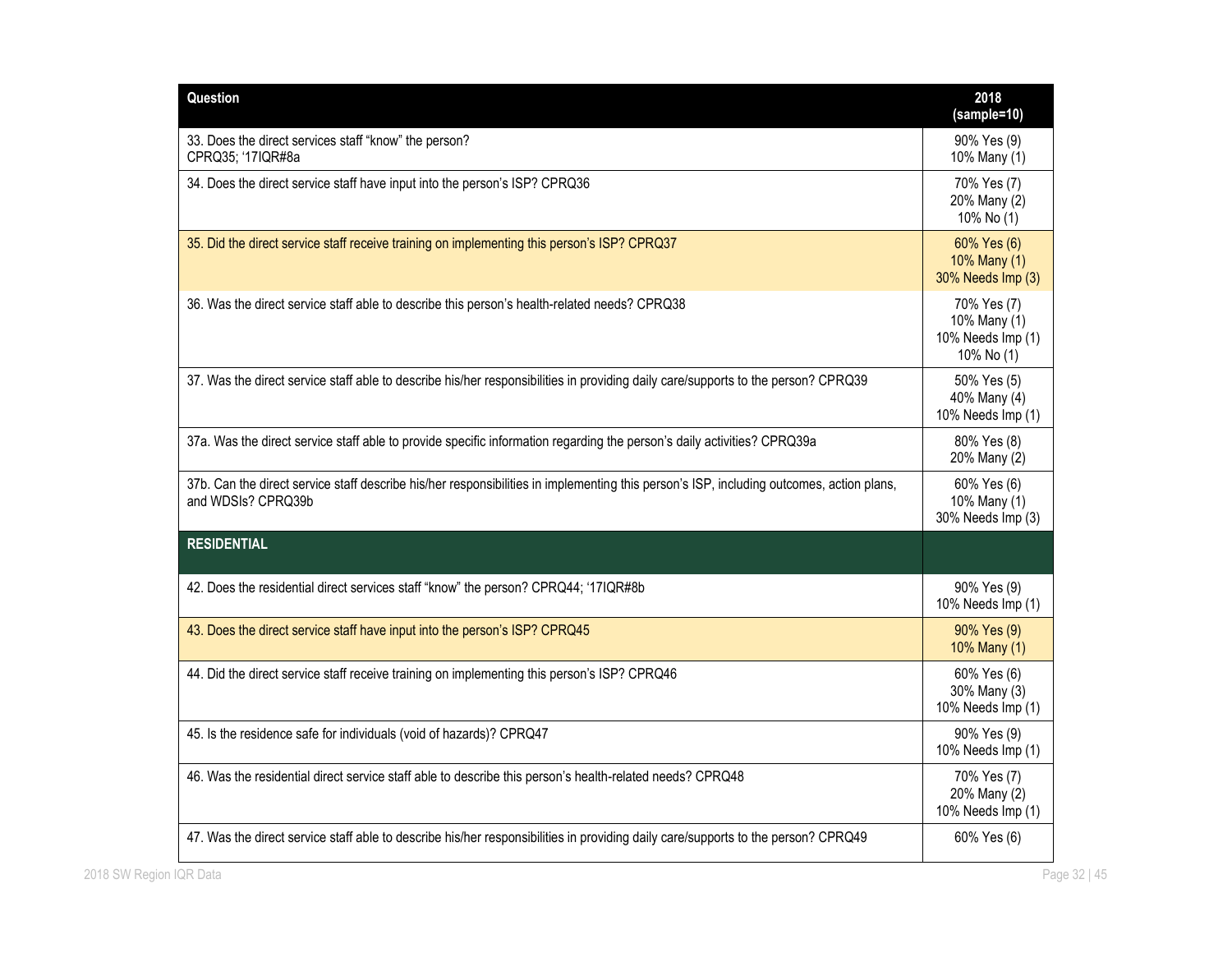| Question                                                                                                                                                       | 2018<br>(sample=10)                                            |
|----------------------------------------------------------------------------------------------------------------------------------------------------------------|----------------------------------------------------------------|
|                                                                                                                                                                | 40% Many (4)                                                   |
| 47a. Was the direct service staff able to provide specific information regarding the person's daily activities? CPRQ49a                                        | 100% Yes (10)                                                  |
| 47b. Can the direct service staff describe his/her responsibilities in implementing this person's ISP, including outcomes, action plans,<br>and WDSIs? CPRQ49b | 60% Yes (6)<br>30% Many (3)<br>10% Needs Imp (1)               |
| 48. Did the residential direct service staff have training in the ISP process? CPRQ50                                                                          | 80% Yes (8)<br>10% Many (1)<br>10% Needs Imp (1)               |
| 49. Did the direct service staff have training on the provider's complaint process and how to report abuse, neglect and exploitation?<br>CPRQ51                | 90% Yes (9)<br>10% Many (1)                                    |
| 49a. Did the direct service staff have training on the provider's complaint process? CPRQ51a                                                                   | 100% Yes (10)                                                  |
| 49b. Did the direct service staff have training on how and to whom to report abuse, neglect and exploitation? CPRQ51b                                          | 90% Yes (9)<br>10% Needs Imp (1)                               |
| 50. Does the residential direct service staff have an appropriate expectation of growth for this person? CPRQ52                                                | 70% Yes (7)<br>30% Many (3)                                    |
| 51. Does the person's residential environment offer a minimal level of quality of life? CPRQ53                                                                 | 60% Yes (6)<br>40% Many (4)                                    |
| <b>HEALTH</b>                                                                                                                                                  |                                                                |
| 52. Overall, were the team members interviewed able to describe the person's health-related needs? CPRQ54; '17IQR#21b                                          | 60% Yes (6)<br>20% Many (2)<br>20% Needs Imp (2)               |
| 53. Is there evidence that the IDT discussed the person's health related issues? CPRQ55; '17IQR#21                                                             | 60% Yes (6)<br>20% Many (2)<br>20% Needs Imp (2)               |
| 54. Was the eChat updated timely? '17IQR#18g                                                                                                                   | 50% Yes (5)<br>10% Many (1)<br>20% Needs Imp (2)<br>20% No (2) |
| 55. Are all of the individual's needed medical treatments timely received? 17IQR#19                                                                            | 30% Yes (3)<br>40% Many (4)<br>20% Needs Imp (2)<br>10% No (1) |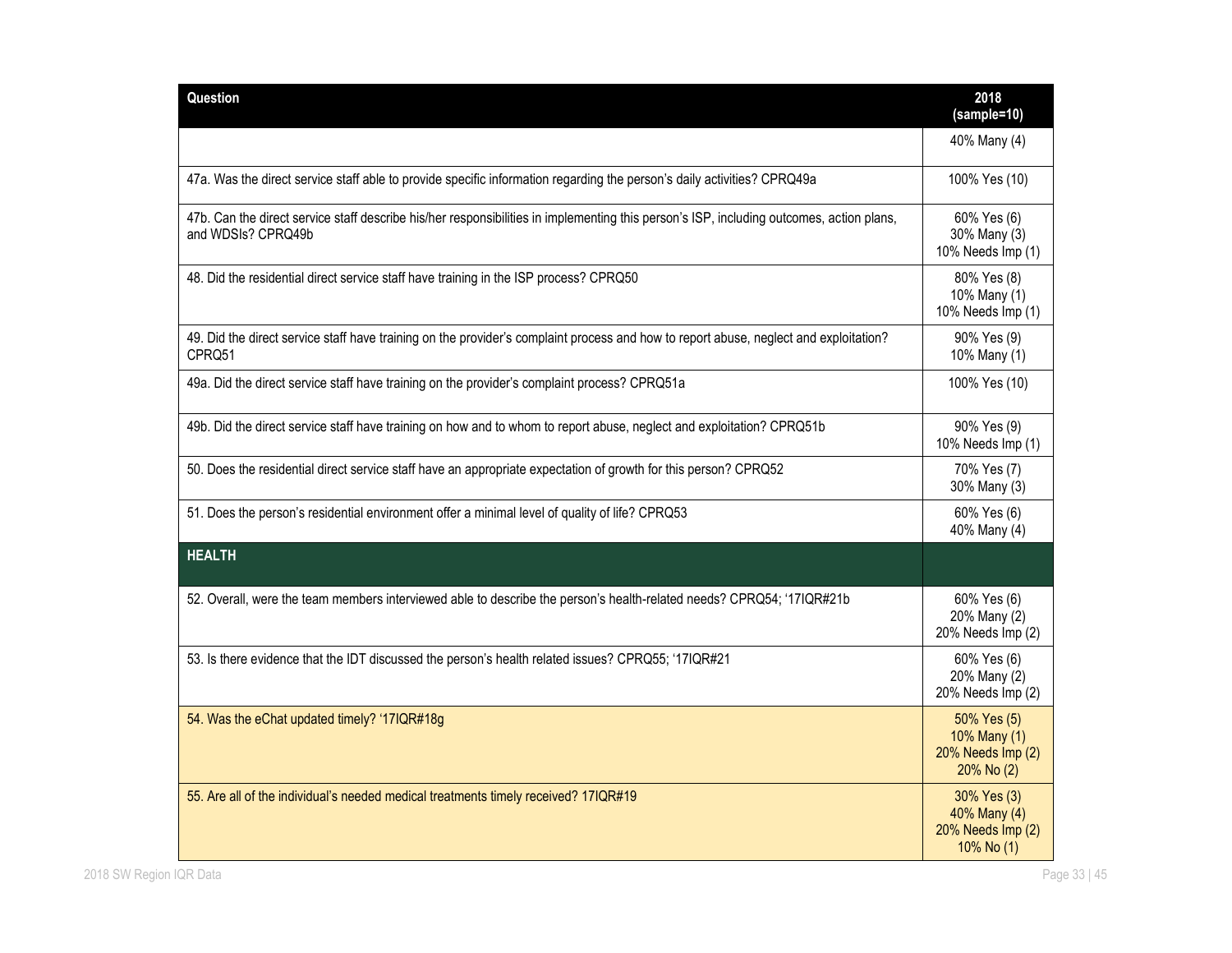| Question                                                                                                                                                                                                           | 2018<br>(sample=10)                                                         |
|--------------------------------------------------------------------------------------------------------------------------------------------------------------------------------------------------------------------|-----------------------------------------------------------------------------|
| 56. Does the individual receive routine/scheduled medical treatment? 17IQR#19a                                                                                                                                     | 60% Yes (6)<br>10% Many (1)<br>30% Needs Imp (3)                            |
| 57. Does the individual receive medication as prescribed? 17IQR#19e                                                                                                                                                | 60% Yes (6)<br>10% Many (1)<br>30% Needs Imp (3)                            |
| 58. Does my nurse provide oversight of health needs (i.e. weight records, vitals, lab reports, PRN medication use, seizure records) in<br>order to ensure accuracy, identify and respond to new issues? '17IQR#20b | 0% Yes<br>50% Many (5)<br>40% Needs Imp (4)<br>10% No (1)                   |
| 59. Are nursing services provided as needed by the individual? 17IQR#20                                                                                                                                            | 20% Yes (2)<br>40% Many (4)<br>40% Needs Imp (4)                            |
| 60. Is the CARMP is accurate? '17IQR#21f                                                                                                                                                                           | 56% Yes (5)<br>11% Many (1)<br>22% Needs Imp (2)<br>11% No $(1)$<br>(1 N/A) |
| 61. Is the CARMP consistently implemented as intended?                                                                                                                                                             | 33% Yes (3)<br>44% Many (4)<br>22% Needs Imp (2)<br>(1 N/A)                 |
| 62. Are the person's health supports/needs being adequately addressed? CPRQ56; '17IQR#19                                                                                                                           | 10% Yes (1)<br>50% Many (5)<br>40% Needs Imp (4)                            |
| <b>ASSESSMENTS</b>                                                                                                                                                                                                 |                                                                             |
| 63. Did the team consider what assessments the person needs and would be relevant to the team's planning efforts? CPRQ57                                                                                           | 10% Yes (1)<br>60% Many (6)<br>30% Needs Imp (3)                            |
| 64. Has the individual received all age and gender appropriate health screenings, in accordance with national best practice and/or as<br>recommended by his/her PCP or other health care professionals? '17IQR#18a | 30% Yes (3)<br>50% Many (5)<br>20% Needs Imp (2)                            |
| 65. Did the team arrange for and obtain the needed, relevant assessments? CPRQ58; '17IQR#18                                                                                                                        | 40% Yes (4)<br>40% Many (4)<br>20% Needs Imp (2)                            |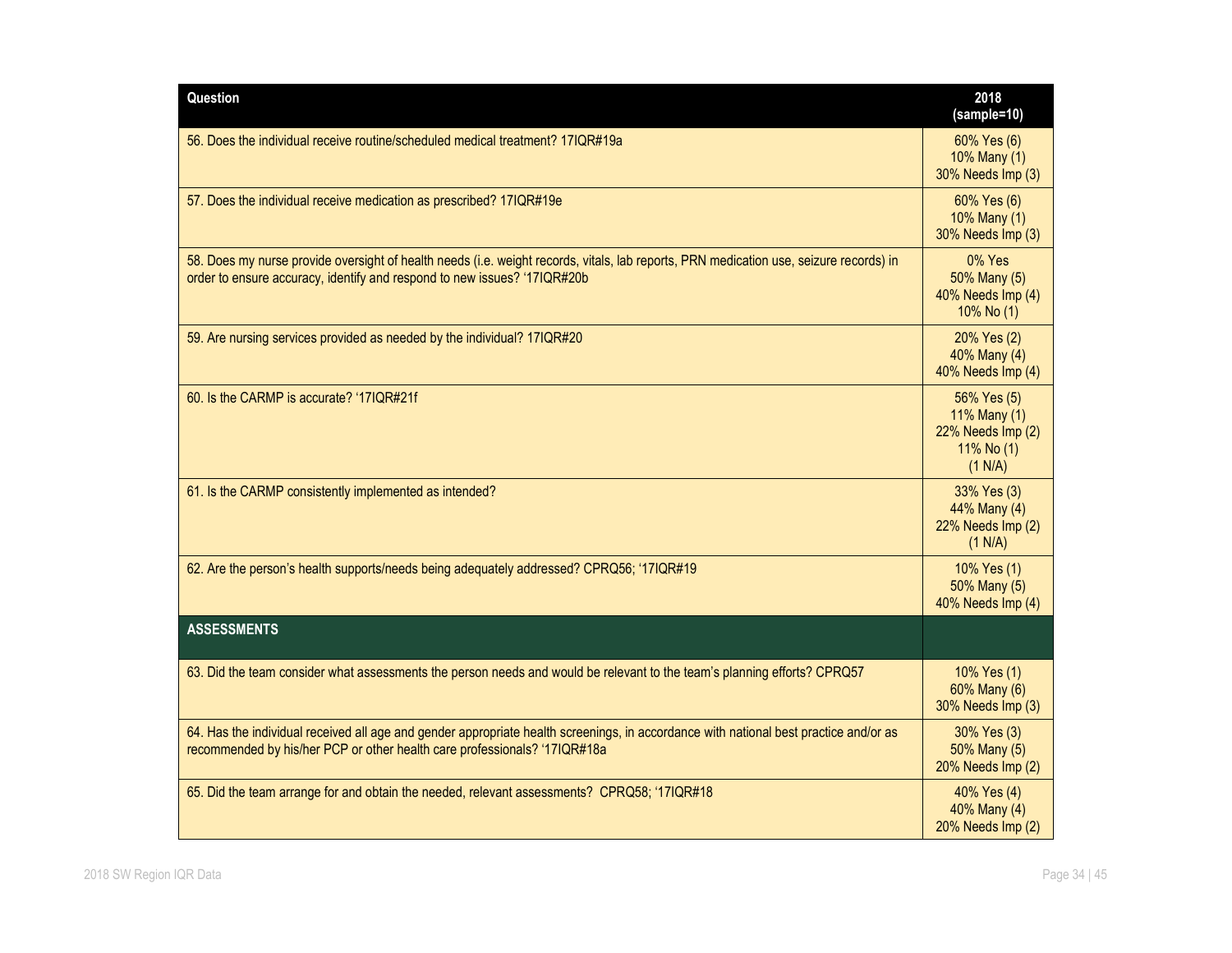| Question                                                                                                                                                                                                                            | 2018<br>(sample=10)                                            |
|-------------------------------------------------------------------------------------------------------------------------------------------------------------------------------------------------------------------------------------|----------------------------------------------------------------|
| 66. Are the assessments adequate for planning? CPRQ59; '17IQR#4f                                                                                                                                                                    | 10% Yes (1)<br>30% Many (3)<br>60% Needs Imp (6)               |
| 67. Were the recommendations from assessments used in planning? CPRQ60; '17IQR#5                                                                                                                                                    | 20% Yes (2)<br>40% Many (4)<br>30% Needs Imp (3)<br>10% No (1) |
| 68. For medical, clinical or health related rec's, has a DCF been completed if the individual and/or their guardian/health care decision<br>maker have decided not to follow all or part of an order, rec, or suggestion? '17IQR#5c | 25% Yes (1)<br>50% Needs Imp (2)<br>25% No (1)<br>(6 N/A)      |
| ADEQUACY OF PLANNING AND ADEQUACY OF SERVICES                                                                                                                                                                                       |                                                                |
| 69. Is there a document called an Individual Service Plan (ISP) that was developed within the past year? CPRQ61; '17IQR#9                                                                                                           | 100% Yes (10)                                                  |
| 70. Was the ISP developed by an appropriately constituted IDT? CPRQ62; '17IQR#3                                                                                                                                                     | 50% Yes (5)<br>50% Many (5)                                    |
| 71. For any team members not physically present at the IDT meeting, is there evidence of their participation in the development of the<br>ISP? CPRQ63; '17IQR#3d                                                                    | 25% Yes (1)<br>25% Many (1)<br>50% No (2)<br>(6 N/A)           |
| 72. Does my ISP contain current and accurate information? '17IQR#6                                                                                                                                                                  | 20% Yes (2)<br>60% Many (6)<br>20% Needs Imp (2)               |
| 73. Overall, does the long term vision show expectations for growth and skill building? CPRQ64; '17IQR#7b                                                                                                                           | 50% Yes (5)<br>30% Many (3)<br>20% Needs Imp (2)               |
| 74. Overall, does the ISP give adequate guidance to achieving the person's long-term vision? CPRQ65; '17IQR#7c                                                                                                                      | 50% Yes (5)<br>10% Many (1)<br>40% Needs Imp (4)               |
| 75. Is measurable data kept which verifies the consistent implementation of each of the action steps? '17IQR#12a                                                                                                                    | 20% Yes (2)<br>40% Needs Imp (4)<br>40% No (4)                 |
| 76. Does the data kept identify what the person does so a determination regarding progress/lack of progress? '17IQR#12b                                                                                                             | 10% Yes (1)<br>10% Many (1)<br>30% Needs Imp (3)<br>50% No (5) |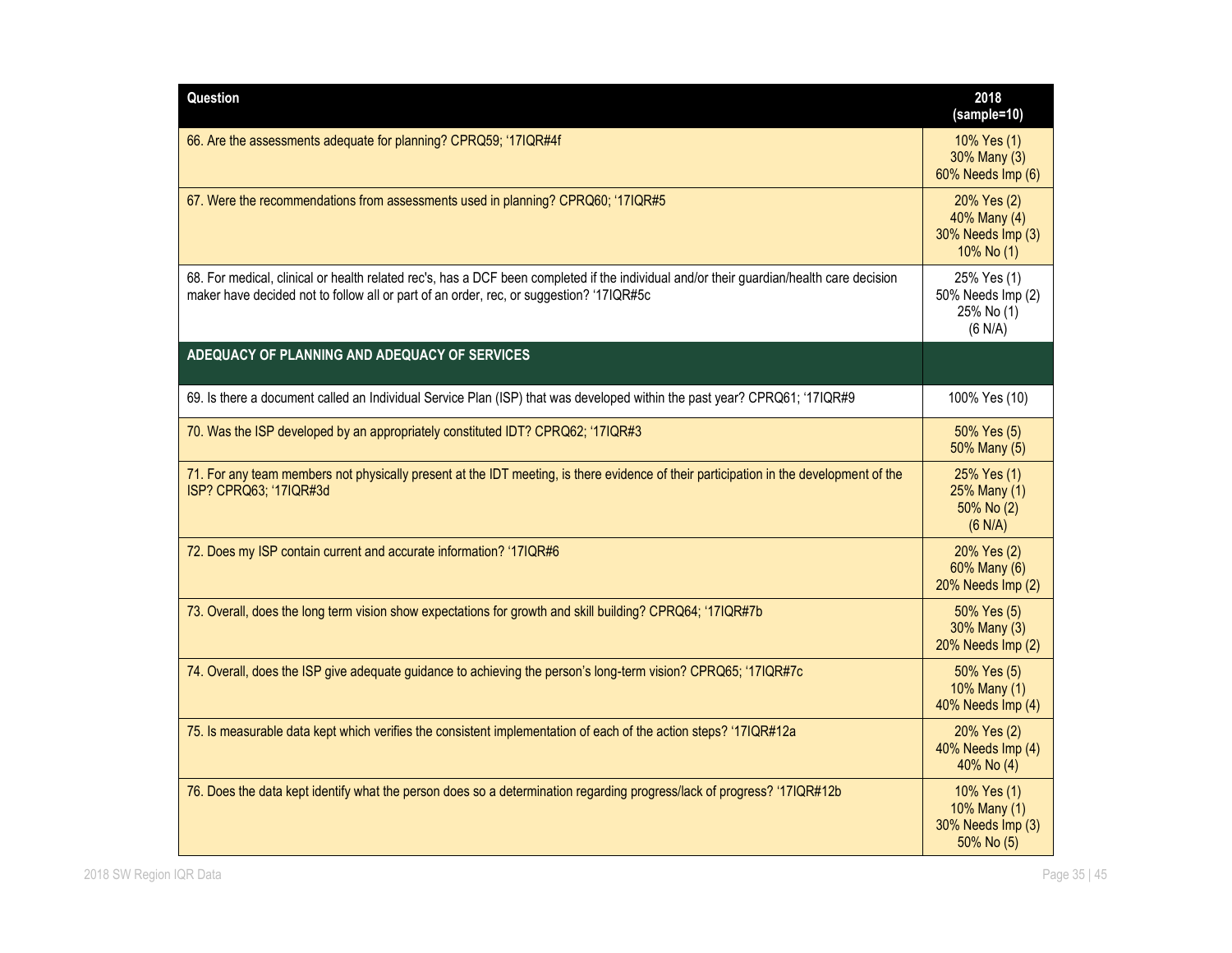| Question                                                                                                                                               | 2018<br>(sample=10)                                            |
|--------------------------------------------------------------------------------------------------------------------------------------------------------|----------------------------------------------------------------|
| 77. Is each action step in the ISP implemented at a frequency that enables the person to learn new skills? '17IQR#12c                                  | 20% Yes (2)<br>10% Many (1)<br>40% Needs Imp (4)<br>30% No (3) |
| 78. If the person is not successful in achieving actions steps, has the team tried to determine why, and change their approach if<br>needed? 17IQR#12d | 40% Yes (4)<br>30% Many (3)<br>30% No (3)                      |
| 79. If the person achieves action steps, does the team move to the next in the progression of steps or develops a new one?<br>'17IQR#12e               | 14% Yes (1)<br>14% Needs Imp (1)<br>71% No (5)<br>(3 N/A)      |
| 80. Has the person made measurable progress on actions steps during this past year?'17IQR#13b                                                          | 0% Yes<br>50% Needs Imp (5)<br>50% No (5)                      |
| 81. Overall, do the outcomes in the ISP include criteria by which the team can determine when the outcome(s) have been achieved?<br>CPRQ67; '17IQR#7e  | 20% Yes (2)<br>20% Many (2)<br>40% Needs Imp (4)<br>20% No (2) |
| 82. Overall, are the ISP outcomes related to achieving the person's long-term vision? CPRQ68; '17IQR#7d                                                | 70% Yes (7)<br>20% Many (2)<br>10% Needs Imp (1)               |
| 83. Overall, do the ISP outcomes address the person's major needs? CPRQ69; '17IQR#7g                                                                   | 40% Yes (4)<br>50% Many (5)<br>10% Needs Imp (1)               |
| 84. Overall, are the Teaching and Support Strategies sufficient to ensure consistent implementation of the services planned? CPRQ71;<br>'17IQR#7i      | 30% Yes (3)<br>20% Many (2)<br>50% Needs Imp (5)               |
| 85. Overall, are the recommendations and/or objectives/strategies of ancillary providers integrated into the ISP? CPRQ72; '17IQR#7m                    | 20% Yes (2)<br>20% Many (2)<br>30% Needs Imp (3)<br>30% No (3) |
| 86. Has the person made measurable progress in therapy this year? '17IQR#13a                                                                           | 10% Yes (1)<br>10% Many (1)<br>70% Need Imp (7)<br>10% No (1)  |
| 87. If needed, does the ISP contain a specific Medical Emergency Response Plan (MERP)? CPRQ73b '17IQR#20c                                              | 60% Yes (6)<br>20% Many (2)                                    |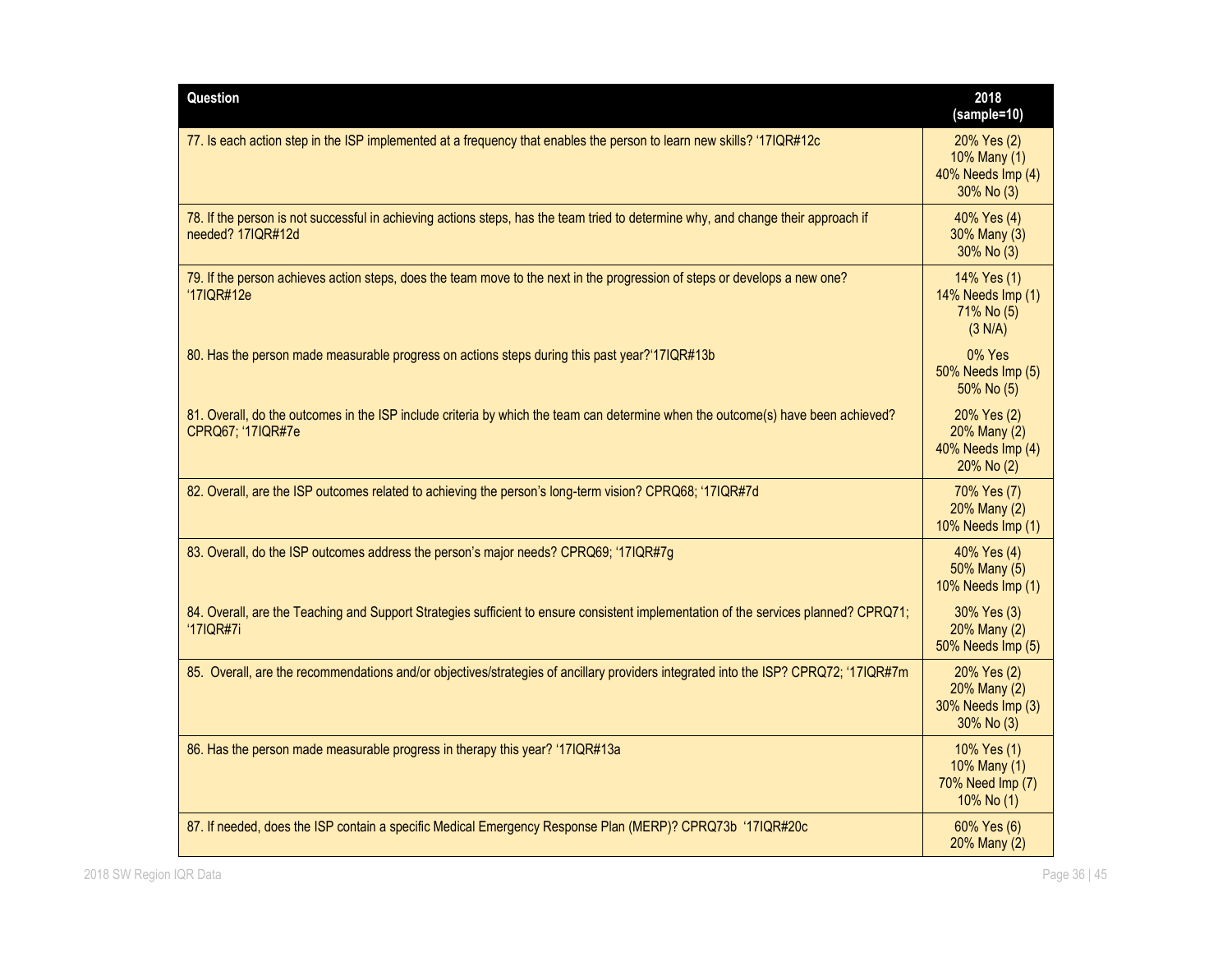| Question                                                                                                                                                                   | 2018<br>(sample=10)                                            |
|----------------------------------------------------------------------------------------------------------------------------------------------------------------------------|----------------------------------------------------------------|
|                                                                                                                                                                            | 20% Needs Imp (2)                                              |
| 88. Does the ISP contain information regarding primary health (medical) care? CPRQ74                                                                                       | 70% Yes (7)<br>20% Many (2)<br>10% Needs Imp (1)               |
| 88a. Does the ISP face sheet contain contact information for the PCP? CPRO74a                                                                                              | 80% Yes (8)<br>20% No (2)                                      |
| 88b. Is the Healthcare coordinator's name and contact information listed in the ISP? CPRQ74b                                                                               | 90% Yes (9)<br>10% Many (1)                                    |
| 89. Does the ISP reflect how the person will obtain prescribed medications? CPRQ76                                                                                         | 100% Yes (10)                                                  |
| 90. Does the ISP reflect how the person will get to work/day activities, shopping, and social activities? CPRQ75                                                           | 70% Yes (7)<br>10% Many (1)<br>20% Needs Imp (2)               |
| 91. Does the ISP contain a list of adaptive equipment needed and who will provide it? CPRQ77; '17IQR#25a                                                                   | 30% Yes (3)<br>30% Many (3)<br>30% Needs Imp (3)<br>10% No (1) |
| 92. Overall, is the ISP adequate to meet the person's needs? CPRQ78; '17IQR#7                                                                                              | 0% Yes<br>20% Many (2)<br>80% Needs Imp (8)                    |
| 93. Is the ISP being implemented? (If 92 is "3")<br>CPRQ79 '17IQR#12                                                                                                       | (10 N/A)                                                       |
| 94a. Is the ISP being implemented? (If 92 is "0", "1", or "2") CPRQ80a '17IQR#12                                                                                           | 0% Yes<br>50% Many (5)<br>30% Needs Imp (3)<br>20% No (2)      |
| 94b. Are current services adequate to meet the person's needs? CPRQ80b '17IQR#11                                                                                           | 40% Yes (4)<br>20% Many (2)<br>40% Needs Imp (4)               |
| 95. Overall, was the direct service staff trained on the implementation of this person's ISP? CPRQ81                                                                       | 70% Yes (7)<br>30% Needs Imp (3)                               |
| 96. Overall, were the direct service staff able to describe their responsibilities in providing daily care/supports to the person? CPRQ82;                                 | 40% Yes (4)<br>60% Many (6)                                    |
| 97. Overall, do the progress notes or other documentation in the record reflect the status of the outcomes and services of the key life<br>areas stated in the ISP? CPRQ83 | 10% Yes (1)<br>20% Many (2)                                    |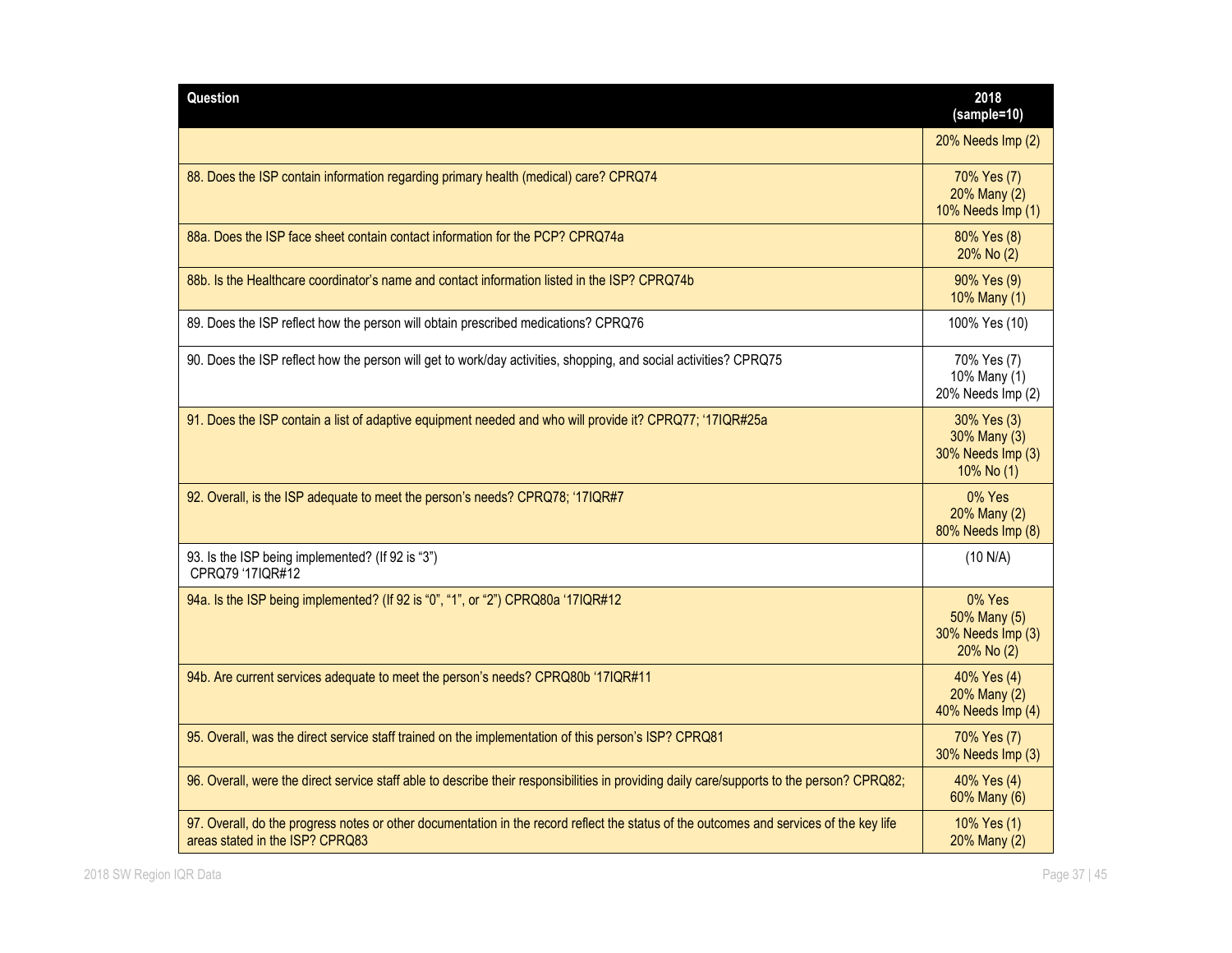| Question                                                                                                                                                                | 2018<br>(sample=10)                                            |
|-------------------------------------------------------------------------------------------------------------------------------------------------------------------------|----------------------------------------------------------------|
|                                                                                                                                                                         | 50% Needs Imp (5)<br>20% No (2)                                |
| EXPECTATION OF GROWTH AND QUALITY OF LIFE, SATISFACTION                                                                                                                 |                                                                |
| 98. Based on all of the evidence, has the person achieved progress in the past year? CPRQ84; '17IQR#13                                                                  | 10% Yes (1)<br>60% Many (6)<br>30% Needs Imp (3)               |
| 99. Overall, does the IDT have an appropriate expectation of growth for this person? CPRQ85; '17IQR#8d                                                                  | 60% Yes (6)<br>30% Many (3)<br>10% Needs Imp (1)               |
| 100. Was the person provided the assistance and support needed to participate meaningfully in the planning process? CPRQ86;<br>'17IQR#1b                                | 70% Yes (7)<br>20% Many (2)<br>10% Needs Imp (1)               |
| 101. Is the person offered a range of opportunities for participation in each life area? CPRQ87                                                                         | 50% Yes (5)<br>20% Many (2)<br>20% Needs Imp (2)<br>10% No (1) |
| 102. Does the person have the opportunity to make informed choices? CPRQ88; '17IQR#30                                                                                   | 67% Yes (2)<br>33% Needs Imp (1)<br>$(7$ CND)                  |
| 102a. About where and with whom to live? CPRQ89; '17IQR#23c                                                                                                             | 0% Yes<br>50% Many (1)<br>50% Needs Imp (1)<br>$(8$ CND $)$    |
| 102b. About where and with whom to work/spend his/her day? CPRQ90; '17IQR#23d                                                                                           | 33% Yes (1)<br>33% Needs Imp (1)<br>33% No (1)<br>$(7$ CND)    |
| 102c. About where and with whom to socialize/spend leisure time? CPRQ91                                                                                                 | 100% Yes (3)<br>$(7$ CND)                                      |
| 103. Does the evidence support that providers do not prevent the person from pursuing relationships and are respecting the rights of<br>this person? CPRQ92; '17IQR#31f | 100% Yes (10)                                                  |
| 104. Overall, were the direct service staff interviewed trained on the provider's complaint process? CPRQ93*                                                            | 80% Yes (8)<br>10% Many (1)<br>10% Needs Imp (1)               |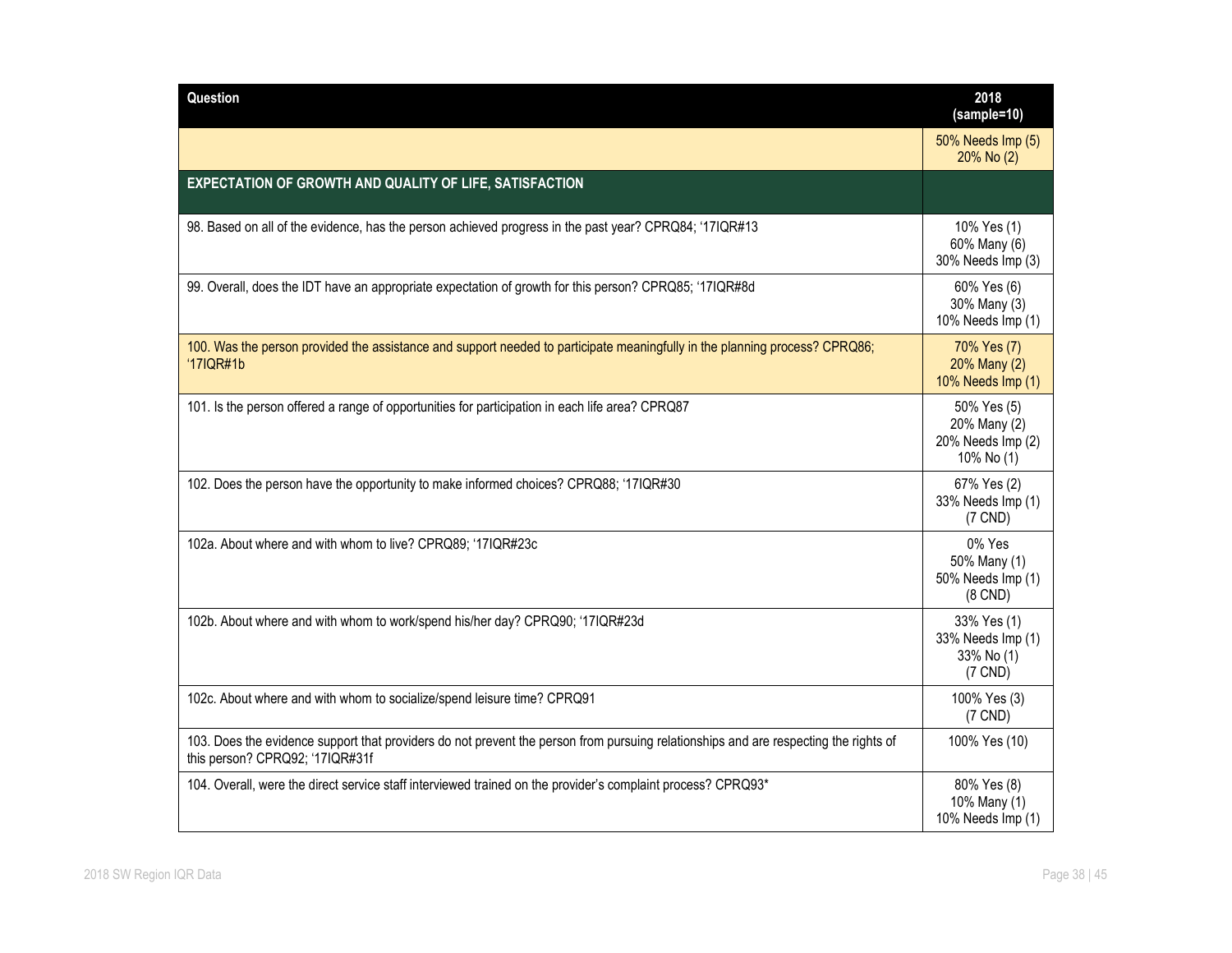| Question                                                                                                                                                                              | 2018<br>(sample=10)                                                  |
|---------------------------------------------------------------------------------------------------------------------------------------------------------------------------------------|----------------------------------------------------------------------|
| 105. Overall, were all team members interviewed trained or knowledgeable on how to report abuse, neglect and exploitation? CPR 93*;<br>'17IQR#35a                                     | 50% Yes (5)<br>20% Many (2)<br>30% Needs Imp (3)                     |
| 106. Does this person and/or guardian have access to the complaint processes/procedures? CPRQ94                                                                                       | 100% Yes (10)                                                        |
| 107. Does the individual have restrictions that should be reviewed by a Human Rights Committee? '17IQR#34h                                                                            | 90% Yes (9)<br>10% No (1)                                            |
| 108. If there are restrictions that should be reviewed by HRC, have the restrictions been reviewed (quarterly) and approved (annually)<br>by the HRC? If no, describe why. '17IQR#34i | 89% Yes (8)<br>11% Needs Imp (1)<br>(1 N/A)                          |
| 109. If there are restrictions that should be reviewed by HRC, is a plan to enable the individual to regain his/her rights and reduce or<br>eliminate these restrictions? '17IQR#34j  | 0% Yes<br>22% Many (2)<br>11% Needs Imp (1)<br>67% No (6)<br>(1 N/A) |
| 110. Is the person protected from abuse, neglect and exploitation? '17IQR#35                                                                                                          | 50% Yes (5)<br>40% Many (4)<br>10% Needs Imp (1)                     |
| 111. Have all incidents of suspected abuse, neglect and exploitation been reported and investigated? '17IQR#35b                                                                       | 88% Yes (7)<br>13% Many (1)<br>(2 N/A)                               |
| 112. Is the individual safe? '17IQR#24                                                                                                                                                | 70% Yes (7)<br>10% Many (1)<br>20% Needs Imp (2)                     |
| 113. What is the level of participation of the legal guardian in this person's life and service planning? CPRQ 97; '17IQR#15a                                                         | 40% Active (4)<br>50% Moderate (5)<br>10% Limited (1)                |
| 114. If the person is retired, does he/she have opportunities to engage in activities of interest during the day? CPRQ 100; '17IQR#29b                                                | 67% Yes (2)<br>33% Many (1)<br>(7 N/A)                               |
| 115. Does the person have daily choices/appropriate autonomy over his/her life? CPRQ101 '17IQR#30                                                                                     | 70% Yes (7)<br>10% Many (1)<br>20% Needs Imp (2)                     |
| 116. Have the person's cultural preferences been accommodated? CPRQ102; '17IQR#31e                                                                                                    | 100% Yes (10)                                                        |
| 117. Is the person treated with dignity and respect? CPRQ103; '17IQR#34c                                                                                                              | 40% Yes (4)<br>30% Many (3)                                          |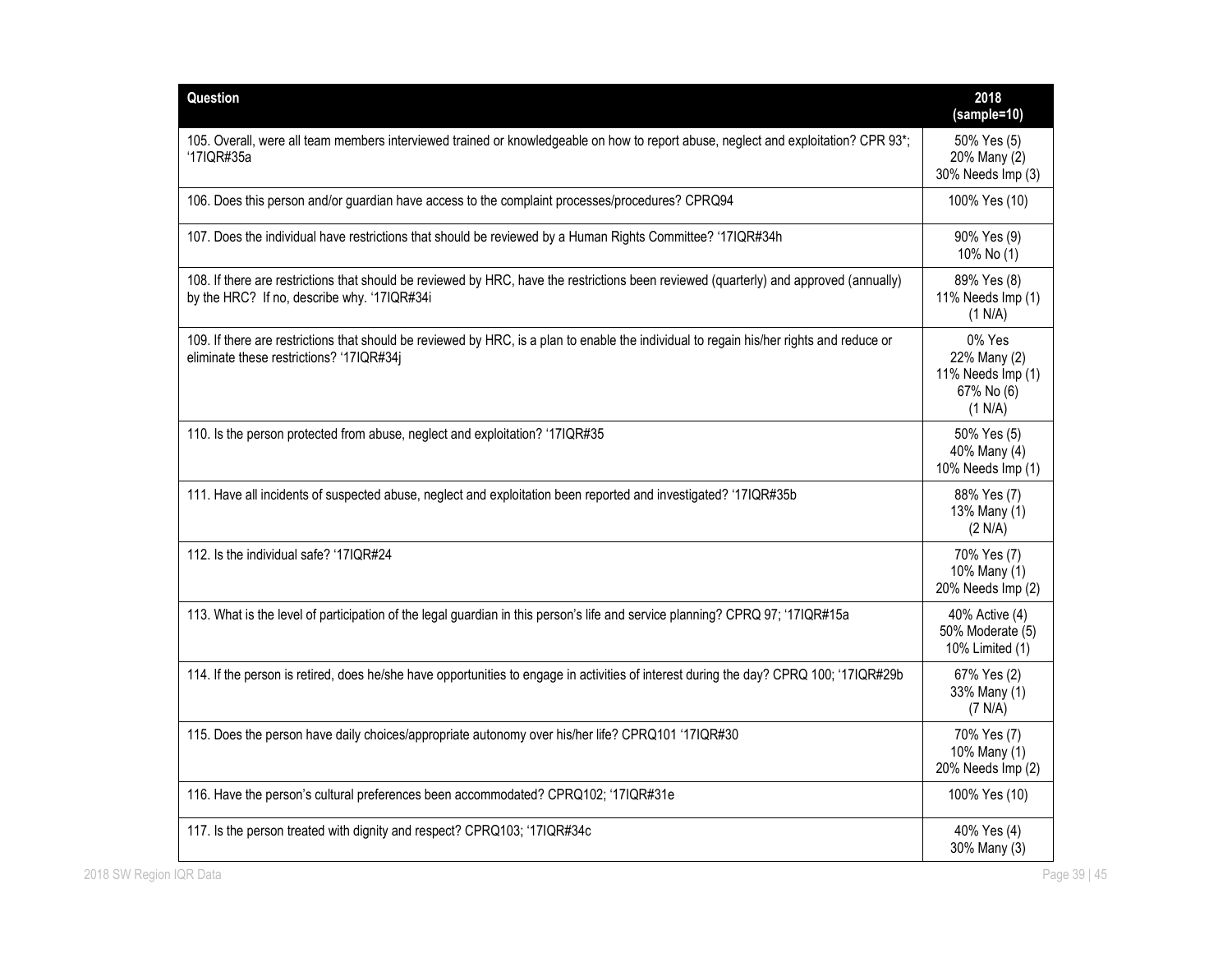| Question                                                                                                                                                                                               | 2018<br>(sample=10)                               |
|--------------------------------------------------------------------------------------------------------------------------------------------------------------------------------------------------------|---------------------------------------------------|
|                                                                                                                                                                                                        | 30% Needs Imp (3)                                 |
| 118. Does the person have food and drink available according to their specific nutritional needs and recommendations? CPRQ108;<br>'17IQR#23e                                                           | 90% Yes (9)<br>10% Needs Imp (1)                  |
| 119. Does the person have sufficient personal money? CPRQ110 '17IQR#34f                                                                                                                                | 90% Yes (9)<br>10% Many (1)                       |
| 120. Does the person get along with their day program/employment provider staff? CPRQ111                                                                                                               | 100% Yes (8)<br>$(2$ CND)                         |
| 121. Does the person get along with their residential provider staff? CPRQ112                                                                                                                          | 100% Yes (7)<br>$(3$ CND)                         |
| <b>TEAM PROCESS</b>                                                                                                                                                                                    |                                                   |
| 122. Are the individual members of the IDT following up on their responsibilities? CPRQ 114; '17IQR#10                                                                                                 | 30% Yes (3)<br>40% Maybe (4)<br>30% Needs Imp (3) |
| 123. If there is evidence of situations in which the team failed to reach a consensus on the person's service and support needs, has the<br>team made efforts to build consensus? CPRQ 115; '17IQR#17c | 75% Yes (3)<br>25% Many (1)<br>(6 N/A)            |
| 124. Do records or facts exist to indicate that the team convened meetings as needed due to changed circumstances and/or needs?<br>CPRQ 116; '17IQR#17d                                                | 60% Yes (6)<br>30% Many (3)<br>10% No (1)         |
| 125. Is there adequate communication among team members between meetings to ensure the person's program can be/is being<br>implemented? CPRQ117                                                        | 70% Yes (7)<br>20% Many (2)<br>10% Needs Imp (1)  |
| 126. Do you recommend Dispute Resolution for this IDT? CPRQ118                                                                                                                                         | 0% Yes<br>100% No (10)                            |
| 127. Is there evidence or documentation of physical regression in the last year? CPRQ119 '17IQR#14a                                                                                                    | 60% Yes (6)<br>40% No (4)                         |
| 128. Is there evidence or documentation of behavioral or functional regression in the last year? CPRQ120; '17IQR14c                                                                                    | 20% Yes (2)<br>80% No (8)                         |
| 129. If #127 OR #128 is scored "Yes", is the IDT adequately addressing the regression? CPRQ121;                                                                                                        | 83% Yes (5)<br>17% No (1)<br>(4 N/A)              |
| 130. Has the person changed residential/day services in the last year? CPRQ122                                                                                                                         | 20% Yes (2)<br>80% No (8)                         |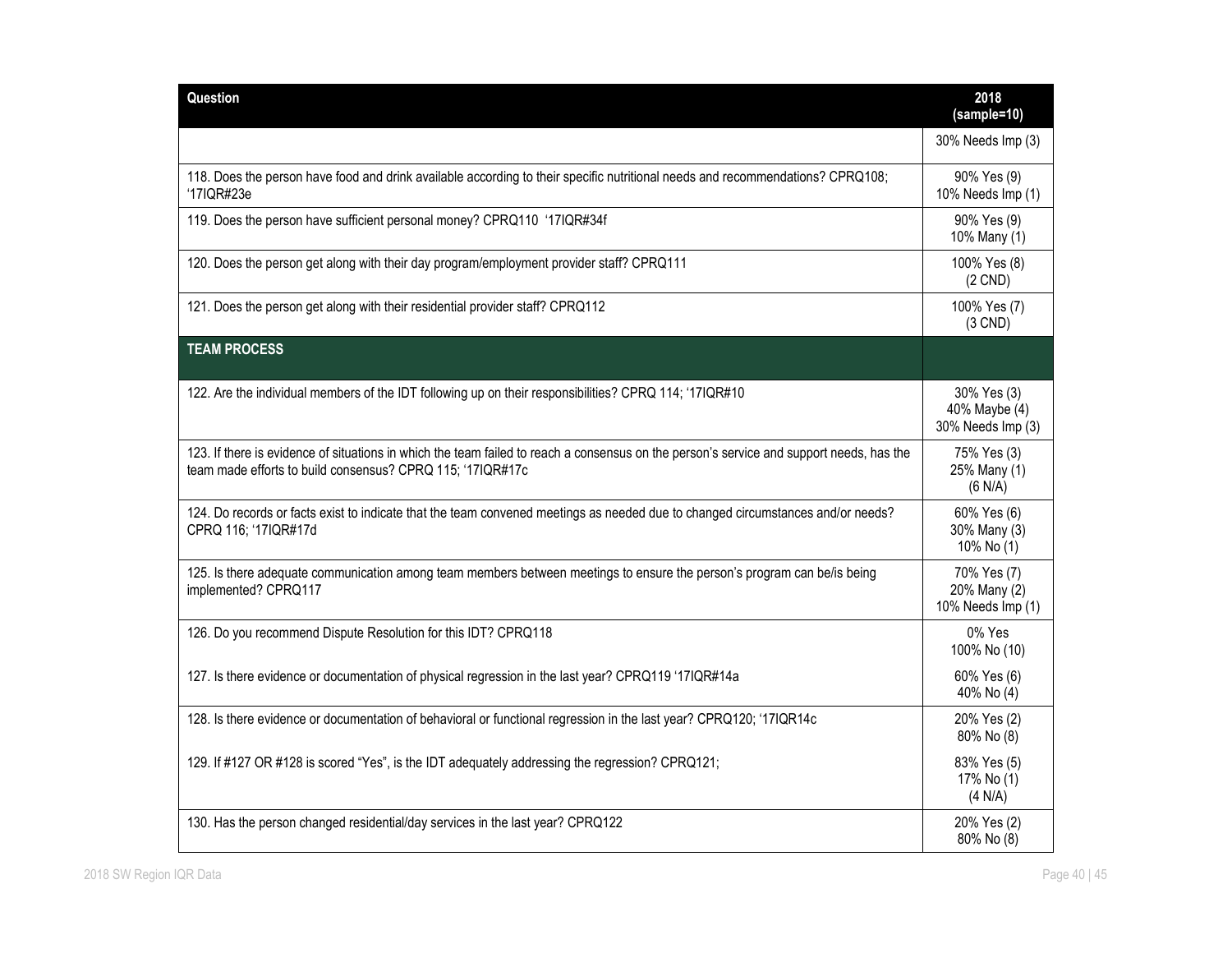| Question                                                                                                                                                                               | 2018<br>(sample=10)                                       |
|----------------------------------------------------------------------------------------------------------------------------------------------------------------------------------------|-----------------------------------------------------------|
| 131. If #130 is Yes, was the change Planned by the IDT? CPRQ122a                                                                                                                       | 100% Yes (2)<br>(8 N/A)                                   |
| 132. If #130 is Yes, did the change meet the person's needs and/or preferences? CPRQ122b                                                                                               | 100% Yes (2)<br>(8 N/A)                                   |
| 133. Has the IDT process been adequate for assessing, planning, implementing and monitoring of services for this person? CPRQ123;<br>'17IQR#7n                                         | 10% Yes (1)<br>40% Many (4)<br>50% Needs Imp (5)          |
| <b>SUPPORTED EMPLOYMENT</b>                                                                                                                                                            |                                                           |
| 134. Does (Name) have a current Person Centered Assessment?                                                                                                                            | 20% Yes (2)<br>10% Many (1)<br>70% Needs Imp (7)          |
| 135. Did this assessment address vocational interests, abilities and needs? CPRQ126; '17IQR#26a                                                                                        | 0% Yes<br>29% Needs Imp (2)<br>71% No (5)<br>(3 N/A)      |
| 136. Did the individual participate personally in the Person Centered Assessment?                                                                                                      | 40% Yes (4)<br>60% No (6)                                 |
| 137. Did the Guardian participate in the Person Centered Assessment?                                                                                                                   | 30% Yes (3)<br>70% No (7)                                 |
| 138. Is the individual engaged in the Informed Choice Project?                                                                                                                         | 10% Yes (1)<br>90% No (9)                                 |
| 139. Has the individual been offered the opportunity to participate in work or job exploration including volunteer work and/or trial work<br>opportunities? '17IQR#26e                 | 14% Yes (1)<br>86% No (6)<br>(3 N/A)                      |
| 140. If #139 is Yes, are these new experiences clearly documented in the ISP Work, Education and/or Volunteer History section?                                                         | 0% Yes<br>100% No (1)<br>(9 N/A)                          |
| 141. If #139 is No, is the individual trying new discovery experiences in the community to determine interests, abilities, skills and<br>needs?                                        | 0% Yes<br>17% Needs Imp (1)<br>83% No (5)<br>(4 N/A)      |
| 142. Has the Guardian had the opportunity to gain information on how the individual responded during job exploration activities such as<br>volunteering and/or trial work experiences? | 0% Yes<br>14% Many (1)<br>43% Needs Imp (3)<br>43% No (3) |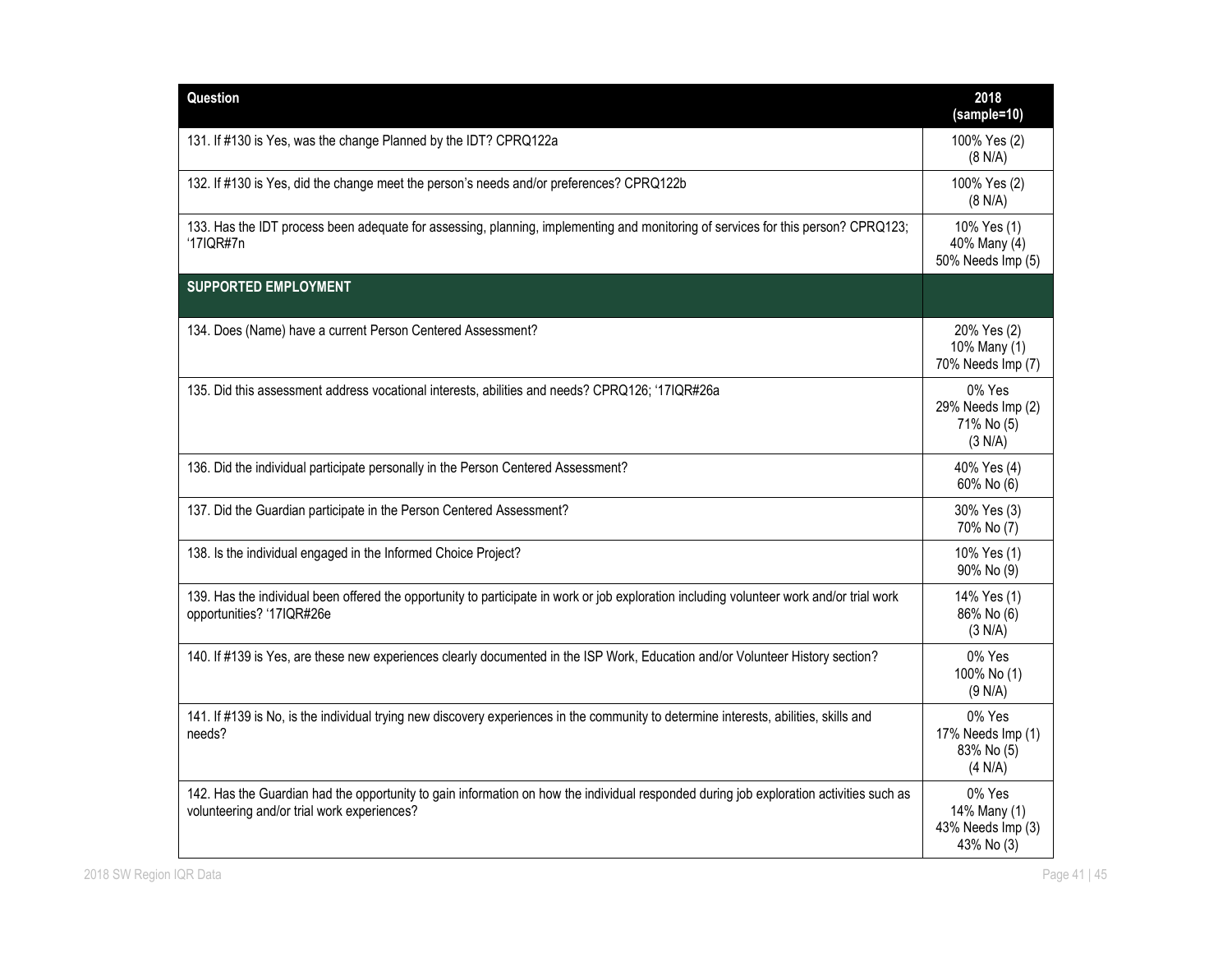| Question                                                                                                                                                                                                             | 2018<br>(sample=10)                                                       |
|----------------------------------------------------------------------------------------------------------------------------------------------------------------------------------------------------------------------|---------------------------------------------------------------------------|
|                                                                                                                                                                                                                      | (3 N/A)                                                                   |
| 143. Has the individual received information regarding the range of employment options available to him/her? '17IQR#26c                                                                                              | 0% Yes<br>14% Many (1)<br>86% No (6)<br>(3 N/A)                           |
| 144. Has the Guardian received information regarding the range of employment options available for the individual?                                                                                                   | 0% Yes<br>29% Many (2)<br>71% No (5)<br>(3 N/A)                           |
| 145. If there are barriers to employment, has the Team, including the individual, addressed how to overcome those barriers to<br>employment and integrating clinical info., AT, & therapies as necessary  '17IQR#27b | 0% Yes<br>14% Needs Imp (1)<br>86% No (6)<br>(3 N/A)                      |
| 146. If there are barriers to employment, has the Team addressed with the Guardian how to overcome those barriers to employment<br>and integrating clinical info., AT, & therapies as necessary ?                    | 0% Yes<br>100% No (7)<br>(3 N/A)                                          |
| 147. Has the individual participated in work or volunteer activities during the past year?                                                                                                                           | 0% Yes<br>29% Needs Imp (2)<br>71% No (5)<br>(3 N/A)                      |
| 148. Has the individual identified what type of work or volunteer activities he/she would like to do?                                                                                                                | 14% Yes (1)<br>14% Many (1)<br>14% Needs Imp (1)<br>57% No (4)<br>(3 N/A) |
| 149. Does the Guardian support him/her working?                                                                                                                                                                      | 43% Yes (3)<br>57% No (4)<br>(3 N/A)                                      |
| 150. Is (Name) is involved in the DVR Outreach Project?                                                                                                                                                              | 0% Yes<br>100% No (10)                                                    |
| 151. Is the individual engaged in Supported Employment? CPRQ129                                                                                                                                                      | 0% Yes<br>100% No (7)<br>(3 N/A)                                          |
| 152. Is the individual Working in accordance with the following: CPRQ 130 '17IQR#28                                                                                                                                  | 0% Yes<br>100% No (7)<br>(3 N/A)                                          |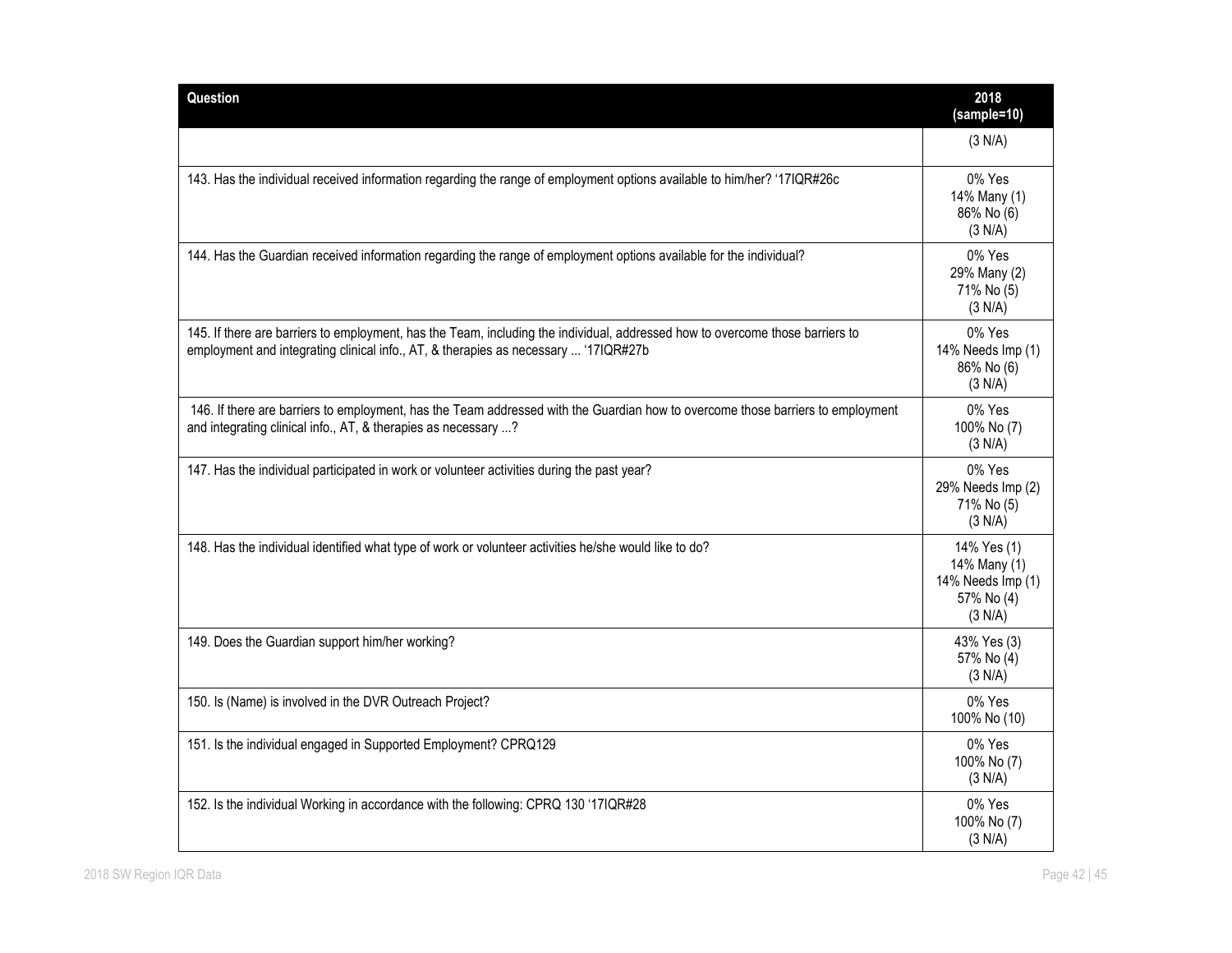| Question                                                                                                                                                 | 2018<br>(sample=10)                                                       |
|----------------------------------------------------------------------------------------------------------------------------------------------------------|---------------------------------------------------------------------------|
| 153. Does the person have a Career Development Plan? CPRQ128                                                                                             | (10 N/A)                                                                  |
| <b>BEHAVIOR</b>                                                                                                                                          |                                                                           |
| 154. Is the person considered by the IDT to need behavior services now? CPRQ131; '17IQR#5d                                                               | 70% Yes (7)<br>30% No (3)                                                 |
| 155. Does the person need behavior services now? CPRQ132<br>'17IQR#11e                                                                                   | 90% Yes (9)<br>10% No (1)                                                 |
| 156. Have behavioral assessments been completed? CPRQ133                                                                                                 | 75% Yes (6)<br>13% Many (1)<br>13% No (1)<br>(2 N/A)                      |
| 157. Does the person have a positive behavior support plan developed out of the behavior assessments that meets the person's<br>needs? CPRQ134 '17IQR#5g | 88% Yes (7)<br>13% No (1)<br>(2 N/A)                                      |
| 158. Has the staff been trained on the Positive Behavior Support Plan? CPRQ135; '17IQR#10d                                                               | 63% Yes (5)<br>13% Many (1)<br>13% Needs Imp (1)<br>13% No (1)<br>(2 N/A) |
| 159. If needed, does the person have a Behavior Crisis Intervention Plan that meets the person's needs? CPRQ 73a; '17IQR#5h                              | 80% Yes (4)<br>20% No (1)<br>(5 N/A)                                      |
| 160. Does the person receive behavioral services consistent with his/her needs? CPRQ 136 '17IQR#5i                                                       | 50% Yes (4)<br>25% Many (2)<br>13% Needs Imp (1)<br>13% No (1)<br>(2 N/A) |
| 161. Are behavior support services integrated into the ISP? CPRQ 137; '17IQR#11d                                                                         | 13% Yes (1)<br>13% Many (1)<br>50% Needs Imp (4)<br>25% No (2)<br>(2 NA)  |
| <b>ADAPTIVE EQUIPMENT / AUGMENTATIVE COMMUNICATION</b>                                                                                                   |                                                                           |
| 162. Has the person received all adaptive equipment needed? CPRQ138; '17IQR#25b                                                                          | 40% Yes (4)<br>30% Many (3)                                               |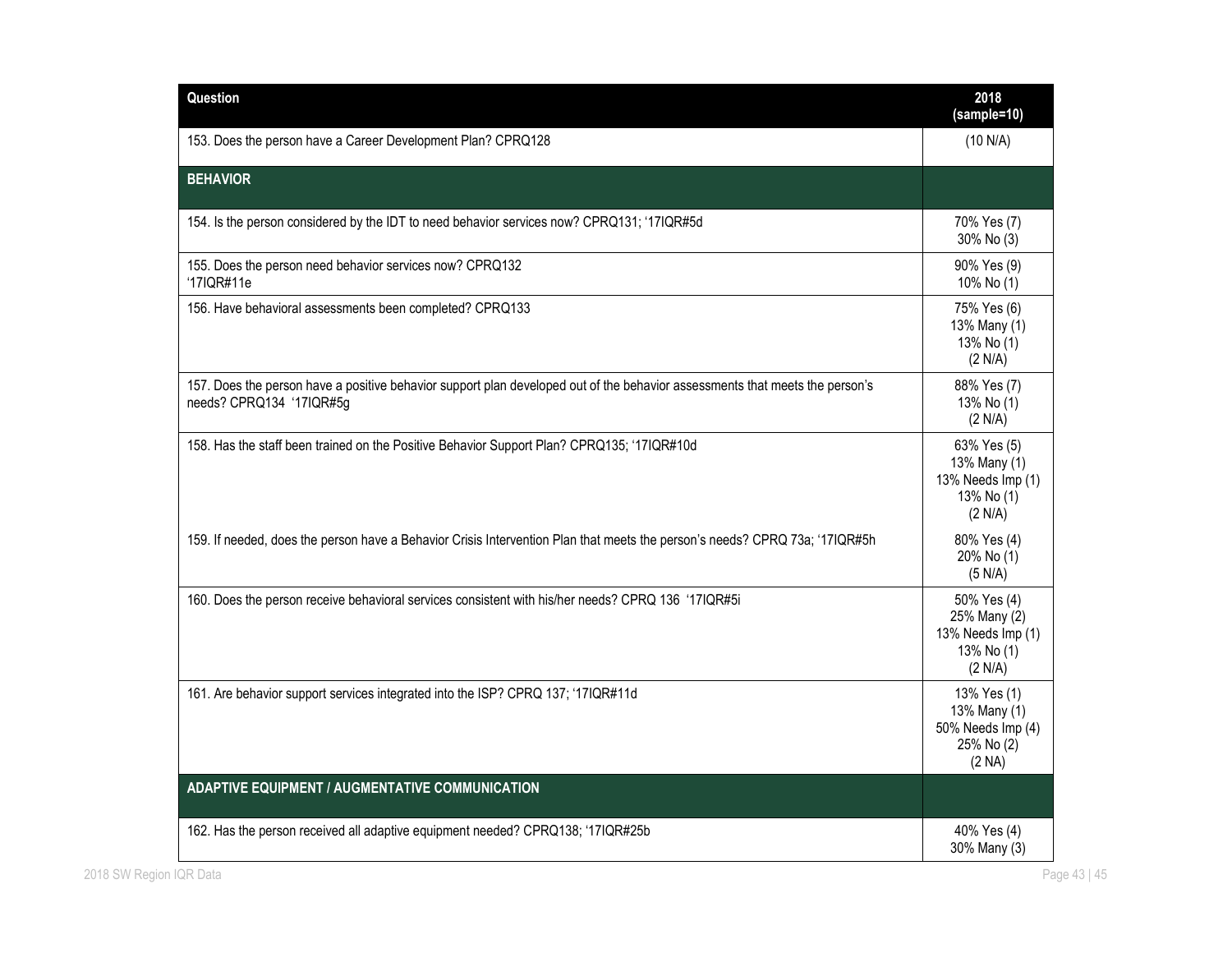| Question                                                                                                                                                                                                                  | 2018<br>(sample=10)                                                       |
|---------------------------------------------------------------------------------------------------------------------------------------------------------------------------------------------------------------------------|---------------------------------------------------------------------------|
|                                                                                                                                                                                                                           | 20% Needs Imp (2)<br>10% No (1)                                           |
| 163. Has the person received all assistive technology needed? CPRQ139; '17IQR#25c                                                                                                                                         | 63% Yes (5)<br>13% Many (1)<br>13% Needs Imp (1)<br>13% No (1)<br>(2 N/A) |
| 164. Do direct care staff know how to appropriately help the person use his/her equipment? '17IQR#25f                                                                                                                     | 89% Yes (8)<br>11% Many (1)<br>(1 N/A)                                    |
| 165. Is the person's equipment and technology in good repair?'17IQR#25d                                                                                                                                                   | 60% Yes (6)<br>30% Many (3)<br>10% Needs Imp (1)                          |
| 166. Is the person's equipment/technology available in all appropriate environments? '17IQR#25e                                                                                                                           | 60% Yes (6)<br>20% Many (2)<br>20% Needs Imp (2)                          |
| 167. Has the person received all communication assessments and services? CPRQ140; '17IQR#10b                                                                                                                              | 38% Yes (3)<br>25% Many (2)<br>25% Needs Imp (2)<br>13% No (1)<br>(2 N/A) |
| <b>INDIVIDUAL SERVICE PLANNING</b>                                                                                                                                                                                        |                                                                           |
| 168. Does the person have an ISP that addresses live, work/learn, fun/relationships and health/other that correlates with the person's<br>desires and capabilities, in accordance with DOH Regulations? CPRQ141 '17IQR#7o | 80% Yes (8)<br>20% Needs Imp (2)                                          |
| 169. Does the person have an ISP that contains a complete Vision Section that is based on a long-term view? CPRQ142 '17IQR#7a                                                                                             | 50% Yes (5)<br>30% Many (3)<br>20% Needs Imp (2)                          |
| 170. Does the person receive services and supports recommended in the ISP? CPRQ143; '17IQR#11a                                                                                                                            | 90% Yes (9)<br>10% Needs Imp (1)                                          |
| 171. Does the person have adequate access to and use of generic services and natural supports? CPRQ144; '17IQR#33f                                                                                                        | 60% Yes (6)<br>10% Many (1)<br>30% Needs Imp (3)                          |
| 172. Is the person integrated into the community? CPRQ145; '17IQR#29g                                                                                                                                                     | 20% Yes (2)<br>20% Many (2)<br>60% Needs Imp (6)                          |